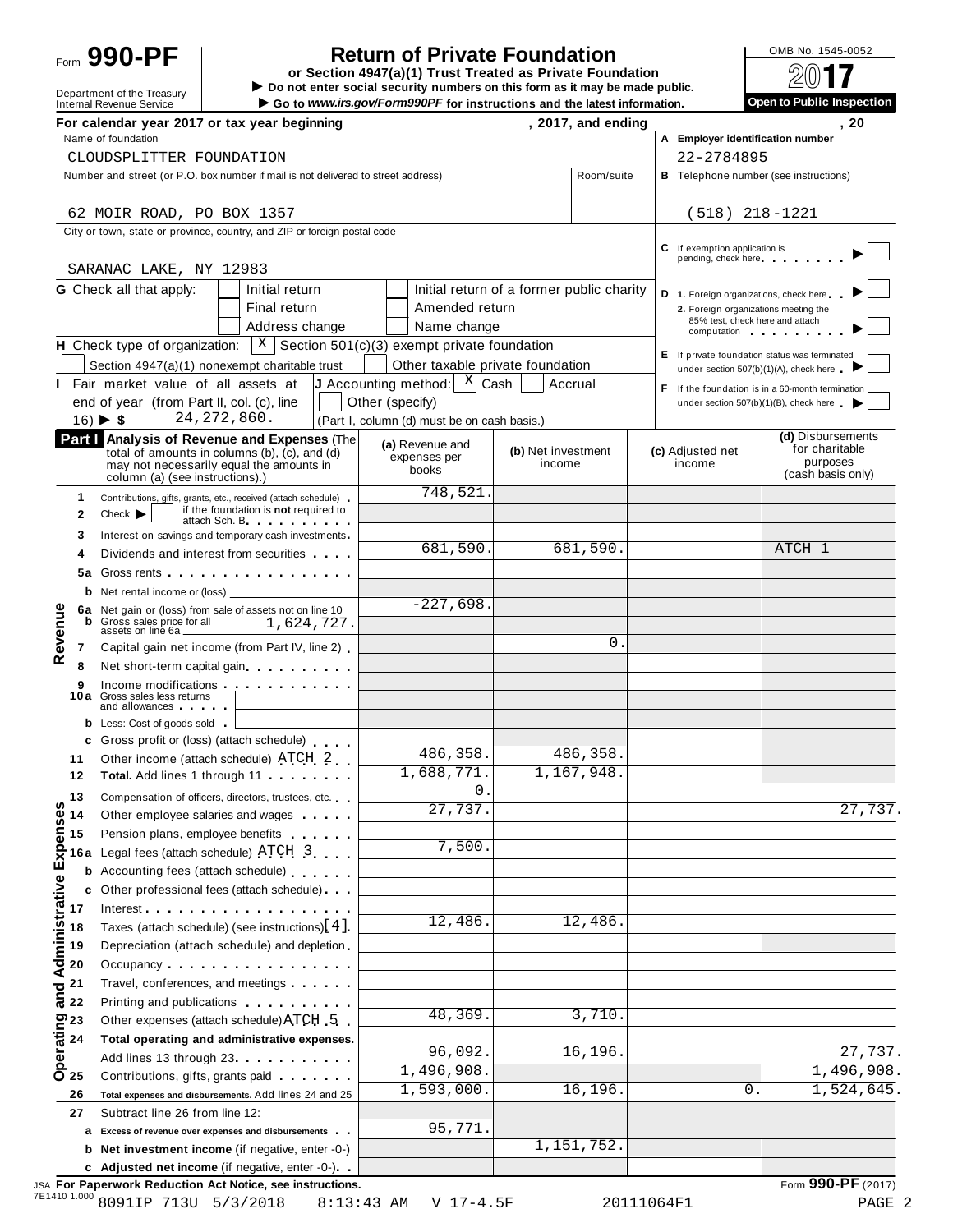|                                                                                             | CLOUDSPLITTER FOUNDATION<br>Form 990-PF (2017)                                                                                                                                                                                |                   |                | 22-2784895<br>Page 2  |
|---------------------------------------------------------------------------------------------|-------------------------------------------------------------------------------------------------------------------------------------------------------------------------------------------------------------------------------|-------------------|----------------|-----------------------|
| Part II                                                                                     | Attached schedules and amounts in the                                                                                                                                                                                         | Beginning of year | End of year    |                       |
|                                                                                             | <b>Balance Sheets</b> description column should be for end-of-year<br>amounts only. (See instructions.)                                                                                                                       | (a) Book Value    | (b) Book Value | (c) Fair Market Value |
| 1                                                                                           |                                                                                                                                                                                                                               |                   |                |                       |
| 2                                                                                           | Savings and temporary cash investments                                                                                                                                                                                        | 1,779,770.        | 245,494.       | 245, 494.             |
| 3                                                                                           | 5.275.                                                                                                                                                                                                                        |                   |                |                       |
|                                                                                             |                                                                                                                                                                                                                               | 3,645.            | 5,275.         | 5,275.                |
| 4                                                                                           | Pledges receivable $\blacktriangleright$                                                                                                                                                                                      |                   |                |                       |
|                                                                                             |                                                                                                                                                                                                                               |                   |                |                       |
| 5                                                                                           | Grants receivable entering the state of the state of the state of the state of the state of the state of the state of the state of the state of the state of the state of the state of the state of the state of the state of |                   |                |                       |
| 6                                                                                           | Receivables due from officers, directors, trustees, and other                                                                                                                                                                 |                   |                |                       |
|                                                                                             | disqualified persons (attach schedule) (see instructions)                                                                                                                                                                     |                   |                |                       |
| 7                                                                                           | Other notes and loans receivable (attach schedule) > ______                                                                                                                                                                   |                   |                |                       |
|                                                                                             |                                                                                                                                                                                                                               |                   |                |                       |
| 8                                                                                           | Inventories for sale or use                                                                                                                                                                                                   |                   |                |                       |
| ssets<br>9                                                                                  | Prepaid expenses and deferred charges <b>Expenses Expenses</b>                                                                                                                                                                |                   |                |                       |
| ⋖<br>10a                                                                                    | Investments - U.S. and state government obligations (attach schedule)                                                                                                                                                         |                   |                |                       |
| b                                                                                           | Investments - corporate stock (attach schedule) ATCH 6                                                                                                                                                                        | 3,422,466.        | 2,525,637.     | 3,814,172.            |
| c                                                                                           | Investments - corporate bonds (attach schedule)                                                                                                                                                                               |                   |                |                       |
| 11                                                                                          | Investments - land, buildings,                                                                                                                                                                                                |                   |                |                       |
|                                                                                             | and equipment: basis<br>Less: accumulated depreciation $\blacktriangleright$                                                                                                                                                  |                   |                |                       |
| 12                                                                                          | (attach schedule)                                                                                                                                                                                                             |                   |                |                       |
| 13                                                                                          | Investments - mortgage loans<br>Investments - other (attach schedule) ATCH 7                                                                                                                                                  | 12, 135, 602.     | 14, 435, 348.  | 20, 207, 919.         |
| 14                                                                                          | Land, buildings, and<br>equipment: basis                                                                                                                                                                                      |                   |                |                       |
|                                                                                             | Less: accumulated depreciation $\blacktriangleright$                                                                                                                                                                          |                   |                |                       |
| 15                                                                                          | (attach schedule)<br>Other assets (describe $\blacktriangleright$                                                                                                                                                             |                   |                |                       |
| 16                                                                                          | Total assets (to be completed by all filers - see the                                                                                                                                                                         |                   |                |                       |
|                                                                                             | instructions. Also, see page 1, item I)                                                                                                                                                                                       | 17,341,483.       | 17,211,754.    | 24, 272, 860.         |
| 17                                                                                          | Accounts payable and accrued expenses                                                                                                                                                                                         |                   |                |                       |
| 18                                                                                          | Grants payable entering the service of the service of the service of the service of the service of the service                                                                                                                |                   |                |                       |
| 19                                                                                          | Deferred revenue                                                                                                                                                                                                              |                   |                |                       |
| 20                                                                                          |                                                                                                                                                                                                                               |                   |                |                       |
| labilities<br>21                                                                            | Loans from officers, directors, trustees, and other disqualified persons<br>Mortgages and other notes payable (attach schedule)                                                                                               |                   |                |                       |
| 22                                                                                          |                                                                                                                                                                                                                               |                   |                |                       |
|                                                                                             |                                                                                                                                                                                                                               |                   |                |                       |
| 23                                                                                          | Total liabilities (add lines 17 through 22)                                                                                                                                                                                   | 0.                | 0.             |                       |
|                                                                                             | Foundations that follow SFAS 117, check here ▶                                                                                                                                                                                |                   |                |                       |
| w                                                                                           | and complete lines 24 through 26, and lines 30 and 31.                                                                                                                                                                        |                   |                |                       |
|                                                                                             |                                                                                                                                                                                                                               |                   |                |                       |
|                                                                                             |                                                                                                                                                                                                                               |                   |                |                       |
|                                                                                             |                                                                                                                                                                                                                               |                   |                |                       |
|                                                                                             | Foundations that do not follow SFAS 117, check here $\blacktriangleright$ $\frac{X}{X}$                                                                                                                                       |                   |                |                       |
|                                                                                             | and complete lines 27 through 31.                                                                                                                                                                                             |                   |                |                       |
| Net Assets or Fund Balance<br>$\frac{3}{2}$ & $\frac{1}{2}$ & $\frac{1}{2}$ & $\frac{1}{2}$ | Capital stock, trust principal, or current funds                                                                                                                                                                              |                   |                |                       |
|                                                                                             | Paid-in or capital surplus, or land, bldg., and equipment fund                                                                                                                                                                |                   |                |                       |
|                                                                                             | Retained earnings, accumulated income, endowment, or other funds                                                                                                                                                              | 17, 341, 483.     | 17, 211, 754.  |                       |
|                                                                                             | Total net assets or fund balances (see instructions)                                                                                                                                                                          | 17, 341, 483.     | 17, 211, 754.  |                       |
|                                                                                             | Total liabilities and net assets/fund balances (see                                                                                                                                                                           |                   |                |                       |
|                                                                                             | $instructions)$                                                                                                                                                                                                               | 17, 341, 483.     | 17, 211, 754.  |                       |
|                                                                                             | Part III Analysis of Changes in Net Assets or Fund Balances                                                                                                                                                                   |                   |                |                       |
|                                                                                             | 1 Total net assets or fund balances at beginning of year - Part II, column (a), line 30 (must agree with                                                                                                                      |                   |                |                       |
|                                                                                             |                                                                                                                                                                                                                               |                   | 1              | 17, 341, 483.         |
|                                                                                             |                                                                                                                                                                                                                               |                   | $\mathbf{2}$   | 95,771.               |
|                                                                                             | 3 Other increases not included in line 2 (itemize) >                                                                                                                                                                          |                   | 3              |                       |
|                                                                                             |                                                                                                                                                                                                                               |                   | 4              | 17,437,254.           |
| 5.                                                                                          | ATCH 8<br>Decreases not included in line 2 (itemize) ▶                                                                                                                                                                        |                   | 5              | 225,500.              |
|                                                                                             | 6 Total net assets or fund balances at end of year (line 4 minus line 5) - Part II, column (b), line 30                                                                                                                       |                   | 6              | 17, 211, 754.         |
|                                                                                             |                                                                                                                                                                                                                               |                   |                |                       |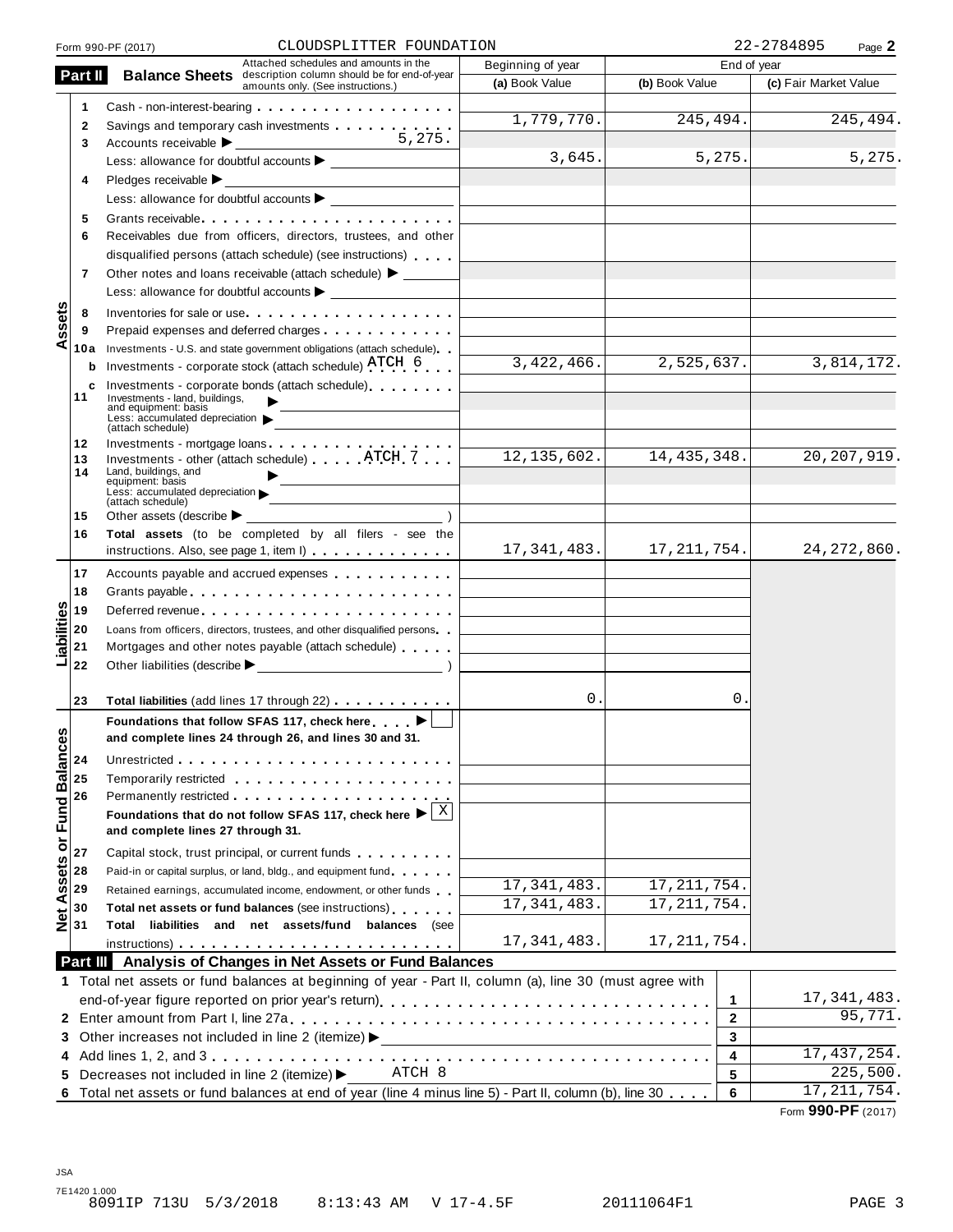$\boxed{\phantom{1}}$  Yes  $\boxed{\text{X}}$  No

| Part IV                                            | <b>Capital Gains and Losses for Tax on Investment Income</b>                                                        |                                                                                 |                              |                                                               |                 |
|----------------------------------------------------|---------------------------------------------------------------------------------------------------------------------|---------------------------------------------------------------------------------|------------------------------|---------------------------------------------------------------|-----------------|
|                                                    | (a) List and describe the kind(s) of property sold (for example, real estate,                                       |                                                                                 | $(b)$ How<br>acquired        | (c) Date acquired                                             | (d) Date sold   |
|                                                    | 2-story brick warehouse; or common stock, 200 shs. MLC Co.)                                                         |                                                                                 | P - Purchase<br>D - Donation | (mo., day, yr.)                                               | (mo., day, yr.) |
| SEE PART IV SCHEDULE<br>1a                         |                                                                                                                     |                                                                                 |                              |                                                               |                 |
| b                                                  |                                                                                                                     |                                                                                 |                              |                                                               |                 |
| C                                                  |                                                                                                                     |                                                                                 |                              |                                                               |                 |
| d                                                  |                                                                                                                     |                                                                                 |                              |                                                               |                 |
| е                                                  |                                                                                                                     |                                                                                 |                              |                                                               |                 |
| (e) Gross sales price                              | (f) Depreciation allowed<br>(or allowable)                                                                          | (g) Cost or other basis<br>plus expense of sale                                 |                              | (h) Gain or (loss)<br>$((e)$ plus $(f)$ minus $(g)$ )         |                 |
| a                                                  |                                                                                                                     |                                                                                 |                              |                                                               |                 |
| b                                                  |                                                                                                                     |                                                                                 |                              |                                                               |                 |
| c                                                  |                                                                                                                     |                                                                                 |                              |                                                               |                 |
| d                                                  |                                                                                                                     |                                                                                 |                              |                                                               |                 |
| е                                                  |                                                                                                                     |                                                                                 |                              |                                                               |                 |
|                                                    | Complete only for assets showing gain in column (h) and owned by the foundation on 12/31/69.                        |                                                                                 |                              | (I) Gains (Col. (h) gain minus                                |                 |
| (i) FMV as of $12/31/69$                           | (i) Adjusted basis<br>as of 12/31/69                                                                                | (k) Excess of col. (i)<br>over col. (j), if any                                 |                              | col. (k), but not less than -0-) or<br>Losses (from col. (h)) |                 |
| a                                                  |                                                                                                                     |                                                                                 |                              |                                                               |                 |
| b                                                  |                                                                                                                     |                                                                                 |                              |                                                               |                 |
| c                                                  |                                                                                                                     |                                                                                 |                              |                                                               |                 |
| d                                                  |                                                                                                                     |                                                                                 |                              |                                                               |                 |
| е                                                  |                                                                                                                     |                                                                                 |                              |                                                               |                 |
| Capital gain net income or (net capital loss)<br>2 |                                                                                                                     | If gain, also enter in Part I, line 7<br>If (loss), enter -0- in Part I, line 7 | $\mathbf{2}$                 |                                                               | $-227,698.$     |
| 3                                                  | Net short-term capital gain or (loss) as defined in sections 1222(5) and (6):                                       |                                                                                 |                              |                                                               |                 |
|                                                    | If gain, also enter in Part I, line 8, column (c). See instructions. If (loss), enter -0- in                        |                                                                                 |                              |                                                               |                 |
|                                                    |                                                                                                                     |                                                                                 | 3                            |                                                               | 0.              |
| <b>Part V</b>                                      | Qualification Under Section 4940(e) for Reduced Tax on Net Investment Income                                        |                                                                                 |                              |                                                               |                 |
|                                                    | $(For optimal use by domestic private foundations cubic, which is a section 1010(a) two on not investment income.)$ |                                                                                 |                              |                                                               |                 |

(For optional use by domestic private foundations subject to the section 4940(a) tax on net investment income.)

If section 4940(d)(2) applies, leave this part blank.

# Was the foundation liable for the section 4942 tax on the distributable amount of any year in the base period? If "Yes," the foundation doesn't qualify under section  $4940(e)$ . Do not complete this part.<br>  $\frac{1}{1}$  Enter the appropriate amount in each column for each year; see the instructions before making any ontries

| s," the foundation doesn't qualify under section 4940(e). Do not complete this part.                     |  |
|----------------------------------------------------------------------------------------------------------|--|
| Enter the enargements amount in each equipmentar seah wear; ass the instructions before making any optri |  |

|              | (a)<br>Base period years<br>Calendar year (or tax year beginning in)                                                                                                                                                                                                                                                                                                                                                                                                                                                                                                                 | (b)<br>Adjusted qualifying distributions                                                                                                                      | (c)<br>Net value of noncharitable-use assets |                         | (d)<br>Distribution ratio<br>(col. (b) divided by col. (c)) |
|--------------|--------------------------------------------------------------------------------------------------------------------------------------------------------------------------------------------------------------------------------------------------------------------------------------------------------------------------------------------------------------------------------------------------------------------------------------------------------------------------------------------------------------------------------------------------------------------------------------|---------------------------------------------------------------------------------------------------------------------------------------------------------------|----------------------------------------------|-------------------------|-------------------------------------------------------------|
|              | Enter the appropriate amount in each column for each year; see the instructions before making any entries.<br>1,323,155.<br>21,746,474.<br>2016<br>860,742.<br>23, 468, 198.<br>2015<br>1,516,324.<br>24,782,640.<br>2014<br>1,098,272.<br>21,569,833.<br>2013<br>553,125.<br>19,012,730.<br>2012<br>Average distribution ratio for the 5-year base period - divide the total on line 2 by 5.0, or by<br>the number of years the foundation has been in existence if less than 5 years $\dots \dots$<br>Enter the net value of noncharitable-use assets for 2017 from Part X, line 5 |                                                                                                                                                               | 0.060845                                     |                         |                                                             |
|              |                                                                                                                                                                                                                                                                                                                                                                                                                                                                                                                                                                                      | If line 8 is equal to or greater than line 7, check the box in Part VI, line 1b, and complete that part using a 1% tax rate. See the<br>Part VI instructions. |                                              | 0.036677                |                                                             |
|              |                                                                                                                                                                                                                                                                                                                                                                                                                                                                                                                                                                                      |                                                                                                                                                               |                                              | 0.061185                |                                                             |
|              |                                                                                                                                                                                                                                                                                                                                                                                                                                                                                                                                                                                      |                                                                                                                                                               |                                              | 0.050917                |                                                             |
|              |                                                                                                                                                                                                                                                                                                                                                                                                                                                                                                                                                                                      |                                                                                                                                                               |                                              |                         | 0.029092                                                    |
| $\mathbf{2}$ |                                                                                                                                                                                                                                                                                                                                                                                                                                                                                                                                                                                      |                                                                                                                                                               |                                              | $\mathbf{2}$            | 0.238716                                                    |
| 3            |                                                                                                                                                                                                                                                                                                                                                                                                                                                                                                                                                                                      |                                                                                                                                                               |                                              | 3                       | 0.047743                                                    |
| 4            |                                                                                                                                                                                                                                                                                                                                                                                                                                                                                                                                                                                      |                                                                                                                                                               |                                              | $\overline{\mathbf{4}}$ | 22,645,640.                                                 |
| 5            |                                                                                                                                                                                                                                                                                                                                                                                                                                                                                                                                                                                      |                                                                                                                                                               |                                              | 5                       | 1,081,171.                                                  |
| 6            |                                                                                                                                                                                                                                                                                                                                                                                                                                                                                                                                                                                      |                                                                                                                                                               |                                              | - 6                     | 11,518.                                                     |
| 7            |                                                                                                                                                                                                                                                                                                                                                                                                                                                                                                                                                                                      |                                                                                                                                                               |                                              | $\overline{7}$          | 1,092,689.                                                  |
| 8            |                                                                                                                                                                                                                                                                                                                                                                                                                                                                                                                                                                                      |                                                                                                                                                               |                                              | 8                       | 1,524,645.                                                  |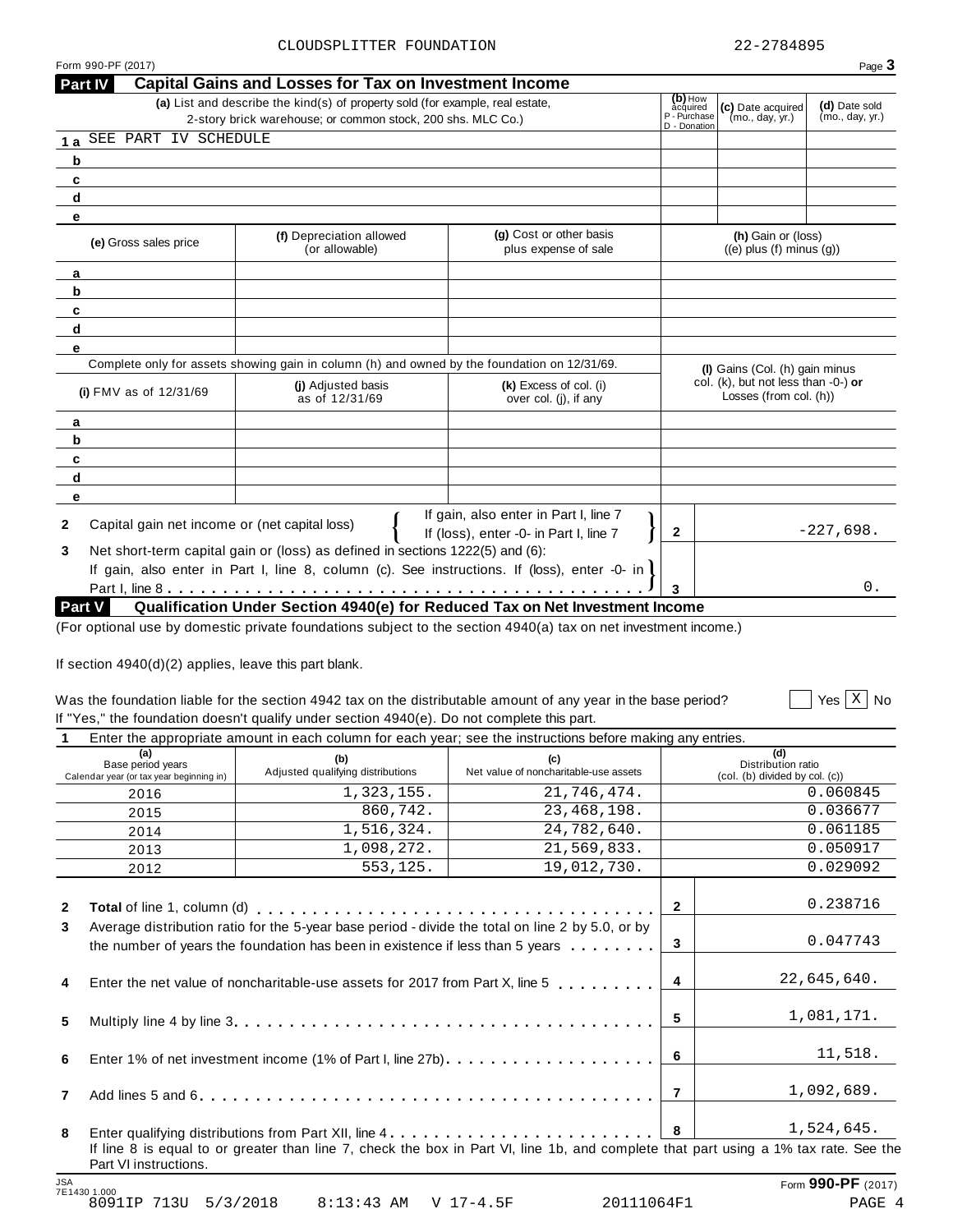| 1a Exempt operating foundations described in section $4940(d)(2)$ , check here $\blacktriangleright$ and enter "N/A" on line 1.<br>Date of ruling or determination letter: (attach copy of letter if necessary - see instructions)<br>11,518.<br><b>b</b> Domestic foundations that meet the section 4940(e) requirements in Part V, check<br>$\mathbf{1}$<br>All other domestic foundations enter 2% of line 27b. Exempt foreign organizations enter 4% of<br>Part I, line 12, col. (b).<br>2<br>Tax under section 511 (domestic section 4947(a)(1) trusts and taxable foundations only; others, enter -0-)<br>2<br>11,518.<br>3<br>3<br>4<br>Subtitle A (income) tax (domestic section 4947(a)(1) trusts and taxable foundations only; others, enter -0-)<br>4<br>11,518.<br>5<br>Tax based on investment income. Subtract line 4 from line 3. If zero or less, enter -0-<br>5<br>Credits/Payments:<br>6<br>30,387.<br>6а<br>2017 estimated tax payments and 2016 overpayment credited to 2017.<br>а<br>6b<br>Exempt foreign organizations - tax withheld at source entitled at some results and results are results and results and results are results and results are results and results are results and results are results and results<br>b<br>6c<br>Tax paid with application for extension of time to file (Form 8868)<br>с<br>6d<br>d<br>30,387.<br>$\overline{7}$<br>7<br>8<br>Enter any <b>penalty</b> for underpayment of estimated tax. Check here $\boxed{\phantom{a}}$ if Form 2220 is attached<br>8<br>9<br>Tax due. If the total of lines 5 and 8 is more than line 7, enter amount owed $\ldots$ , $\ldots$ , $\ldots$<br>9<br>18,869.<br>10<br>Overpayment. If line 7 is more than the total of lines 5 and 8, enter the amount overpaid ▶▶<br>10<br>18,869. Refunded $\blacktriangleright$<br>Enter the amount of line 10 to be: Credited to 2018 estimated tax $\blacktriangleright$<br>11<br>11<br><b>Part VII-A</b> Statements Regarding Activities<br>1a During the tax year, did the foundation attempt to influence any national, state, or local legislation or did it<br>Yes<br>1a<br><b>b</b> Did it spend more than \$100 during the year (either directly or indirectly) for political purposes? See the<br>1b<br>instructions for the definition enterpretation of the state of the state of the state of the definition of the state of the state of the state of the state of the state of the state of the state of the state of the state o<br>If the answer is "Yes" to 1a or 1b, attach a detailed description of the activities and copies of any materials<br>published or distributed by the foundation in connection with the activities.<br>1c<br>c<br>d Enter the amount (if any) of tax on political expenditures (section 4955) imposed during the year:<br>(1) On the foundation. $\triangleright$ \$<br>e Enter the reimbursement (if any) paid by the foundation during the year for political expenditure tax imposed<br>2<br>Has the foundation engaged in any activities that have not previously been reported to the IRS?<br>2<br>If "Yes," attach a detailed description of the activities.<br>Has the foundation made any changes, not previously reported to the IRS, in its governing instrument, articles of<br>3<br>3<br>incorporation, or bylaws, or other similar instruments? If "Yes," attach a conformed copy of the changes<br>4a<br>Did the foundation have unrelated business gross income of \$1,000 or more during the year?<br>4a |    | Excise Tax Based on Investment Income (Section 4940(a), 4940(b), 4940(e), or 4948 - see instructions) |    |  |  |  |
|------------------------------------------------------------------------------------------------------------------------------------------------------------------------------------------------------------------------------------------------------------------------------------------------------------------------------------------------------------------------------------------------------------------------------------------------------------------------------------------------------------------------------------------------------------------------------------------------------------------------------------------------------------------------------------------------------------------------------------------------------------------------------------------------------------------------------------------------------------------------------------------------------------------------------------------------------------------------------------------------------------------------------------------------------------------------------------------------------------------------------------------------------------------------------------------------------------------------------------------------------------------------------------------------------------------------------------------------------------------------------------------------------------------------------------------------------------------------------------------------------------------------------------------------------------------------------------------------------------------------------------------------------------------------------------------------------------------------------------------------------------------------------------------------------------------------------------------------------------------------------------------------------------------------------------------------------------------------------------------------------------------------------------------------------------------------------------------------------------------------------------------------------------------------------------------------------------------------------------------------------------------------------------------------------------------------------------------------------------------------------------------------------------------------------------------------------------------------------------------------------------------------------------------------------------------------------------------------------------------------------------------------------------------------------------------------------------------------------------------------------------------------------------------------------------------------------------------------------------------------------------------------------------------------------------------------------------------------------------------------------------------------------------------------------------------------------------------------------------------------------------------------------------------------------------------------------------------------------------------------------------------------------------------------------------------------------------------------------------------------------------------------------------------------------------------------------------------------------------------------------------|----|-------------------------------------------------------------------------------------------------------|----|--|--|--|
|                                                                                                                                                                                                                                                                                                                                                                                                                                                                                                                                                                                                                                                                                                                                                                                                                                                                                                                                                                                                                                                                                                                                                                                                                                                                                                                                                                                                                                                                                                                                                                                                                                                                                                                                                                                                                                                                                                                                                                                                                                                                                                                                                                                                                                                                                                                                                                                                                                                                                                                                                                                                                                                                                                                                                                                                                                                                                                                                                                                                                                                                                                                                                                                                                                                                                                                                                                                                                                                                                                            |    |                                                                                                       |    |  |  |  |
|                                                                                                                                                                                                                                                                                                                                                                                                                                                                                                                                                                                                                                                                                                                                                                                                                                                                                                                                                                                                                                                                                                                                                                                                                                                                                                                                                                                                                                                                                                                                                                                                                                                                                                                                                                                                                                                                                                                                                                                                                                                                                                                                                                                                                                                                                                                                                                                                                                                                                                                                                                                                                                                                                                                                                                                                                                                                                                                                                                                                                                                                                                                                                                                                                                                                                                                                                                                                                                                                                                            |    |                                                                                                       |    |  |  |  |
|                                                                                                                                                                                                                                                                                                                                                                                                                                                                                                                                                                                                                                                                                                                                                                                                                                                                                                                                                                                                                                                                                                                                                                                                                                                                                                                                                                                                                                                                                                                                                                                                                                                                                                                                                                                                                                                                                                                                                                                                                                                                                                                                                                                                                                                                                                                                                                                                                                                                                                                                                                                                                                                                                                                                                                                                                                                                                                                                                                                                                                                                                                                                                                                                                                                                                                                                                                                                                                                                                                            |    |                                                                                                       |    |  |  |  |
|                                                                                                                                                                                                                                                                                                                                                                                                                                                                                                                                                                                                                                                                                                                                                                                                                                                                                                                                                                                                                                                                                                                                                                                                                                                                                                                                                                                                                                                                                                                                                                                                                                                                                                                                                                                                                                                                                                                                                                                                                                                                                                                                                                                                                                                                                                                                                                                                                                                                                                                                                                                                                                                                                                                                                                                                                                                                                                                                                                                                                                                                                                                                                                                                                                                                                                                                                                                                                                                                                                            |    |                                                                                                       |    |  |  |  |
|                                                                                                                                                                                                                                                                                                                                                                                                                                                                                                                                                                                                                                                                                                                                                                                                                                                                                                                                                                                                                                                                                                                                                                                                                                                                                                                                                                                                                                                                                                                                                                                                                                                                                                                                                                                                                                                                                                                                                                                                                                                                                                                                                                                                                                                                                                                                                                                                                                                                                                                                                                                                                                                                                                                                                                                                                                                                                                                                                                                                                                                                                                                                                                                                                                                                                                                                                                                                                                                                                                            |    |                                                                                                       |    |  |  |  |
|                                                                                                                                                                                                                                                                                                                                                                                                                                                                                                                                                                                                                                                                                                                                                                                                                                                                                                                                                                                                                                                                                                                                                                                                                                                                                                                                                                                                                                                                                                                                                                                                                                                                                                                                                                                                                                                                                                                                                                                                                                                                                                                                                                                                                                                                                                                                                                                                                                                                                                                                                                                                                                                                                                                                                                                                                                                                                                                                                                                                                                                                                                                                                                                                                                                                                                                                                                                                                                                                                                            |    |                                                                                                       |    |  |  |  |
|                                                                                                                                                                                                                                                                                                                                                                                                                                                                                                                                                                                                                                                                                                                                                                                                                                                                                                                                                                                                                                                                                                                                                                                                                                                                                                                                                                                                                                                                                                                                                                                                                                                                                                                                                                                                                                                                                                                                                                                                                                                                                                                                                                                                                                                                                                                                                                                                                                                                                                                                                                                                                                                                                                                                                                                                                                                                                                                                                                                                                                                                                                                                                                                                                                                                                                                                                                                                                                                                                                            |    |                                                                                                       |    |  |  |  |
|                                                                                                                                                                                                                                                                                                                                                                                                                                                                                                                                                                                                                                                                                                                                                                                                                                                                                                                                                                                                                                                                                                                                                                                                                                                                                                                                                                                                                                                                                                                                                                                                                                                                                                                                                                                                                                                                                                                                                                                                                                                                                                                                                                                                                                                                                                                                                                                                                                                                                                                                                                                                                                                                                                                                                                                                                                                                                                                                                                                                                                                                                                                                                                                                                                                                                                                                                                                                                                                                                                            | 0. |                                                                                                       |    |  |  |  |
|                                                                                                                                                                                                                                                                                                                                                                                                                                                                                                                                                                                                                                                                                                                                                                                                                                                                                                                                                                                                                                                                                                                                                                                                                                                                                                                                                                                                                                                                                                                                                                                                                                                                                                                                                                                                                                                                                                                                                                                                                                                                                                                                                                                                                                                                                                                                                                                                                                                                                                                                                                                                                                                                                                                                                                                                                                                                                                                                                                                                                                                                                                                                                                                                                                                                                                                                                                                                                                                                                                            |    |                                                                                                       |    |  |  |  |
|                                                                                                                                                                                                                                                                                                                                                                                                                                                                                                                                                                                                                                                                                                                                                                                                                                                                                                                                                                                                                                                                                                                                                                                                                                                                                                                                                                                                                                                                                                                                                                                                                                                                                                                                                                                                                                                                                                                                                                                                                                                                                                                                                                                                                                                                                                                                                                                                                                                                                                                                                                                                                                                                                                                                                                                                                                                                                                                                                                                                                                                                                                                                                                                                                                                                                                                                                                                                                                                                                                            |    |                                                                                                       |    |  |  |  |
|                                                                                                                                                                                                                                                                                                                                                                                                                                                                                                                                                                                                                                                                                                                                                                                                                                                                                                                                                                                                                                                                                                                                                                                                                                                                                                                                                                                                                                                                                                                                                                                                                                                                                                                                                                                                                                                                                                                                                                                                                                                                                                                                                                                                                                                                                                                                                                                                                                                                                                                                                                                                                                                                                                                                                                                                                                                                                                                                                                                                                                                                                                                                                                                                                                                                                                                                                                                                                                                                                                            |    |                                                                                                       |    |  |  |  |
|                                                                                                                                                                                                                                                                                                                                                                                                                                                                                                                                                                                                                                                                                                                                                                                                                                                                                                                                                                                                                                                                                                                                                                                                                                                                                                                                                                                                                                                                                                                                                                                                                                                                                                                                                                                                                                                                                                                                                                                                                                                                                                                                                                                                                                                                                                                                                                                                                                                                                                                                                                                                                                                                                                                                                                                                                                                                                                                                                                                                                                                                                                                                                                                                                                                                                                                                                                                                                                                                                                            |    |                                                                                                       |    |  |  |  |
|                                                                                                                                                                                                                                                                                                                                                                                                                                                                                                                                                                                                                                                                                                                                                                                                                                                                                                                                                                                                                                                                                                                                                                                                                                                                                                                                                                                                                                                                                                                                                                                                                                                                                                                                                                                                                                                                                                                                                                                                                                                                                                                                                                                                                                                                                                                                                                                                                                                                                                                                                                                                                                                                                                                                                                                                                                                                                                                                                                                                                                                                                                                                                                                                                                                                                                                                                                                                                                                                                                            |    |                                                                                                       |    |  |  |  |
|                                                                                                                                                                                                                                                                                                                                                                                                                                                                                                                                                                                                                                                                                                                                                                                                                                                                                                                                                                                                                                                                                                                                                                                                                                                                                                                                                                                                                                                                                                                                                                                                                                                                                                                                                                                                                                                                                                                                                                                                                                                                                                                                                                                                                                                                                                                                                                                                                                                                                                                                                                                                                                                                                                                                                                                                                                                                                                                                                                                                                                                                                                                                                                                                                                                                                                                                                                                                                                                                                                            |    |                                                                                                       |    |  |  |  |
|                                                                                                                                                                                                                                                                                                                                                                                                                                                                                                                                                                                                                                                                                                                                                                                                                                                                                                                                                                                                                                                                                                                                                                                                                                                                                                                                                                                                                                                                                                                                                                                                                                                                                                                                                                                                                                                                                                                                                                                                                                                                                                                                                                                                                                                                                                                                                                                                                                                                                                                                                                                                                                                                                                                                                                                                                                                                                                                                                                                                                                                                                                                                                                                                                                                                                                                                                                                                                                                                                                            |    |                                                                                                       |    |  |  |  |
|                                                                                                                                                                                                                                                                                                                                                                                                                                                                                                                                                                                                                                                                                                                                                                                                                                                                                                                                                                                                                                                                                                                                                                                                                                                                                                                                                                                                                                                                                                                                                                                                                                                                                                                                                                                                                                                                                                                                                                                                                                                                                                                                                                                                                                                                                                                                                                                                                                                                                                                                                                                                                                                                                                                                                                                                                                                                                                                                                                                                                                                                                                                                                                                                                                                                                                                                                                                                                                                                                                            |    |                                                                                                       |    |  |  |  |
|                                                                                                                                                                                                                                                                                                                                                                                                                                                                                                                                                                                                                                                                                                                                                                                                                                                                                                                                                                                                                                                                                                                                                                                                                                                                                                                                                                                                                                                                                                                                                                                                                                                                                                                                                                                                                                                                                                                                                                                                                                                                                                                                                                                                                                                                                                                                                                                                                                                                                                                                                                                                                                                                                                                                                                                                                                                                                                                                                                                                                                                                                                                                                                                                                                                                                                                                                                                                                                                                                                            |    |                                                                                                       |    |  |  |  |
|                                                                                                                                                                                                                                                                                                                                                                                                                                                                                                                                                                                                                                                                                                                                                                                                                                                                                                                                                                                                                                                                                                                                                                                                                                                                                                                                                                                                                                                                                                                                                                                                                                                                                                                                                                                                                                                                                                                                                                                                                                                                                                                                                                                                                                                                                                                                                                                                                                                                                                                                                                                                                                                                                                                                                                                                                                                                                                                                                                                                                                                                                                                                                                                                                                                                                                                                                                                                                                                                                                            |    |                                                                                                       |    |  |  |  |
|                                                                                                                                                                                                                                                                                                                                                                                                                                                                                                                                                                                                                                                                                                                                                                                                                                                                                                                                                                                                                                                                                                                                                                                                                                                                                                                                                                                                                                                                                                                                                                                                                                                                                                                                                                                                                                                                                                                                                                                                                                                                                                                                                                                                                                                                                                                                                                                                                                                                                                                                                                                                                                                                                                                                                                                                                                                                                                                                                                                                                                                                                                                                                                                                                                                                                                                                                                                                                                                                                                            |    |                                                                                                       |    |  |  |  |
|                                                                                                                                                                                                                                                                                                                                                                                                                                                                                                                                                                                                                                                                                                                                                                                                                                                                                                                                                                                                                                                                                                                                                                                                                                                                                                                                                                                                                                                                                                                                                                                                                                                                                                                                                                                                                                                                                                                                                                                                                                                                                                                                                                                                                                                                                                                                                                                                                                                                                                                                                                                                                                                                                                                                                                                                                                                                                                                                                                                                                                                                                                                                                                                                                                                                                                                                                                                                                                                                                                            |    |                                                                                                       |    |  |  |  |
|                                                                                                                                                                                                                                                                                                                                                                                                                                                                                                                                                                                                                                                                                                                                                                                                                                                                                                                                                                                                                                                                                                                                                                                                                                                                                                                                                                                                                                                                                                                                                                                                                                                                                                                                                                                                                                                                                                                                                                                                                                                                                                                                                                                                                                                                                                                                                                                                                                                                                                                                                                                                                                                                                                                                                                                                                                                                                                                                                                                                                                                                                                                                                                                                                                                                                                                                                                                                                                                                                                            | No |                                                                                                       |    |  |  |  |
|                                                                                                                                                                                                                                                                                                                                                                                                                                                                                                                                                                                                                                                                                                                                                                                                                                                                                                                                                                                                                                                                                                                                                                                                                                                                                                                                                                                                                                                                                                                                                                                                                                                                                                                                                                                                                                                                                                                                                                                                                                                                                                                                                                                                                                                                                                                                                                                                                                                                                                                                                                                                                                                                                                                                                                                                                                                                                                                                                                                                                                                                                                                                                                                                                                                                                                                                                                                                                                                                                                            | X  |                                                                                                       |    |  |  |  |
|                                                                                                                                                                                                                                                                                                                                                                                                                                                                                                                                                                                                                                                                                                                                                                                                                                                                                                                                                                                                                                                                                                                                                                                                                                                                                                                                                                                                                                                                                                                                                                                                                                                                                                                                                                                                                                                                                                                                                                                                                                                                                                                                                                                                                                                                                                                                                                                                                                                                                                                                                                                                                                                                                                                                                                                                                                                                                                                                                                                                                                                                                                                                                                                                                                                                                                                                                                                                                                                                                                            |    |                                                                                                       |    |  |  |  |
|                                                                                                                                                                                                                                                                                                                                                                                                                                                                                                                                                                                                                                                                                                                                                                                                                                                                                                                                                                                                                                                                                                                                                                                                                                                                                                                                                                                                                                                                                                                                                                                                                                                                                                                                                                                                                                                                                                                                                                                                                                                                                                                                                                                                                                                                                                                                                                                                                                                                                                                                                                                                                                                                                                                                                                                                                                                                                                                                                                                                                                                                                                                                                                                                                                                                                                                                                                                                                                                                                                            | X  |                                                                                                       |    |  |  |  |
|                                                                                                                                                                                                                                                                                                                                                                                                                                                                                                                                                                                                                                                                                                                                                                                                                                                                                                                                                                                                                                                                                                                                                                                                                                                                                                                                                                                                                                                                                                                                                                                                                                                                                                                                                                                                                                                                                                                                                                                                                                                                                                                                                                                                                                                                                                                                                                                                                                                                                                                                                                                                                                                                                                                                                                                                                                                                                                                                                                                                                                                                                                                                                                                                                                                                                                                                                                                                                                                                                                            |    |                                                                                                       |    |  |  |  |
|                                                                                                                                                                                                                                                                                                                                                                                                                                                                                                                                                                                                                                                                                                                                                                                                                                                                                                                                                                                                                                                                                                                                                                                                                                                                                                                                                                                                                                                                                                                                                                                                                                                                                                                                                                                                                                                                                                                                                                                                                                                                                                                                                                                                                                                                                                                                                                                                                                                                                                                                                                                                                                                                                                                                                                                                                                                                                                                                                                                                                                                                                                                                                                                                                                                                                                                                                                                                                                                                                                            |    |                                                                                                       |    |  |  |  |
|                                                                                                                                                                                                                                                                                                                                                                                                                                                                                                                                                                                                                                                                                                                                                                                                                                                                                                                                                                                                                                                                                                                                                                                                                                                                                                                                                                                                                                                                                                                                                                                                                                                                                                                                                                                                                                                                                                                                                                                                                                                                                                                                                                                                                                                                                                                                                                                                                                                                                                                                                                                                                                                                                                                                                                                                                                                                                                                                                                                                                                                                                                                                                                                                                                                                                                                                                                                                                                                                                                            | Χ  |                                                                                                       |    |  |  |  |
|                                                                                                                                                                                                                                                                                                                                                                                                                                                                                                                                                                                                                                                                                                                                                                                                                                                                                                                                                                                                                                                                                                                                                                                                                                                                                                                                                                                                                                                                                                                                                                                                                                                                                                                                                                                                                                                                                                                                                                                                                                                                                                                                                                                                                                                                                                                                                                                                                                                                                                                                                                                                                                                                                                                                                                                                                                                                                                                                                                                                                                                                                                                                                                                                                                                                                                                                                                                                                                                                                                            |    |                                                                                                       |    |  |  |  |
|                                                                                                                                                                                                                                                                                                                                                                                                                                                                                                                                                                                                                                                                                                                                                                                                                                                                                                                                                                                                                                                                                                                                                                                                                                                                                                                                                                                                                                                                                                                                                                                                                                                                                                                                                                                                                                                                                                                                                                                                                                                                                                                                                                                                                                                                                                                                                                                                                                                                                                                                                                                                                                                                                                                                                                                                                                                                                                                                                                                                                                                                                                                                                                                                                                                                                                                                                                                                                                                                                                            |    |                                                                                                       |    |  |  |  |
|                                                                                                                                                                                                                                                                                                                                                                                                                                                                                                                                                                                                                                                                                                                                                                                                                                                                                                                                                                                                                                                                                                                                                                                                                                                                                                                                                                                                                                                                                                                                                                                                                                                                                                                                                                                                                                                                                                                                                                                                                                                                                                                                                                                                                                                                                                                                                                                                                                                                                                                                                                                                                                                                                                                                                                                                                                                                                                                                                                                                                                                                                                                                                                                                                                                                                                                                                                                                                                                                                                            |    |                                                                                                       |    |  |  |  |
|                                                                                                                                                                                                                                                                                                                                                                                                                                                                                                                                                                                                                                                                                                                                                                                                                                                                                                                                                                                                                                                                                                                                                                                                                                                                                                                                                                                                                                                                                                                                                                                                                                                                                                                                                                                                                                                                                                                                                                                                                                                                                                                                                                                                                                                                                                                                                                                                                                                                                                                                                                                                                                                                                                                                                                                                                                                                                                                                                                                                                                                                                                                                                                                                                                                                                                                                                                                                                                                                                                            |    |                                                                                                       |    |  |  |  |
|                                                                                                                                                                                                                                                                                                                                                                                                                                                                                                                                                                                                                                                                                                                                                                                                                                                                                                                                                                                                                                                                                                                                                                                                                                                                                                                                                                                                                                                                                                                                                                                                                                                                                                                                                                                                                                                                                                                                                                                                                                                                                                                                                                                                                                                                                                                                                                                                                                                                                                                                                                                                                                                                                                                                                                                                                                                                                                                                                                                                                                                                                                                                                                                                                                                                                                                                                                                                                                                                                                            | Χ  |                                                                                                       |    |  |  |  |
|                                                                                                                                                                                                                                                                                                                                                                                                                                                                                                                                                                                                                                                                                                                                                                                                                                                                                                                                                                                                                                                                                                                                                                                                                                                                                                                                                                                                                                                                                                                                                                                                                                                                                                                                                                                                                                                                                                                                                                                                                                                                                                                                                                                                                                                                                                                                                                                                                                                                                                                                                                                                                                                                                                                                                                                                                                                                                                                                                                                                                                                                                                                                                                                                                                                                                                                                                                                                                                                                                                            |    |                                                                                                       |    |  |  |  |
|                                                                                                                                                                                                                                                                                                                                                                                                                                                                                                                                                                                                                                                                                                                                                                                                                                                                                                                                                                                                                                                                                                                                                                                                                                                                                                                                                                                                                                                                                                                                                                                                                                                                                                                                                                                                                                                                                                                                                                                                                                                                                                                                                                                                                                                                                                                                                                                                                                                                                                                                                                                                                                                                                                                                                                                                                                                                                                                                                                                                                                                                                                                                                                                                                                                                                                                                                                                                                                                                                                            |    |                                                                                                       |    |  |  |  |
|                                                                                                                                                                                                                                                                                                                                                                                                                                                                                                                                                                                                                                                                                                                                                                                                                                                                                                                                                                                                                                                                                                                                                                                                                                                                                                                                                                                                                                                                                                                                                                                                                                                                                                                                                                                                                                                                                                                                                                                                                                                                                                                                                                                                                                                                                                                                                                                                                                                                                                                                                                                                                                                                                                                                                                                                                                                                                                                                                                                                                                                                                                                                                                                                                                                                                                                                                                                                                                                                                                            | Χ  |                                                                                                       |    |  |  |  |
|                                                                                                                                                                                                                                                                                                                                                                                                                                                                                                                                                                                                                                                                                                                                                                                                                                                                                                                                                                                                                                                                                                                                                                                                                                                                                                                                                                                                                                                                                                                                                                                                                                                                                                                                                                                                                                                                                                                                                                                                                                                                                                                                                                                                                                                                                                                                                                                                                                                                                                                                                                                                                                                                                                                                                                                                                                                                                                                                                                                                                                                                                                                                                                                                                                                                                                                                                                                                                                                                                                            | Χ  |                                                                                                       |    |  |  |  |
|                                                                                                                                                                                                                                                                                                                                                                                                                                                                                                                                                                                                                                                                                                                                                                                                                                                                                                                                                                                                                                                                                                                                                                                                                                                                                                                                                                                                                                                                                                                                                                                                                                                                                                                                                                                                                                                                                                                                                                                                                                                                                                                                                                                                                                                                                                                                                                                                                                                                                                                                                                                                                                                                                                                                                                                                                                                                                                                                                                                                                                                                                                                                                                                                                                                                                                                                                                                                                                                                                                            |    |                                                                                                       | 4b |  |  |  |
| b<br>5                                                                                                                                                                                                                                                                                                                                                                                                                                                                                                                                                                                                                                                                                                                                                                                                                                                                                                                                                                                                                                                                                                                                                                                                                                                                                                                                                                                                                                                                                                                                                                                                                                                                                                                                                                                                                                                                                                                                                                                                                                                                                                                                                                                                                                                                                                                                                                                                                                                                                                                                                                                                                                                                                                                                                                                                                                                                                                                                                                                                                                                                                                                                                                                                                                                                                                                                                                                                                                                                                                     | Χ  |                                                                                                       |    |  |  |  |
| Was there a liquidation, termination, dissolution, or substantial contraction during the year?<br>5                                                                                                                                                                                                                                                                                                                                                                                                                                                                                                                                                                                                                                                                                                                                                                                                                                                                                                                                                                                                                                                                                                                                                                                                                                                                                                                                                                                                                                                                                                                                                                                                                                                                                                                                                                                                                                                                                                                                                                                                                                                                                                                                                                                                                                                                                                                                                                                                                                                                                                                                                                                                                                                                                                                                                                                                                                                                                                                                                                                                                                                                                                                                                                                                                                                                                                                                                                                                        |    |                                                                                                       |    |  |  |  |
| If "Yes," attach the statement required by General Instruction T.                                                                                                                                                                                                                                                                                                                                                                                                                                                                                                                                                                                                                                                                                                                                                                                                                                                                                                                                                                                                                                                                                                                                                                                                                                                                                                                                                                                                                                                                                                                                                                                                                                                                                                                                                                                                                                                                                                                                                                                                                                                                                                                                                                                                                                                                                                                                                                                                                                                                                                                                                                                                                                                                                                                                                                                                                                                                                                                                                                                                                                                                                                                                                                                                                                                                                                                                                                                                                                          |    |                                                                                                       |    |  |  |  |
| Are the requirements of section 508(e) (relating to sections 4941 through 4945) satisfied either:<br>6<br>• By language in the governing instrument, or                                                                                                                                                                                                                                                                                                                                                                                                                                                                                                                                                                                                                                                                                                                                                                                                                                                                                                                                                                                                                                                                                                                                                                                                                                                                                                                                                                                                                                                                                                                                                                                                                                                                                                                                                                                                                                                                                                                                                                                                                                                                                                                                                                                                                                                                                                                                                                                                                                                                                                                                                                                                                                                                                                                                                                                                                                                                                                                                                                                                                                                                                                                                                                                                                                                                                                                                                    |    |                                                                                                       |    |  |  |  |

|                | • By state legislation that effectively amends the governing instrument so that no mandatory directions that                      |    |  |
|----------------|-----------------------------------------------------------------------------------------------------------------------------------|----|--|
|                |                                                                                                                                   | 6  |  |
| $\overline{7}$ | Did the foundation have at least \$5,000 in assets at any time during the year? If "Yes," complete Part II, col. (c), and Part XV |    |  |
|                | 8a Enter the states to which the foundation reports or with which it is registered. See instructions.<br>NY,                      |    |  |
|                | <b>b</b> If the answer is "Yes" to line 7, has the foundation furnished a copy of Form 990-PF to the Attorney General             |    |  |
|                | (or designate) of each state as required by General Instruction G?If "No," attach explanation                                     | 8b |  |
|                |                                                                                                                                   |    |  |

|    | 9 Is the foundation claiming status as a private operating foundation within the meaning of section 4942(j)(3) or           |    |  |
|----|-----------------------------------------------------------------------------------------------------------------------------|----|--|
|    | 4942(j)(5) for calendar year 2017 or the tax year beginning in 2017? See the instructions for Part XIV. If "Yes,"           |    |  |
|    |                                                                                                                             |    |  |
| 10 | Did any persons become substantial contributors during the tax year? If "Yes," attach a schedule listing their <sup>1</sup> |    |  |
|    |                                                                                                                             | 10 |  |

X X

X

X

X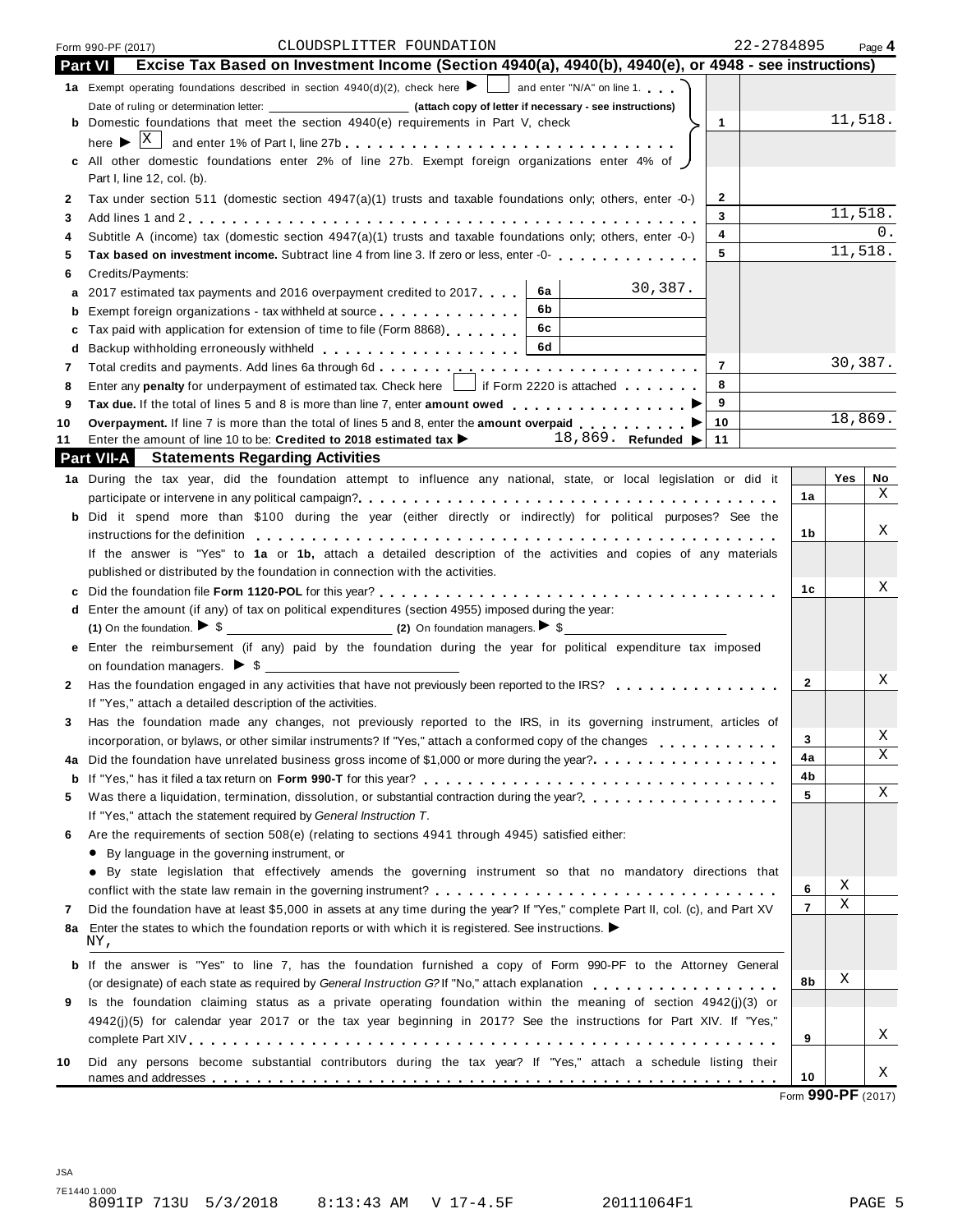#### Form 990-PF (2017) CLOUDSPLITTER FOUNDATION 22-2784895 Page **5**

|     | <b>Statements Regarding Activities (continued)</b><br><b>Part VII-A</b>                                                                                                         |    |            |    |
|-----|---------------------------------------------------------------------------------------------------------------------------------------------------------------------------------|----|------------|----|
|     |                                                                                                                                                                                 |    | Yes        | No |
|     | 11 At any time during the year, did the foundation, directly or indirectly, own a controlled entity within the                                                                  |    |            |    |
|     |                                                                                                                                                                                 | 11 |            | Χ  |
|     | 12 Did the foundation make a distribution to a donor advised fund over which the foundation or a disqualified                                                                   |    |            |    |
|     |                                                                                                                                                                                 | 12 |            | Χ  |
| 13  | Did the foundation comply with the public inspection requirements for its annual returns and exemption application?                                                             | 13 | Χ          |    |
|     | WWW.CLOUDSPLITTER.ORG<br>Website address $\blacktriangleright$                                                                                                                  |    |            |    |
| 14  | Telephone no. $\triangleright$ 518-218-1221<br>The books are in care of > BENDER LANE ADVISORY, LLC                                                                             |    |            |    |
|     | Located at PO BOX 38016 ALBANY, NY<br>ZIP+4 ▶ 12203                                                                                                                             |    |            |    |
|     | 15 Section 4947(a)(1) nonexempt charitable trusts filing Form 990-PF in lieu of Form 1041 - check here                                                                          |    |            |    |
|     | ∣ 15<br>and enter the amount of tax-exempt interest received or accrued during the year                                                                                         |    |            |    |
| 16. | At any time during calendar year 2017, did the foundation have an interest in or a signature or other authority                                                                 |    | Yes        | No |
|     |                                                                                                                                                                                 | 16 |            | Χ  |
|     | See the instructions for exceptions and filing requirements for FinCEN Form 114. If "Yes," enter the name of                                                                    |    |            |    |
|     | the foreign country                                                                                                                                                             |    |            |    |
|     | <b>Part VII-B</b><br><b>Statements Regarding Activities for Which Form 4720 May Be Required</b>                                                                                 |    |            |    |
|     | File Form 4720 if any item is checked in the "Yes" column, unless an exception applies.                                                                                         |    | <b>Yes</b> | No |
|     |                                                                                                                                                                                 |    |            |    |
|     | 1a During the year, did the foundation (either directly or indirectly):<br>$\mathbf{X}$<br><b>No</b><br>Yes                                                                     |    |            |    |
|     | (1) Engage in the sale or exchange, or leasing of property with a disqualified person?                                                                                          |    |            |    |
|     | (2) Borrow money from, lend money to, or otherwise extend credit to (or accept it from) a<br>Χ                                                                                  |    |            |    |
|     | No<br>Yes<br>Χ                                                                                                                                                                  |    |            |    |
|     | Yes<br>(3) Furnish goods, services, or facilities to (or accept them from) a disqualified person?<br>No<br>X                                                                    |    |            |    |
|     | Yes<br>No<br>(4) Pay compensation to, or pay or reimburse the expenses of, a disqualified person?                                                                               |    |            |    |
|     | (5) Transfer any income or assets to a disqualified person (or make any of either available for<br>$\mathbf{X}$                                                                 |    |            |    |
|     | No<br>the benefit or use of a disqualified person)?<br>Yes                                                                                                                      |    |            |    |
|     | (6) Agree to pay money or property to a government official? (Exception. Check "No" if the                                                                                      |    |            |    |
|     | foundation agreed to make a grant to or to employ the official for a period after                                                                                               |    |            |    |
|     | $\mathbf{X}$<br>No<br>termination of government service, if terminating within 90 days.).<br>Yes                                                                                |    |            |    |
|     | <b>b</b> If any answer is "Yes" to 1a(1)-(6), did any of the acts fail to qualify under the exceptions described in Regulations                                                 |    |            |    |
|     | section 53.4941(d)-3 or in a current notice regarding disaster assistance? See instructions                                                                                     | 1b |            |    |
|     |                                                                                                                                                                                 |    |            |    |
|     | c Did the foundation engage in a prior year in any of the acts described in 1a, other than excepted acts, that                                                                  |    |            |    |
|     |                                                                                                                                                                                 | 1с |            | Χ  |
|     | 2 Taxes on failure to distribute income (section 4942) (does not apply for years the foundation was a private                                                                   |    |            |    |
|     | operating foundation defined in section $4942(i)(3)$ or $4942(i)(5)$ :                                                                                                          |    |            |    |
|     | a At the end of tax year 2017, did the foundation have any undistributed income (lines 6d and                                                                                   |    |            |    |
|     |                                                                                                                                                                                 |    |            |    |
|     | If "Yes," list the years $\blacktriangleright$                                                                                                                                  |    |            |    |
|     | <b>b</b> Are there any years listed in 2a for which the foundation is not applying the provisions of section 4942(a)(2)                                                         |    |            |    |
|     | (relating to incorrect valuation of assets) to the year's undistributed income? (If applying section 4942(a)(2) to                                                              |    |            |    |
|     |                                                                                                                                                                                 | 2b |            | Χ  |
|     | c If the provisions of section 4942(a)(2) are being applied to any of the years listed in 2a, list the years here.                                                              |    |            |    |
|     | <u> производите представите на села на села на села на села на села на села на села на села на села на села на с</u>                                                            |    |            |    |
|     | 3a Did the foundation hold more than a 2% direct or indirect interest in any business enterprise                                                                                |    |            |    |
|     | $X$ No<br>Yes<br>at any time during the year? $\ldots$ , $\ldots$ , $\ldots$ , $\ldots$ , $\ldots$ , $\ldots$ , $\ldots$ , $\ldots$ , $\ldots$ , $\ldots$ , $\ldots$ , $\ldots$ |    |            |    |
|     | b If "Yes," did it have excess business holdings in 2017 as a result of (1) any purchase by the foundation or                                                                   |    |            |    |
|     | disqualified persons after May 26, 1969; (2) the lapse of the 5-year period (or longer period approved by the                                                                   |    |            |    |
|     | Commissioner under section $4943(c)(7)$ ) to dispose of holdings acquired by gift or bequest; or (3) the lapse of                                                               |    |            |    |
|     | the 10-, 15-, or 20-year first phase holding period? (Use Schedule C, Form 4720, to determine if the                                                                            |    |            |    |
|     |                                                                                                                                                                                 | 3b |            |    |
|     | 4a Did the foundation invest during the year any amount in a manner that would jeopardize its charitable purposes?                                                              | 4a |            | Χ  |
|     | <b>b</b> Did the foundation make any investment in a prior year (but after December 31, 1969) that could jeopardize its                                                         |    |            |    |
|     | charitable purpose that had not been removed from jeopardy before the first day of the tax year beginning in 2017?                                                              | 4b |            | Χ  |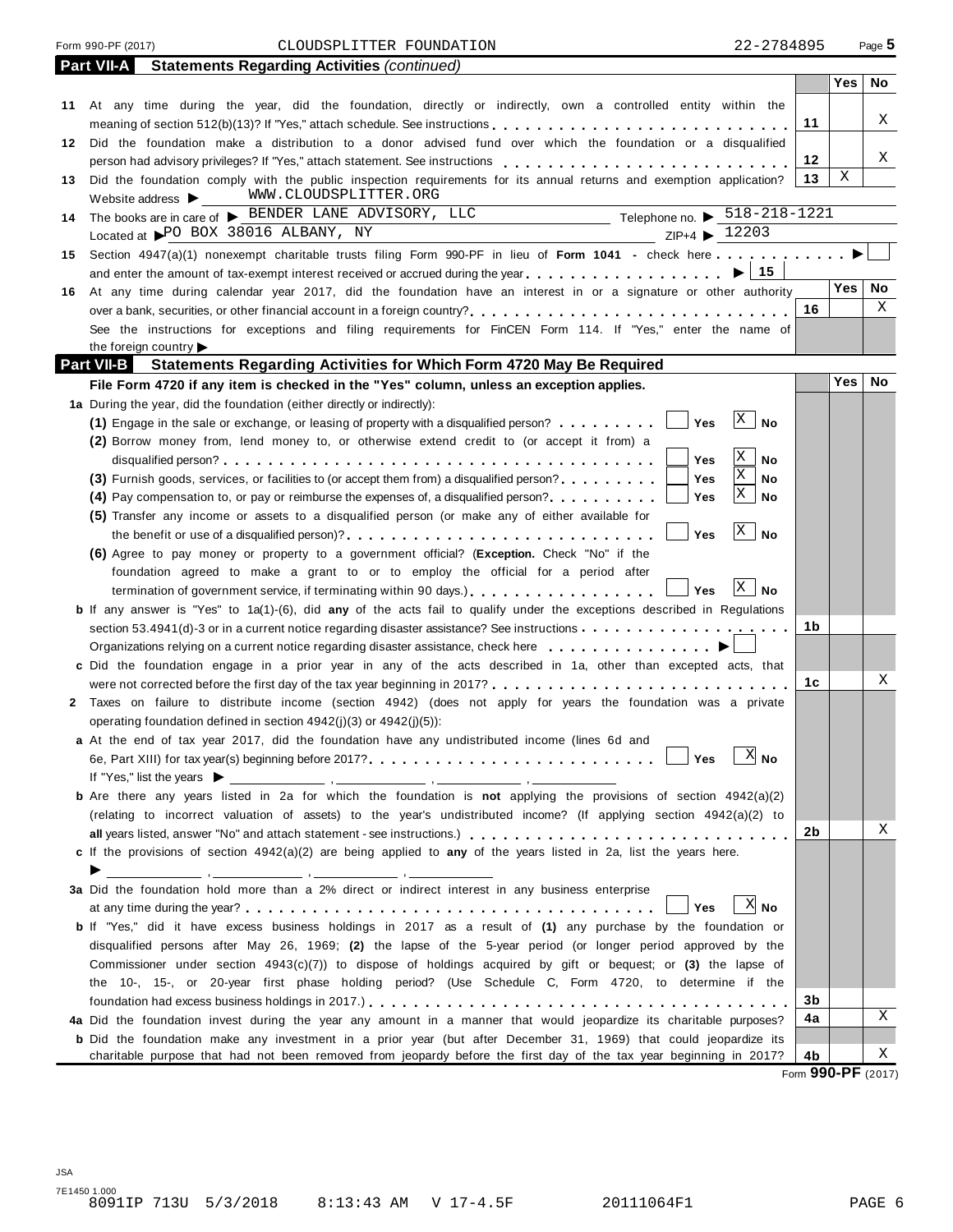| <b>Part VII-B</b><br>Statements Regarding Activities for Which Form 4720 May Be Required (continued)<br>During the year, did the foundation pay or incur any amount to:<br>(1) Carry on propaganda, or otherwise attempt to influence legislation (section $4945(e)$ )?<br>(2) Influence the outcome of any specific public election (see section 4955); or to carry on,<br>(3) Provide a grant to an individual for travel, study, or other similar purposes?<br>(4) Provide a grant to an organization other than a charitable, etc., organization described in<br>section 4945(d)(4)(A)? See instructions<br>(5) Provide for any purpose other than religious, charitable, scientific, literary, or educational<br>purposes, or for the prevention of cruelty to children or animals?<br>If any answer is "Yes" to 5a(1)-(5), did any of the transactions fail to qualify under the exceptions described in<br>Regulations section 53.4945 or in a current notice regarding disaster assistance? See instructions entertainment of the section of $\sim$<br>Organizations relying on a current notice regarding disaster assistance, check here<br>If the answer is "Yes" to question 5a(4), does the foundation claim exemption from the tax |                                                                                                                                                                      |                                                 | <b>Yes</b><br>Yes<br>Yes<br>Yes<br>Yes | X<br>No<br>X<br>No<br>X<br>No<br>$X$ No<br>ΧI<br>No                                                  |                                                                                                                                                                                                                                                                                                                                                                                                                                                                                                            | Yes                                                                                          | No                                                                                                                                                                                                           |
|--------------------------------------------------------------------------------------------------------------------------------------------------------------------------------------------------------------------------------------------------------------------------------------------------------------------------------------------------------------------------------------------------------------------------------------------------------------------------------------------------------------------------------------------------------------------------------------------------------------------------------------------------------------------------------------------------------------------------------------------------------------------------------------------------------------------------------------------------------------------------------------------------------------------------------------------------------------------------------------------------------------------------------------------------------------------------------------------------------------------------------------------------------------------------------------------------------------------------------------------------|----------------------------------------------------------------------------------------------------------------------------------------------------------------------|-------------------------------------------------|----------------------------------------|------------------------------------------------------------------------------------------------------|------------------------------------------------------------------------------------------------------------------------------------------------------------------------------------------------------------------------------------------------------------------------------------------------------------------------------------------------------------------------------------------------------------------------------------------------------------------------------------------------------------|----------------------------------------------------------------------------------------------|--------------------------------------------------------------------------------------------------------------------------------------------------------------------------------------------------------------|
|                                                                                                                                                                                                                                                                                                                                                                                                                                                                                                                                                                                                                                                                                                                                                                                                                                                                                                                                                                                                                                                                                                                                                                                                                                                  |                                                                                                                                                                      |                                                 |                                        |                                                                                                      |                                                                                                                                                                                                                                                                                                                                                                                                                                                                                                            |                                                                                              |                                                                                                                                                                                                              |
|                                                                                                                                                                                                                                                                                                                                                                                                                                                                                                                                                                                                                                                                                                                                                                                                                                                                                                                                                                                                                                                                                                                                                                                                                                                  |                                                                                                                                                                      |                                                 |                                        |                                                                                                      |                                                                                                                                                                                                                                                                                                                                                                                                                                                                                                            |                                                                                              |                                                                                                                                                                                                              |
|                                                                                                                                                                                                                                                                                                                                                                                                                                                                                                                                                                                                                                                                                                                                                                                                                                                                                                                                                                                                                                                                                                                                                                                                                                                  |                                                                                                                                                                      |                                                 |                                        |                                                                                                      |                                                                                                                                                                                                                                                                                                                                                                                                                                                                                                            |                                                                                              |                                                                                                                                                                                                              |
|                                                                                                                                                                                                                                                                                                                                                                                                                                                                                                                                                                                                                                                                                                                                                                                                                                                                                                                                                                                                                                                                                                                                                                                                                                                  |                                                                                                                                                                      |                                                 |                                        |                                                                                                      |                                                                                                                                                                                                                                                                                                                                                                                                                                                                                                            |                                                                                              |                                                                                                                                                                                                              |
|                                                                                                                                                                                                                                                                                                                                                                                                                                                                                                                                                                                                                                                                                                                                                                                                                                                                                                                                                                                                                                                                                                                                                                                                                                                  |                                                                                                                                                                      |                                                 |                                        |                                                                                                      |                                                                                                                                                                                                                                                                                                                                                                                                                                                                                                            |                                                                                              |                                                                                                                                                                                                              |
|                                                                                                                                                                                                                                                                                                                                                                                                                                                                                                                                                                                                                                                                                                                                                                                                                                                                                                                                                                                                                                                                                                                                                                                                                                                  |                                                                                                                                                                      |                                                 |                                        |                                                                                                      |                                                                                                                                                                                                                                                                                                                                                                                                                                                                                                            |                                                                                              |                                                                                                                                                                                                              |
|                                                                                                                                                                                                                                                                                                                                                                                                                                                                                                                                                                                                                                                                                                                                                                                                                                                                                                                                                                                                                                                                                                                                                                                                                                                  |                                                                                                                                                                      |                                                 |                                        |                                                                                                      |                                                                                                                                                                                                                                                                                                                                                                                                                                                                                                            |                                                                                              |                                                                                                                                                                                                              |
|                                                                                                                                                                                                                                                                                                                                                                                                                                                                                                                                                                                                                                                                                                                                                                                                                                                                                                                                                                                                                                                                                                                                                                                                                                                  |                                                                                                                                                                      |                                                 |                                        |                                                                                                      |                                                                                                                                                                                                                                                                                                                                                                                                                                                                                                            |                                                                                              |                                                                                                                                                                                                              |
|                                                                                                                                                                                                                                                                                                                                                                                                                                                                                                                                                                                                                                                                                                                                                                                                                                                                                                                                                                                                                                                                                                                                                                                                                                                  |                                                                                                                                                                      |                                                 |                                        |                                                                                                      |                                                                                                                                                                                                                                                                                                                                                                                                                                                                                                            |                                                                                              |                                                                                                                                                                                                              |
|                                                                                                                                                                                                                                                                                                                                                                                                                                                                                                                                                                                                                                                                                                                                                                                                                                                                                                                                                                                                                                                                                                                                                                                                                                                  |                                                                                                                                                                      |                                                 |                                        |                                                                                                      |                                                                                                                                                                                                                                                                                                                                                                                                                                                                                                            |                                                                                              |                                                                                                                                                                                                              |
|                                                                                                                                                                                                                                                                                                                                                                                                                                                                                                                                                                                                                                                                                                                                                                                                                                                                                                                                                                                                                                                                                                                                                                                                                                                  |                                                                                                                                                                      |                                                 |                                        |                                                                                                      |                                                                                                                                                                                                                                                                                                                                                                                                                                                                                                            |                                                                                              |                                                                                                                                                                                                              |
|                                                                                                                                                                                                                                                                                                                                                                                                                                                                                                                                                                                                                                                                                                                                                                                                                                                                                                                                                                                                                                                                                                                                                                                                                                                  |                                                                                                                                                                      |                                                 |                                        |                                                                                                      | 5b                                                                                                                                                                                                                                                                                                                                                                                                                                                                                                         |                                                                                              | Χ                                                                                                                                                                                                            |
|                                                                                                                                                                                                                                                                                                                                                                                                                                                                                                                                                                                                                                                                                                                                                                                                                                                                                                                                                                                                                                                                                                                                                                                                                                                  |                                                                                                                                                                      |                                                 |                                        |                                                                                                      |                                                                                                                                                                                                                                                                                                                                                                                                                                                                                                            |                                                                                              |                                                                                                                                                                                                              |
|                                                                                                                                                                                                                                                                                                                                                                                                                                                                                                                                                                                                                                                                                                                                                                                                                                                                                                                                                                                                                                                                                                                                                                                                                                                  |                                                                                                                                                                      |                                                 |                                        |                                                                                                      |                                                                                                                                                                                                                                                                                                                                                                                                                                                                                                            |                                                                                              |                                                                                                                                                                                                              |
|                                                                                                                                                                                                                                                                                                                                                                                                                                                                                                                                                                                                                                                                                                                                                                                                                                                                                                                                                                                                                                                                                                                                                                                                                                                  |                                                                                                                                                                      |                                                 | Yes                                    | ΧI<br>No                                                                                             |                                                                                                                                                                                                                                                                                                                                                                                                                                                                                                            |                                                                                              |                                                                                                                                                                                                              |
| If "Yes," attach the statement required by Regulations section 53.4945-5(d).                                                                                                                                                                                                                                                                                                                                                                                                                                                                                                                                                                                                                                                                                                                                                                                                                                                                                                                                                                                                                                                                                                                                                                     |                                                                                                                                                                      |                                                 |                                        |                                                                                                      |                                                                                                                                                                                                                                                                                                                                                                                                                                                                                                            |                                                                                              |                                                                                                                                                                                                              |
| Did the foundation, during the year, receive any funds, directly or indirectly, to pay premiums                                                                                                                                                                                                                                                                                                                                                                                                                                                                                                                                                                                                                                                                                                                                                                                                                                                                                                                                                                                                                                                                                                                                                  |                                                                                                                                                                      |                                                 |                                        |                                                                                                      |                                                                                                                                                                                                                                                                                                                                                                                                                                                                                                            |                                                                                              |                                                                                                                                                                                                              |
|                                                                                                                                                                                                                                                                                                                                                                                                                                                                                                                                                                                                                                                                                                                                                                                                                                                                                                                                                                                                                                                                                                                                                                                                                                                  |                                                                                                                                                                      |                                                 | Yes                                    | $X$ No                                                                                               |                                                                                                                                                                                                                                                                                                                                                                                                                                                                                                            |                                                                                              |                                                                                                                                                                                                              |
|                                                                                                                                                                                                                                                                                                                                                                                                                                                                                                                                                                                                                                                                                                                                                                                                                                                                                                                                                                                                                                                                                                                                                                                                                                                  |                                                                                                                                                                      |                                                 |                                        |                                                                                                      | 6b                                                                                                                                                                                                                                                                                                                                                                                                                                                                                                         |                                                                                              |                                                                                                                                                                                                              |
|                                                                                                                                                                                                                                                                                                                                                                                                                                                                                                                                                                                                                                                                                                                                                                                                                                                                                                                                                                                                                                                                                                                                                                                                                                                  |                                                                                                                                                                      |                                                 |                                        |                                                                                                      |                                                                                                                                                                                                                                                                                                                                                                                                                                                                                                            |                                                                                              |                                                                                                                                                                                                              |
|                                                                                                                                                                                                                                                                                                                                                                                                                                                                                                                                                                                                                                                                                                                                                                                                                                                                                                                                                                                                                                                                                                                                                                                                                                                  |                                                                                                                                                                      |                                                 | Yes                                    | $X$ No                                                                                               |                                                                                                                                                                                                                                                                                                                                                                                                                                                                                                            |                                                                                              |                                                                                                                                                                                                              |
|                                                                                                                                                                                                                                                                                                                                                                                                                                                                                                                                                                                                                                                                                                                                                                                                                                                                                                                                                                                                                                                                                                                                                                                                                                                  |                                                                                                                                                                      |                                                 |                                        |                                                                                                      | 7b                                                                                                                                                                                                                                                                                                                                                                                                                                                                                                         |                                                                                              |                                                                                                                                                                                                              |
|                                                                                                                                                                                                                                                                                                                                                                                                                                                                                                                                                                                                                                                                                                                                                                                                                                                                                                                                                                                                                                                                                                                                                                                                                                                  |                                                                                                                                                                      |                                                 |                                        |                                                                                                      |                                                                                                                                                                                                                                                                                                                                                                                                                                                                                                            |                                                                                              |                                                                                                                                                                                                              |
|                                                                                                                                                                                                                                                                                                                                                                                                                                                                                                                                                                                                                                                                                                                                                                                                                                                                                                                                                                                                                                                                                                                                                                                                                                                  |                                                                                                                                                                      |                                                 |                                        |                                                                                                      |                                                                                                                                                                                                                                                                                                                                                                                                                                                                                                            |                                                                                              |                                                                                                                                                                                                              |
| (a) Name and address                                                                                                                                                                                                                                                                                                                                                                                                                                                                                                                                                                                                                                                                                                                                                                                                                                                                                                                                                                                                                                                                                                                                                                                                                             | (b) Title, and average<br>hours per week                                                                                                                             | (c) Compensation<br>(If not paid,<br>enter -0-) |                                        |                                                                                                      |                                                                                                                                                                                                                                                                                                                                                                                                                                                                                                            |                                                                                              |                                                                                                                                                                                                              |
|                                                                                                                                                                                                                                                                                                                                                                                                                                                                                                                                                                                                                                                                                                                                                                                                                                                                                                                                                                                                                                                                                                                                                                                                                                                  |                                                                                                                                                                      |                                                 |                                        |                                                                                                      |                                                                                                                                                                                                                                                                                                                                                                                                                                                                                                            |                                                                                              |                                                                                                                                                                                                              |
|                                                                                                                                                                                                                                                                                                                                                                                                                                                                                                                                                                                                                                                                                                                                                                                                                                                                                                                                                                                                                                                                                                                                                                                                                                                  |                                                                                                                                                                      | 0.                                              |                                        | 0.                                                                                                   |                                                                                                                                                                                                                                                                                                                                                                                                                                                                                                            |                                                                                              | 0.                                                                                                                                                                                                           |
|                                                                                                                                                                                                                                                                                                                                                                                                                                                                                                                                                                                                                                                                                                                                                                                                                                                                                                                                                                                                                                                                                                                                                                                                                                                  |                                                                                                                                                                      |                                                 |                                        |                                                                                                      |                                                                                                                                                                                                                                                                                                                                                                                                                                                                                                            |                                                                                              |                                                                                                                                                                                                              |
|                                                                                                                                                                                                                                                                                                                                                                                                                                                                                                                                                                                                                                                                                                                                                                                                                                                                                                                                                                                                                                                                                                                                                                                                                                                  |                                                                                                                                                                      |                                                 |                                        |                                                                                                      |                                                                                                                                                                                                                                                                                                                                                                                                                                                                                                            |                                                                                              |                                                                                                                                                                                                              |
|                                                                                                                                                                                                                                                                                                                                                                                                                                                                                                                                                                                                                                                                                                                                                                                                                                                                                                                                                                                                                                                                                                                                                                                                                                                  |                                                                                                                                                                      |                                                 |                                        |                                                                                                      |                                                                                                                                                                                                                                                                                                                                                                                                                                                                                                            |                                                                                              |                                                                                                                                                                                                              |
|                                                                                                                                                                                                                                                                                                                                                                                                                                                                                                                                                                                                                                                                                                                                                                                                                                                                                                                                                                                                                                                                                                                                                                                                                                                  |                                                                                                                                                                      |                                                 |                                        |                                                                                                      |                                                                                                                                                                                                                                                                                                                                                                                                                                                                                                            |                                                                                              |                                                                                                                                                                                                              |
|                                                                                                                                                                                                                                                                                                                                                                                                                                                                                                                                                                                                                                                                                                                                                                                                                                                                                                                                                                                                                                                                                                                                                                                                                                                  |                                                                                                                                                                      |                                                 |                                        |                                                                                                      |                                                                                                                                                                                                                                                                                                                                                                                                                                                                                                            |                                                                                              |                                                                                                                                                                                                              |
|                                                                                                                                                                                                                                                                                                                                                                                                                                                                                                                                                                                                                                                                                                                                                                                                                                                                                                                                                                                                                                                                                                                                                                                                                                                  |                                                                                                                                                                      |                                                 |                                        |                                                                                                      |                                                                                                                                                                                                                                                                                                                                                                                                                                                                                                            |                                                                                              |                                                                                                                                                                                                              |
|                                                                                                                                                                                                                                                                                                                                                                                                                                                                                                                                                                                                                                                                                                                                                                                                                                                                                                                                                                                                                                                                                                                                                                                                                                                  |                                                                                                                                                                      |                                                 |                                        |                                                                                                      |                                                                                                                                                                                                                                                                                                                                                                                                                                                                                                            |                                                                                              |                                                                                                                                                                                                              |
|                                                                                                                                                                                                                                                                                                                                                                                                                                                                                                                                                                                                                                                                                                                                                                                                                                                                                                                                                                                                                                                                                                                                                                                                                                                  | (b) Title, and average<br>hours per week<br>devoted to position                                                                                                      | (c) Compensation                                |                                        |                                                                                                      |                                                                                                                                                                                                                                                                                                                                                                                                                                                                                                            |                                                                                              |                                                                                                                                                                                                              |
|                                                                                                                                                                                                                                                                                                                                                                                                                                                                                                                                                                                                                                                                                                                                                                                                                                                                                                                                                                                                                                                                                                                                                                                                                                                  |                                                                                                                                                                      |                                                 |                                        |                                                                                                      |                                                                                                                                                                                                                                                                                                                                                                                                                                                                                                            |                                                                                              |                                                                                                                                                                                                              |
|                                                                                                                                                                                                                                                                                                                                                                                                                                                                                                                                                                                                                                                                                                                                                                                                                                                                                                                                                                                                                                                                                                                                                                                                                                                  |                                                                                                                                                                      |                                                 |                                        |                                                                                                      |                                                                                                                                                                                                                                                                                                                                                                                                                                                                                                            |                                                                                              |                                                                                                                                                                                                              |
|                                                                                                                                                                                                                                                                                                                                                                                                                                                                                                                                                                                                                                                                                                                                                                                                                                                                                                                                                                                                                                                                                                                                                                                                                                                  |                                                                                                                                                                      |                                                 |                                        |                                                                                                      |                                                                                                                                                                                                                                                                                                                                                                                                                                                                                                            |                                                                                              |                                                                                                                                                                                                              |
|                                                                                                                                                                                                                                                                                                                                                                                                                                                                                                                                                                                                                                                                                                                                                                                                                                                                                                                                                                                                                                                                                                                                                                                                                                                  |                                                                                                                                                                      |                                                 |                                        |                                                                                                      |                                                                                                                                                                                                                                                                                                                                                                                                                                                                                                            |                                                                                              |                                                                                                                                                                                                              |
|                                                                                                                                                                                                                                                                                                                                                                                                                                                                                                                                                                                                                                                                                                                                                                                                                                                                                                                                                                                                                                                                                                                                                                                                                                                  |                                                                                                                                                                      |                                                 |                                        |                                                                                                      |                                                                                                                                                                                                                                                                                                                                                                                                                                                                                                            |                                                                                              |                                                                                                                                                                                                              |
|                                                                                                                                                                                                                                                                                                                                                                                                                                                                                                                                                                                                                                                                                                                                                                                                                                                                                                                                                                                                                                                                                                                                                                                                                                                  |                                                                                                                                                                      |                                                 |                                        |                                                                                                      |                                                                                                                                                                                                                                                                                                                                                                                                                                                                                                            |                                                                                              |                                                                                                                                                                                                              |
|                                                                                                                                                                                                                                                                                                                                                                                                                                                                                                                                                                                                                                                                                                                                                                                                                                                                                                                                                                                                                                                                                                                                                                                                                                                  |                                                                                                                                                                      |                                                 |                                        |                                                                                                      |                                                                                                                                                                                                                                                                                                                                                                                                                                                                                                            |                                                                                              |                                                                                                                                                                                                              |
|                                                                                                                                                                                                                                                                                                                                                                                                                                                                                                                                                                                                                                                                                                                                                                                                                                                                                                                                                                                                                                                                                                                                                                                                                                                  |                                                                                                                                                                      |                                                 |                                        |                                                                                                      |                                                                                                                                                                                                                                                                                                                                                                                                                                                                                                            |                                                                                              |                                                                                                                                                                                                              |
|                                                                                                                                                                                                                                                                                                                                                                                                                                                                                                                                                                                                                                                                                                                                                                                                                                                                                                                                                                                                                                                                                                                                                                                                                                                  |                                                                                                                                                                      |                                                 |                                        |                                                                                                      |                                                                                                                                                                                                                                                                                                                                                                                                                                                                                                            |                                                                                              |                                                                                                                                                                                                              |
|                                                                                                                                                                                                                                                                                                                                                                                                                                                                                                                                                                                                                                                                                                                                                                                                                                                                                                                                                                                                                                                                                                                                                                                                                                                  |                                                                                                                                                                      |                                                 |                                        |                                                                                                      |                                                                                                                                                                                                                                                                                                                                                                                                                                                                                                            |                                                                                              |                                                                                                                                                                                                              |
|                                                                                                                                                                                                                                                                                                                                                                                                                                                                                                                                                                                                                                                                                                                                                                                                                                                                                                                                                                                                                                                                                                                                                                                                                                                  | If "Yes" to 6b, file Form 8870.<br>Part VIII<br>and Contractors<br>ATCH 9<br>"NONE."<br>(a) Name and address of each employee paid more than \$50,000<br><b>NONE</b> | devoted to position                             |                                        | At any time during the tax year, was the foundation a party to a prohibited tax shelter transaction? | Did the foundation, during the year, pay premiums, directly or indirectly, on a personal benefit contract?<br><b>b</b> If "Yes," did the foundation receive any proceeds or have any net income attributable to the transaction?<br>List all officers, directors, trustees, foundation managers and their compensation. See instructions.<br>(d) Contributions to<br>employee benefit plans<br>and deferred compensation<br>(d) Contributions to<br>employee benefit<br>plans and deferred<br>compensation | Information About Officers, Directors, Trustees, Foundation Managers, Highly Paid Employees, | (e) Expense account,<br>other allowances<br>Compensation of five highest-paid employees (other than those included on line 1 - see instructions). If none, enter<br>(e) Expense account,<br>other allowances |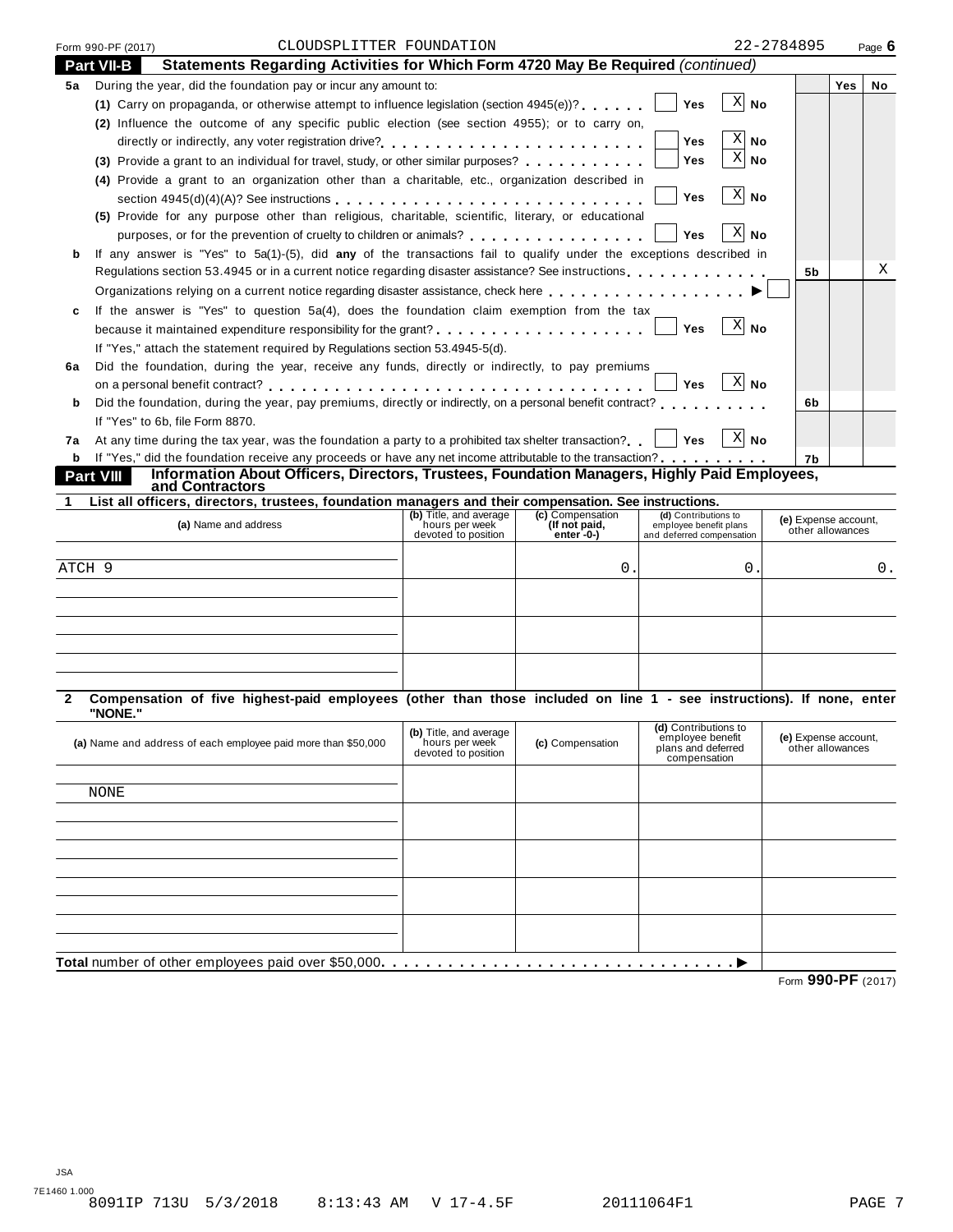|                                        | CLOUDSPLITTER FOUNDATION                                                                                                                                                              | 22-2784895                              |
|----------------------------------------|---------------------------------------------------------------------------------------------------------------------------------------------------------------------------------------|-----------------------------------------|
| Form 990-PF (2017)<br><b>Part VIII</b> | Information About Officers, Directors, Trustees, Foundation Managers, Highly Paid Employees,<br>and Contractors (continued)                                                           | Page 7                                  |
| 3                                      | Five highest-paid independent contractors for professional services. See instructions. If none, enter "NONE."                                                                         |                                         |
|                                        | (a) Name and address of each person paid more than \$50,000                                                                                                                           | (b) Type of service<br>(c) Compensation |
|                                        |                                                                                                                                                                                       |                                         |
| <b>NONE</b>                            |                                                                                                                                                                                       |                                         |
|                                        |                                                                                                                                                                                       |                                         |
|                                        |                                                                                                                                                                                       |                                         |
|                                        |                                                                                                                                                                                       |                                         |
|                                        |                                                                                                                                                                                       |                                         |
|                                        |                                                                                                                                                                                       |                                         |
|                                        |                                                                                                                                                                                       |                                         |
|                                        |                                                                                                                                                                                       |                                         |
|                                        |                                                                                                                                                                                       | ▶                                       |
| Part IX-A                              | <b>Summary of Direct Charitable Activities</b>                                                                                                                                        |                                         |
|                                        | List the foundation's four largest direct charitable activities during the tax year. Include relevant statistical information such as the number of                                   | Expenses                                |
|                                        | organizations and other beneficiaries served, conferences convened, research papers produced, etc.                                                                                    |                                         |
|                                        | 1 PLEASE NOTE, THE FOUNDATION IS NOT INVOLVED IN ANY DIRECT                                                                                                                           |                                         |
|                                        | CHARITABLE ACTIVITIES. ITS PRIMARY PURPOSE IS TO SUPPORT,                                                                                                                             |                                         |
|                                        | BY CONTRIBUTIONS, OTHER CHARITABLE ORGANIZATIONS EXEMPT<br>UNDER INTERNAL REVENUE CODE SECTION 501(C)(3)                                                                              |                                         |
| 2                                      |                                                                                                                                                                                       |                                         |
|                                        |                                                                                                                                                                                       |                                         |
| 3                                      |                                                                                                                                                                                       |                                         |
|                                        |                                                                                                                                                                                       |                                         |
|                                        |                                                                                                                                                                                       |                                         |
|                                        |                                                                                                                                                                                       |                                         |
|                                        |                                                                                                                                                                                       |                                         |
|                                        |                                                                                                                                                                                       |                                         |
| Part IX-B                              | <b>Summary of Program-Related Investments (see instructions)</b><br>Describe the two largest program-related investments made by the foundation during the tax year on lines 1 and 2. | Amount                                  |
| NONE<br>1.                             |                                                                                                                                                                                       |                                         |
|                                        |                                                                                                                                                                                       |                                         |
|                                        |                                                                                                                                                                                       |                                         |
| 2                                      |                                                                                                                                                                                       |                                         |
|                                        |                                                                                                                                                                                       |                                         |
|                                        |                                                                                                                                                                                       |                                         |
|                                        | All other program-related investments. See instructions.                                                                                                                              |                                         |
| 3 NONE                                 |                                                                                                                                                                                       |                                         |
|                                        |                                                                                                                                                                                       |                                         |
|                                        |                                                                                                                                                                                       |                                         |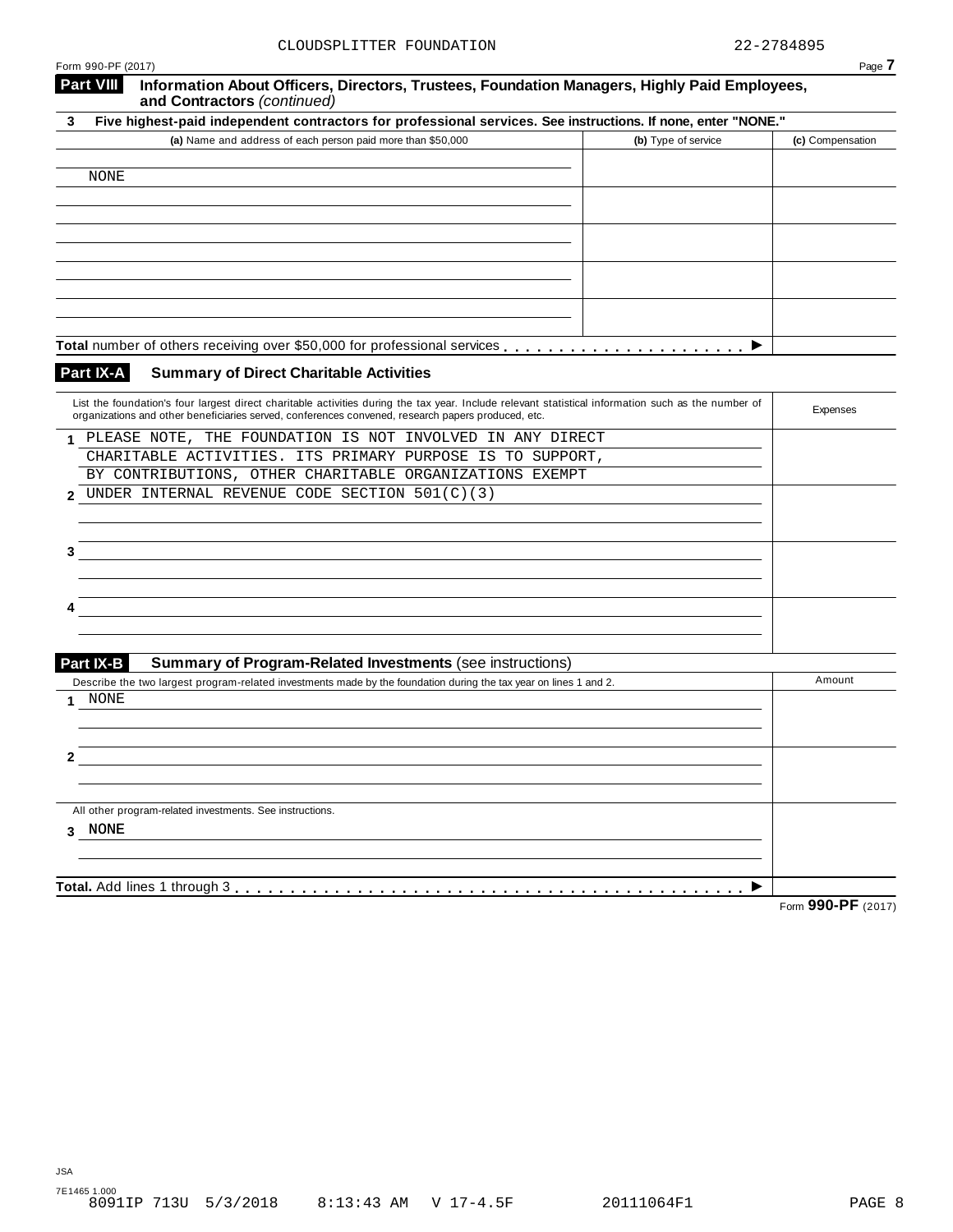|              | Form 990-PF (2017)                                                                                                                                                                                                                |                | Page 8       |
|--------------|-----------------------------------------------------------------------------------------------------------------------------------------------------------------------------------------------------------------------------------|----------------|--------------|
|              | Part X<br>Minimum Investment Return (All domestic foundations must complete this part. Foreign foundations,<br>see instructions.)                                                                                                 |                |              |
| 1            | Fair market value of assets not used (or held for use) directly in carrying out charitable, etc.,                                                                                                                                 |                |              |
|              | purposes:                                                                                                                                                                                                                         |                |              |
|              |                                                                                                                                                                                                                                   | 1a             | 21,775,049.  |
|              |                                                                                                                                                                                                                                   | 1b             | 1, 215, 448. |
|              |                                                                                                                                                                                                                                   | 1 <sub>c</sub> |              |
|              |                                                                                                                                                                                                                                   | 1 <sub>d</sub> | 22,990,497.  |
|              | e Reduction claimed for blockage or other factors reported on lines 1a and                                                                                                                                                        |                |              |
|              |                                                                                                                                                                                                                                   |                |              |
| 2            |                                                                                                                                                                                                                                   | $\overline{2}$ |              |
| 3            |                                                                                                                                                                                                                                   | 3              | 22,990,497.  |
| 4            | Cash deemed held for charitable activities. Enter 1 1/2% of line 3 (for greater amount, see                                                                                                                                       |                |              |
|              |                                                                                                                                                                                                                                   | 4              | 344,857.     |
| 5            | Net value of noncharitable-use assets. Subtract line 4 from line 3. Enter here and on Part V, line 4                                                                                                                              | 5              | 22,645,640.  |
| 6            |                                                                                                                                                                                                                                   | 6              | 1,132,282.   |
|              | Part XI<br><b>Distributable Amount</b> (see instructions) (Section $4942(j)(3)$ and (j)(5) private operating foundations<br>and certain foreign organizations, check here $\blacktriangleright$   and do not complete this part.) |                |              |
| 1            |                                                                                                                                                                                                                                   | $\mathbf{1}$   | 1,132,282.   |
|              | 2a<br>11,518.<br>2a Tax on investment income for 2017 from Part VI, line 5                                                                                                                                                        |                |              |
| b            | 2b<br>Income tax for 2017. (This does not include the tax from Part VI.).                                                                                                                                                         |                |              |
| c            |                                                                                                                                                                                                                                   | 2c             | 11,518.      |
| 3            | Distributable amount before adjustments. Subtract line 2c from line 1                                                                                                                                                             | 3              | 1,120,764.   |
| 4            | Recoveries of amounts treated as qualifying distributions                                                                                                                                                                         | $\overline{4}$ |              |
| 5            |                                                                                                                                                                                                                                   | 5              | 1,120,764.   |
| 6            |                                                                                                                                                                                                                                   | 6              |              |
| 7            | Distributable amount as adjusted. Subtract line 6 from line 5. Enter here and on Part XIII,                                                                                                                                       |                |              |
|              |                                                                                                                                                                                                                                   | $\overline{7}$ | 1,120,764.   |
|              | <b>Part XII Qualifying Distributions (see instructions)</b>                                                                                                                                                                       |                |              |
|              |                                                                                                                                                                                                                                   |                |              |
| 1            | Amounts paid (including administrative expenses) to accomplish charitable, etc., purposes:                                                                                                                                        |                |              |
|              | a Expenses, contributions, gifts, etc. - total from Part I, column (d), line 26                                                                                                                                                   | 1a             | 1,524,645.   |
|              |                                                                                                                                                                                                                                   | 1b             |              |
| $\mathbf{2}$ | Amounts paid to acquire assets used (or held for use) directly in carrying out charitable, etc.,                                                                                                                                  |                |              |
|              | purposes purposes<br>.                                                                                                                                                                                                            | $\overline{2}$ |              |
| 3            | Amounts set aside for specific charitable projects that satisfy the:                                                                                                                                                              |                |              |
|              |                                                                                                                                                                                                                                   | 3a             |              |
|              |                                                                                                                                                                                                                                   | 3b             |              |
| 4            | Qualifying distributions. Add lines 1a through 3b. Enter here and on Part V, line 8, and Part XIII, line 4                                                                                                                        | 4              | 1,524,645.   |
| 5            | Foundations that qualify under section 4940(e) for the reduced rate of tax on net investment income.                                                                                                                              |                |              |
|              |                                                                                                                                                                                                                                   | 5              | 11,518.      |
| 6            |                                                                                                                                                                                                                                   | 6              | 1, 513, 127. |
|              | Note: The amount on line 6 will be used in Part V, column (b), in subsequent years when calculating whether the foundation                                                                                                        |                |              |
|              | qualifies for the section 4940(e) reduction of tax in those years.                                                                                                                                                                |                |              |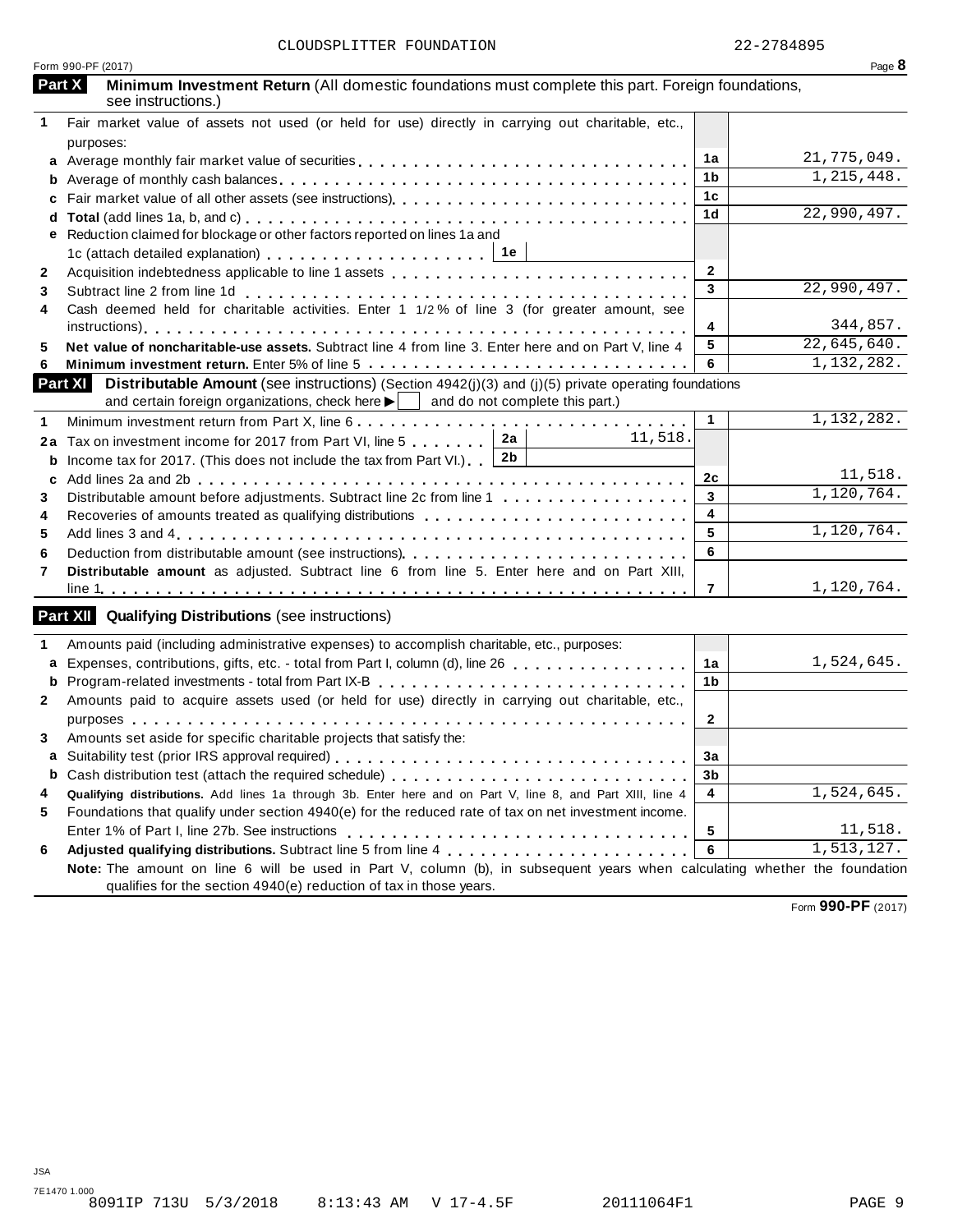|   | Form 990-PF (2017)                                                                                                                                                                                                             |               |                            |             | Page 9      |
|---|--------------------------------------------------------------------------------------------------------------------------------------------------------------------------------------------------------------------------------|---------------|----------------------------|-------------|-------------|
|   | <b>Undistributed Income</b> (see instructions)<br><b>Part XIII</b>                                                                                                                                                             |               |                            |             |             |
|   | 1 Distributable amount for 2017 from Part XI,                                                                                                                                                                                  | (a)<br>Corpus | (b)<br>Years prior to 2016 | (c)<br>2016 | (d)<br>2017 |
|   |                                                                                                                                                                                                                                |               |                            |             | 1,120,764.  |
|   | 2 Undistributed income, if any, as of the end of 2017:                                                                                                                                                                         |               |                            |             |             |
|   | a Enter amount for 2016 only enterprise to the set of the set of the set of the set of the set of the set of the set of the set of the set of the set of the set of the set of the set of the set of the set of the set of the |               |                            |             |             |
|   | <b>b</b> Total for prior years: $20^{15}$ , $20^{14}$ , $20^{13}$                                                                                                                                                              |               |                            |             |             |
|   | 3 Excess distributions carryover, if any, to 2017:                                                                                                                                                                             |               |                            |             |             |
|   | <b>a</b> From 2012                                                                                                                                                                                                             |               |                            |             |             |
|   | 37,051.<br>$b$ From 2013                                                                                                                                                                                                       |               |                            |             |             |
|   | 367, 344.<br>$c$ From 2014                                                                                                                                                                                                     |               |                            |             |             |
|   | $d$ From 2015                                                                                                                                                                                                                  |               |                            |             |             |
|   | $\overline{246}$ , 965.<br>e From 2016                                                                                                                                                                                         |               |                            |             |             |
|   | f Total of lines 3a through e                                                                                                                                                                                                  | 651,360.      |                            |             |             |
|   | 4 Qualifying distributions for 2017 from Part XII,                                                                                                                                                                             |               |                            |             |             |
|   | 1,524,645.<br>line 4: $\triangleright$ \$                                                                                                                                                                                      |               |                            |             |             |
|   | a Applied to 2016, but not more than line 2a                                                                                                                                                                                   |               |                            |             |             |
|   | <b>b</b> Applied to undistributed income of prior years<br>(Election required - see instructions)                                                                                                                              |               |                            |             |             |
|   | c Treated as distributions out of corpus (Election<br>required - see instructions)                                                                                                                                             |               |                            |             |             |
|   | <b>d</b> Applied to 2017 distributable amount                                                                                                                                                                                  |               |                            |             | 1,120,764.  |
|   | e Remaining amount distributed out of corpus                                                                                                                                                                                   | 403,881.      |                            |             |             |
|   | 5 Excess distributions carryover applied to 2017                                                                                                                                                                               |               |                            |             |             |
|   | (If an amount appears in column (d), the same                                                                                                                                                                                  |               |                            |             |             |
|   | amount must be shown in column (a).)<br>6 Enter the net total of each column as                                                                                                                                                |               |                            |             |             |
|   | indicated below:                                                                                                                                                                                                               |               |                            |             |             |
|   | a Corpus. Add lines 3f, 4c, and 4e. Subtract line 5                                                                                                                                                                            | 1,055,241.    |                            |             |             |
|   | <b>b</b> Prior years' undistributed income. Subtract                                                                                                                                                                           |               |                            |             |             |
|   | line 4b from line 2b                                                                                                                                                                                                           |               |                            |             |             |
|   | c Enter the amount of prior years' undistributed<br>income for which a notice of deficiency has                                                                                                                                |               |                            |             |             |
|   | been issued, or on which the section 4942(a)                                                                                                                                                                                   |               |                            |             |             |
|   | tax has been previously assessed                                                                                                                                                                                               |               |                            |             |             |
|   | <b>d</b> Subtract line 6c from line 6b. Taxable                                                                                                                                                                                |               |                            |             |             |
|   | amount - see instructions<br>e Undistributed income for 2016. Subtract line                                                                                                                                                    |               |                            |             |             |
|   | 4a from line 2a. Taxable amount - see<br><i>instructions</i>                                                                                                                                                                   |               |                            |             |             |
|   | f Undistributed income for 2017. Subtract lines                                                                                                                                                                                |               |                            |             |             |
|   | 4d and 5 from line 1. This amount must be                                                                                                                                                                                      |               |                            |             |             |
|   | distributed in 2018.                                                                                                                                                                                                           |               |                            |             |             |
|   | 7 Amounts treated as distributions out of corpus                                                                                                                                                                               |               |                            |             |             |
|   | to satisfy requirements imposed by section                                                                                                                                                                                     |               |                            |             |             |
|   | $170(b)(1)(F)$ or $4942(g)(3)$ (Election may be                                                                                                                                                                                |               |                            |             |             |
|   | required - see instructions)                                                                                                                                                                                                   |               |                            |             |             |
|   | 8 Excess distributions carryover from 2012 not<br>applied on line 5 or line 7 (see instructions)                                                                                                                               |               |                            |             |             |
| 9 | Excess distributions carryover to 2018.                                                                                                                                                                                        |               |                            |             |             |
|   | Subtract lines 7 and 8 from line 6a                                                                                                                                                                                            | 1,055,241.    |                            |             |             |
|   | 10 Analysis of line 9:<br>37,051.                                                                                                                                                                                              |               |                            |             |             |
|   | <b>a</b> Excess from 2013<br>367,344.                                                                                                                                                                                          |               |                            |             |             |
|   | <b>b</b> Excess from 2014                                                                                                                                                                                                      |               |                            |             |             |
|   | c Excess from 2015<br>246,965.                                                                                                                                                                                                 |               |                            |             |             |
|   | <b>d</b> Excess from 2016<br>403,881.                                                                                                                                                                                          |               |                            |             |             |
|   | e Excess from 2017                                                                                                                                                                                                             |               |                            |             |             |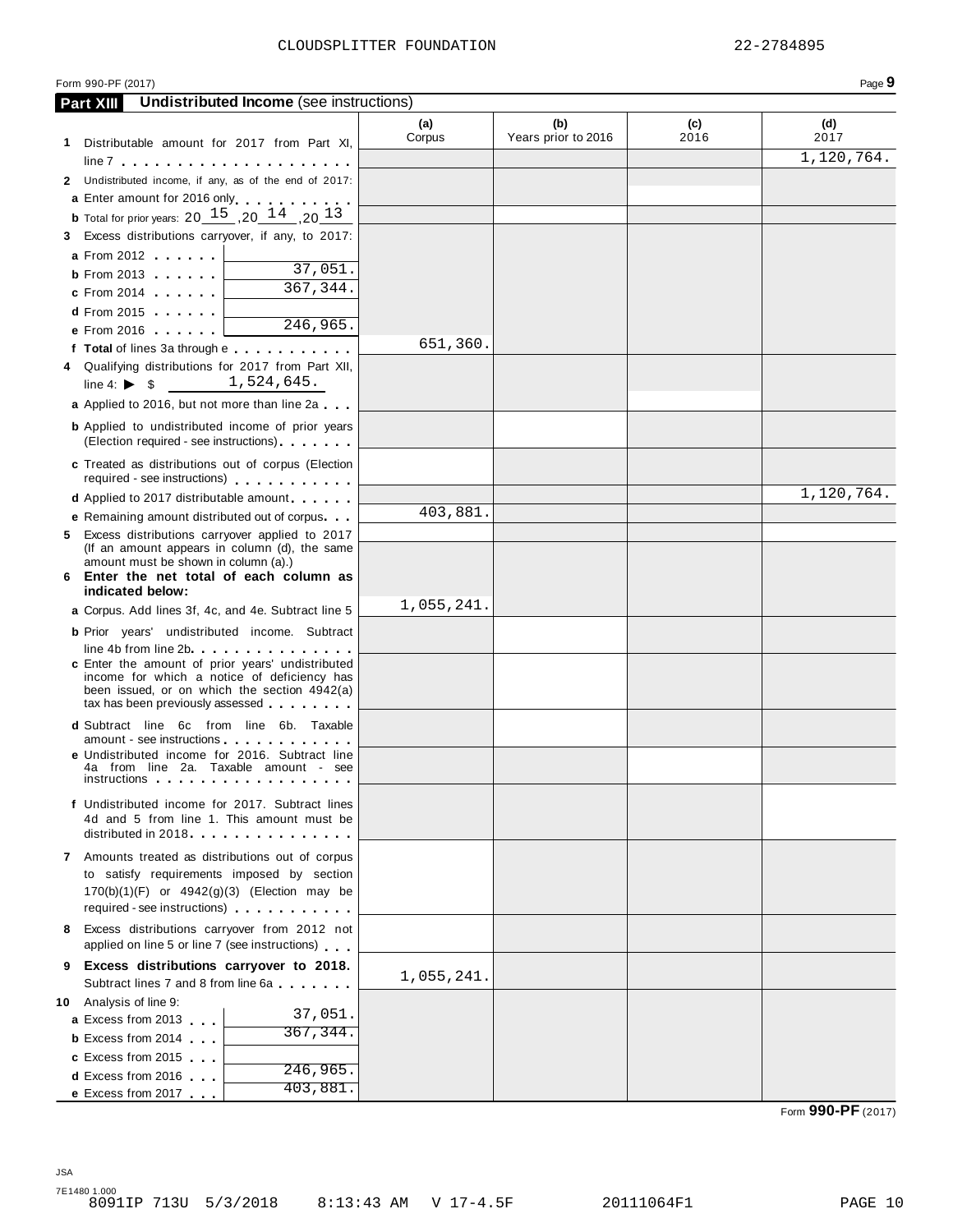|   |                 | Form 990-PF (2017)                                                                                                                                                                                                                                                  |          | CLOUDSPLITTER FOUNDATION                                                                                     |               |            | 22-2784895      | Page $10$      |
|---|-----------------|---------------------------------------------------------------------------------------------------------------------------------------------------------------------------------------------------------------------------------------------------------------------|----------|--------------------------------------------------------------------------------------------------------------|---------------|------------|-----------------|----------------|
|   | <b>Part XIV</b> |                                                                                                                                                                                                                                                                     |          | <b>Private Operating Foundations</b> (see instructions and Part VII-A, question 9)                           |               |            |                 | NOT APPLICABLE |
|   |                 |                                                                                                                                                                                                                                                                     |          | 1a If the foundation has received a ruling or determination letter that it is a private operating            |               |            |                 |                |
|   |                 |                                                                                                                                                                                                                                                                     |          | foundation, and the ruling is effective for 2017, enter the date of the ruling $\dots \dots \dots$           |               |            |                 |                |
|   |                 |                                                                                                                                                                                                                                                                     |          | <b>b</b> Check box to indicate whether the foundation is a private operating foundation described in section |               |            | $4942(j)(3)$ or | 4942(j)(5)     |
|   |                 |                                                                                                                                                                                                                                                                     | Tax year |                                                                                                              | Prior 3 years |            |                 |                |
|   |                 | 2a Enter the lesser of the ad-<br>justed net income from Part                                                                                                                                                                                                       | (a) 2017 | (b) 2016                                                                                                     | $(c)$ 2015    | $(d)$ 2014 |                 | (e) Total      |
|   |                 | I or the minimum investment                                                                                                                                                                                                                                         |          |                                                                                                              |               |            |                 |                |
|   |                 | return from Part X for each<br>year listed <b>the contract of the set of the set of the set of the set of the set of the set of the set of the set of the set of the set of the set of the set of the set of the set of the set of the set of the set of the se</b> |          |                                                                                                              |               |            |                 |                |
|   |                 | $\mathbf b$ 85% of line 2a $\mathbf b$                                                                                                                                                                                                                              |          |                                                                                                              |               |            |                 |                |
|   |                 |                                                                                                                                                                                                                                                                     |          |                                                                                                              |               |            |                 |                |
|   |                 | C Qualifying distributions from Part<br>XII, line 4 for each year listed                                                                                                                                                                                            |          |                                                                                                              |               |            |                 |                |
|   |                 | <b>d</b> Amounts included in line 2c not                                                                                                                                                                                                                            |          |                                                                                                              |               |            |                 |                |
|   |                 | used directly for active conduct                                                                                                                                                                                                                                    |          |                                                                                                              |               |            |                 |                |
|   |                 | of exempt activities<br><b>e</b> Qualifying distributions made                                                                                                                                                                                                      |          |                                                                                                              |               |            |                 |                |
|   |                 | directly for active conduct of                                                                                                                                                                                                                                      |          |                                                                                                              |               |            |                 |                |
|   |                 | exempt activities. Subtract line                                                                                                                                                                                                                                    |          |                                                                                                              |               |            |                 |                |
| 3 |                 | 2d from line 2c and the state of the state of<br>Complete 3a, b, or c for the                                                                                                                                                                                       |          |                                                                                                              |               |            |                 |                |
|   |                 | alternative test relied upon:                                                                                                                                                                                                                                       |          |                                                                                                              |               |            |                 |                |
|   |                 | a "Assets" alternative test - enter:                                                                                                                                                                                                                                |          |                                                                                                              |               |            |                 |                |
|   |                 | (1) Value of all assets<br>(2) Value of assets qualifying                                                                                                                                                                                                           |          |                                                                                                              |               |            |                 |                |
|   |                 | under section                                                                                                                                                                                                                                                       |          |                                                                                                              |               |            |                 |                |
|   |                 | 4942(j)(3)(B)(i)<br><b>b</b> "Endowment" alternative test-                                                                                                                                                                                                          |          |                                                                                                              |               |            |                 |                |
|   |                 | enter 2/3 of minimum invest-                                                                                                                                                                                                                                        |          |                                                                                                              |               |            |                 |                |
|   |                 | ment return shown in Part X,                                                                                                                                                                                                                                        |          |                                                                                                              |               |            |                 |                |
|   |                 | line 6 for each year listed                                                                                                                                                                                                                                         |          |                                                                                                              |               |            |                 |                |
|   |                 | C "Support" alternative test - enter:                                                                                                                                                                                                                               |          |                                                                                                              |               |            |                 |                |
|   |                 | (1) Total support other than<br>gross investment income                                                                                                                                                                                                             |          |                                                                                                              |               |            |                 |                |
|   |                 | (interest, dividends, rents,                                                                                                                                                                                                                                        |          |                                                                                                              |               |            |                 |                |
|   |                 | payments on securities<br>loans (section $512(a)(5)$ ),                                                                                                                                                                                                             |          |                                                                                                              |               |            |                 |                |
|   |                 | or royalties) and the control of the control of                                                                                                                                                                                                                     |          |                                                                                                              |               |            |                 |                |
|   |                 | (2) Support from general<br>public and 5 or more                                                                                                                                                                                                                    |          |                                                                                                              |               |            |                 |                |
|   |                 | exempt organizations as<br>provided in section 4942                                                                                                                                                                                                                 |          |                                                                                                              |               |            |                 |                |
|   |                 |                                                                                                                                                                                                                                                                     |          |                                                                                                              |               |            |                 |                |
|   |                 | (3) Largest amount of sup-<br>port from an exempt                                                                                                                                                                                                                   |          |                                                                                                              |               |            |                 |                |
|   |                 | organization and the state of                                                                                                                                                                                                                                       |          |                                                                                                              |               |            |                 |                |
|   |                 | (4) Gross investment income.                                                                                                                                                                                                                                        |          |                                                                                                              |               |            |                 |                |

#### Supplementary Information (Complete this part only if the foundation had \$5,000 or more in assets at **any time during the year - see instructions.) Part XV**

**1 Information Regarding Foundation Managers:**

**a** List any managers of the foundation who have contributed more than 2% of the total contributions received by the foundation before the close of any tax year (but only if they have contributed more than \$5,000). (See section 507(d)(2).)

### ERNEST E. KEET

**b** List any managers of the foundation who own 10% or more of the stock of a corporation (or an equally large portion of the ownership of a partnership or other entity) of which the foundation has a 10% or greater interest.

#### N/A

### **2 Information Regarding Contribution, Grant, Gift, Loan, Scholarship, etc., Programs:**

Check here  $\blacktriangleright \overline{X}$  if the foundation only makes contributions to preselected charitable organizations and does not accept<br>unsolicited requests for funds. If the foundation makes gifts, grants, etc., to individuals o complete items 2a, b, c, and d. See instructions. X

**a** The name, address, and telephone number or email address of the person to whom applications should be addressed:

**b** The form in which applications should be submitted and information and materials they should include:

**c** Any submission deadlines:

**d** Any restrictions or limitations on awards, such as by geographical areas, charitable fields, kinds of institutions, or other factors: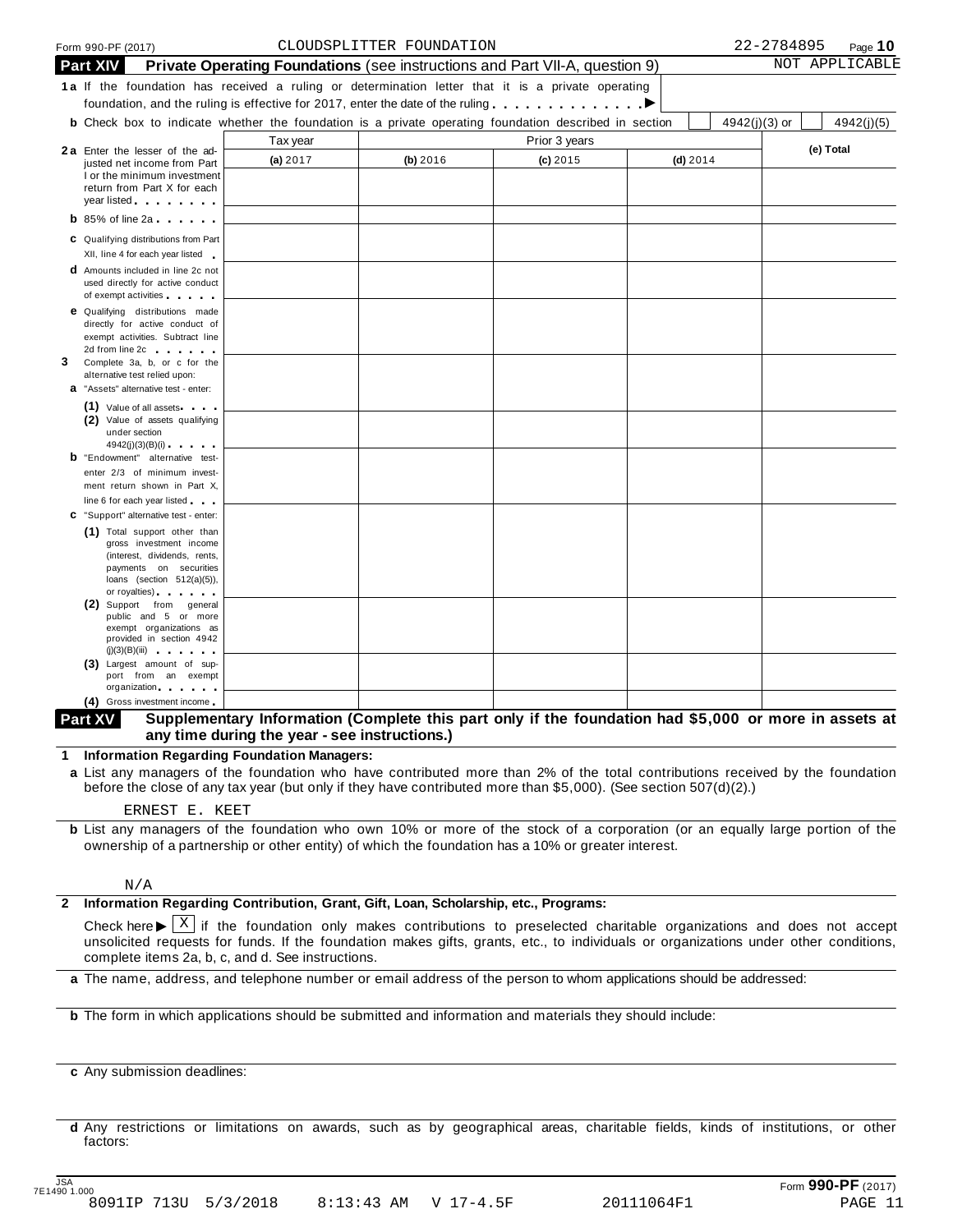|--|--|--|

| <b>Supplementary Information (continued)</b><br>Part XV                                                                                                                                                                                     |                          |   |                                     |            |
|---------------------------------------------------------------------------------------------------------------------------------------------------------------------------------------------------------------------------------------------|--------------------------|---|-------------------------------------|------------|
|                                                                                                                                                                                                                                             |                          |   |                                     |            |
| <b>3 Grants and Contributions Paid During the Year or Approved for Future Payment</b><br>Recipient Fecipient Stan individual, Foundation and address (home or business) <b>Standard Contribution</b><br>Name and address (home or business) |                          |   | Purpose of grant or<br>contribution | Amount     |
| a Paid during the year                                                                                                                                                                                                                      |                          |   |                                     |            |
|                                                                                                                                                                                                                                             |                          |   |                                     |            |
| ATCH 10                                                                                                                                                                                                                                     |                          |   |                                     |            |
|                                                                                                                                                                                                                                             |                          |   |                                     |            |
|                                                                                                                                                                                                                                             |                          |   |                                     |            |
|                                                                                                                                                                                                                                             |                          |   |                                     |            |
|                                                                                                                                                                                                                                             |                          |   |                                     |            |
|                                                                                                                                                                                                                                             |                          |   |                                     |            |
|                                                                                                                                                                                                                                             |                          |   |                                     |            |
|                                                                                                                                                                                                                                             |                          |   |                                     |            |
|                                                                                                                                                                                                                                             |                          |   |                                     |            |
|                                                                                                                                                                                                                                             |                          |   |                                     |            |
|                                                                                                                                                                                                                                             |                          |   |                                     |            |
|                                                                                                                                                                                                                                             |                          |   |                                     |            |
|                                                                                                                                                                                                                                             |                          |   |                                     |            |
|                                                                                                                                                                                                                                             |                          |   |                                     |            |
|                                                                                                                                                                                                                                             |                          |   |                                     |            |
|                                                                                                                                                                                                                                             |                          |   |                                     |            |
|                                                                                                                                                                                                                                             |                          |   |                                     |            |
|                                                                                                                                                                                                                                             |                          |   |                                     |            |
|                                                                                                                                                                                                                                             |                          |   |                                     |            |
|                                                                                                                                                                                                                                             |                          |   |                                     |            |
|                                                                                                                                                                                                                                             |                          |   |                                     |            |
|                                                                                                                                                                                                                                             |                          |   |                                     |            |
|                                                                                                                                                                                                                                             |                          |   |                                     |            |
|                                                                                                                                                                                                                                             |                          |   |                                     |            |
|                                                                                                                                                                                                                                             |                          |   |                                     |            |
|                                                                                                                                                                                                                                             |                          |   |                                     |            |
|                                                                                                                                                                                                                                             |                          |   |                                     |            |
|                                                                                                                                                                                                                                             |                          |   |                                     |            |
|                                                                                                                                                                                                                                             |                          |   |                                     |            |
|                                                                                                                                                                                                                                             |                          |   |                                     |            |
|                                                                                                                                                                                                                                             |                          |   |                                     |            |
|                                                                                                                                                                                                                                             |                          |   |                                     |            |
|                                                                                                                                                                                                                                             |                          |   |                                     |            |
|                                                                                                                                                                                                                                             | <b>Contract Contract</b> | . | $\rightarrow$ 3a<br>.               | 1,496,908. |
| <b>b</b> Approved for future payment                                                                                                                                                                                                        |                          |   |                                     |            |
|                                                                                                                                                                                                                                             |                          |   |                                     |            |
|                                                                                                                                                                                                                                             |                          |   |                                     |            |
|                                                                                                                                                                                                                                             |                          |   |                                     |            |
|                                                                                                                                                                                                                                             |                          |   |                                     |            |
|                                                                                                                                                                                                                                             |                          |   |                                     |            |
|                                                                                                                                                                                                                                             |                          |   |                                     |            |
|                                                                                                                                                                                                                                             |                          |   |                                     |            |
|                                                                                                                                                                                                                                             |                          |   |                                     |            |
|                                                                                                                                                                                                                                             |                          |   |                                     |            |
|                                                                                                                                                                                                                                             |                          |   |                                     |            |
|                                                                                                                                                                                                                                             |                          |   |                                     |            |
|                                                                                                                                                                                                                                             |                          |   |                                     |            |
|                                                                                                                                                                                                                                             |                          |   |                                     |            |
|                                                                                                                                                                                                                                             |                          |   |                                     |            |
|                                                                                                                                                                                                                                             |                          |   |                                     |            |
|                                                                                                                                                                                                                                             |                          |   |                                     |            |
|                                                                                                                                                                                                                                             |                          |   |                                     |            |
|                                                                                                                                                                                                                                             |                          |   |                                     |            |
|                                                                                                                                                                                                                                             |                          |   |                                     |            |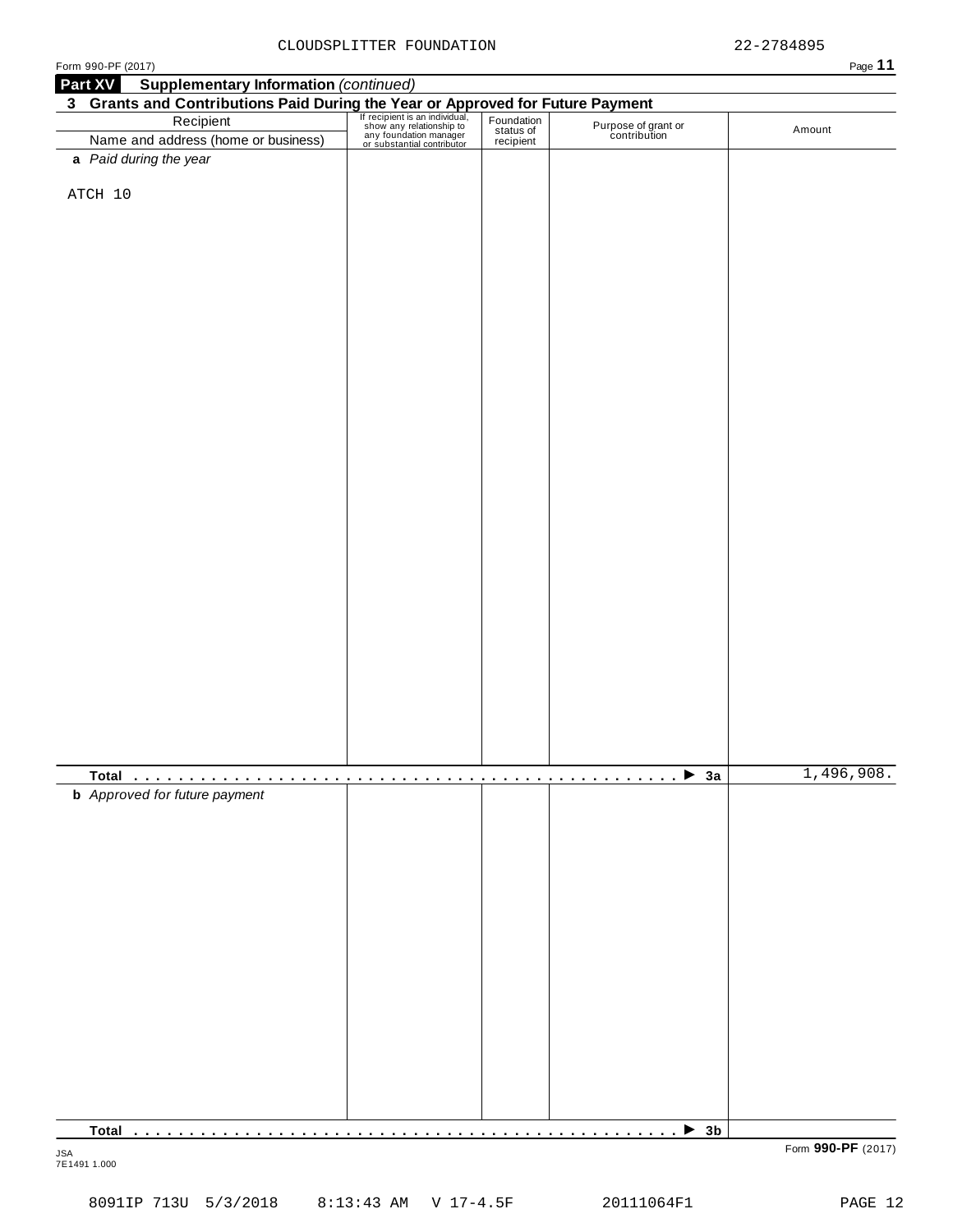#### CLOUDSPLITTER FOUNDATION 22-2784895

| Enter gross amounts unless otherwise indicated.                                                                                                                                                                                                                                                                                                                         | <b>Analysis of Income-Producing Activities</b> | Unrelated business income |                       | Excluded by section 512, 513, or 514 | (e)                                  |
|-------------------------------------------------------------------------------------------------------------------------------------------------------------------------------------------------------------------------------------------------------------------------------------------------------------------------------------------------------------------------|------------------------------------------------|---------------------------|-----------------------|--------------------------------------|--------------------------------------|
|                                                                                                                                                                                                                                                                                                                                                                         | (a)<br>Business code                           | (b)<br>Amount             | (c)<br>Exclusion code | (d)<br>Amount                        | Related or exempt<br>function income |
| 1 Program service revenue:                                                                                                                                                                                                                                                                                                                                              |                                                |                           |                       |                                      | (See instructions.)                  |
| <u> 1990 - John Harry Harry Harry Harry Harry Harry Harry Harry Harry Harry Harry Harry Harry Harry Harry Harry Harry Harry Harry Harry Harry Harry Harry Harry Harry Harry Harry Harry Harry Harry Harry Harry Harry Harry Harr</u><br>а<br>b<br><u> 1989 - Johann Harry Harry Harry Harry Harry Harry Harry Harry Harry Harry Harry Harry Harry Harry Harry Harry</u> |                                                |                           |                       |                                      |                                      |
| c<br><u> 1989 - John Harry Harry Harry Harry Harry Harry Harry Harry Harry Harry Harry Harry Harry Harry Harry Harry H</u>                                                                                                                                                                                                                                              |                                                |                           |                       |                                      |                                      |
| d<br><u> 2000 - Andrea Albert III, am bhaile an t-Iomraidh an t-Iomraidh an t-Iomraidh an t-Iomraidh an t-Iomraidh an </u>                                                                                                                                                                                                                                              |                                                |                           |                       |                                      |                                      |
| е<br><u> 1989 - Johann John Stone, markin f</u>                                                                                                                                                                                                                                                                                                                         |                                                |                           |                       |                                      |                                      |
| f<br><u> 1980 - Jan Samuel Barbara, martin a shekara 1980 - 1981 - 1982 - 1982 - 1982 - 1982 - 1982 - 1983 - 1984 - 1</u>                                                                                                                                                                                                                                               |                                                |                           |                       |                                      |                                      |
| Fees and contracts from government agencies<br>g                                                                                                                                                                                                                                                                                                                        |                                                |                           |                       |                                      |                                      |
| 2 Membership dues and assessments                                                                                                                                                                                                                                                                                                                                       |                                                |                           |                       |                                      |                                      |
| 3 Interest on savings and temporary cash investments -                                                                                                                                                                                                                                                                                                                  |                                                |                           | 14                    | 681,590.                             |                                      |
| 4 Dividends and interest from securities                                                                                                                                                                                                                                                                                                                                |                                                |                           |                       |                                      |                                      |
| 5 Net rental income or (loss) from real estate:<br>Debt-financed property entitled and the property<br>а                                                                                                                                                                                                                                                                |                                                |                           |                       |                                      |                                      |
| Not debt-financed property<br>b                                                                                                                                                                                                                                                                                                                                         |                                                |                           |                       |                                      |                                      |
| 6 Net rental income or (loss) from personal property                                                                                                                                                                                                                                                                                                                    |                                                |                           |                       |                                      |                                      |
| 7 Other investment income                                                                                                                                                                                                                                                                                                                                               |                                                |                           |                       |                                      |                                      |
| 8 Gain or (loss) from sales of assets other than inventory                                                                                                                                                                                                                                                                                                              |                                                |                           | 18                    | $-227,698.$                          |                                      |
| 9 Net income or (loss) from special events                                                                                                                                                                                                                                                                                                                              |                                                |                           |                       |                                      |                                      |
| 10 Gross profit or (loss) from sales of inventory                                                                                                                                                                                                                                                                                                                       |                                                |                           |                       |                                      |                                      |
| 11 Other revenue: a<br>$ATCH$ $11$                                                                                                                                                                                                                                                                                                                                      |                                                |                           |                       | 486,358.                             |                                      |
| b                                                                                                                                                                                                                                                                                                                                                                       |                                                |                           |                       |                                      |                                      |
| <u> 1989 - Johann Harry Harry Harry Harry Harry Harry Harry Harry Harry Harry Harry Harry Harry Harry Harry Harry</u><br>c<br>d                                                                                                                                                                                                                                         |                                                |                           |                       |                                      |                                      |
| е                                                                                                                                                                                                                                                                                                                                                                       |                                                |                           |                       |                                      |                                      |
| 12 Subtotal. Add columns (b), (d), and (e) $\left  \right $                                                                                                                                                                                                                                                                                                             |                                                |                           |                       | 940, 250.                            |                                      |
|                                                                                                                                                                                                                                                                                                                                                                         |                                                |                           |                       |                                      |                                      |
| (See worksheet in line 13 instructions to verify calculations.)<br>Relationship of Activities to the Accomplishment of Exempt Purposes<br><b>Part XVI-B</b><br>Line No.<br>Explain below how each activity for which income is reported in column (e) of Part XVI-A contributed importantly to the                                                                      |                                                |                           |                       |                                      | 940, 250.                            |
| accomplishment of the foundation's exempt purposes (other than by providing funds for such purposes). (See instructions.)<br>v                                                                                                                                                                                                                                          |                                                |                           |                       |                                      |                                      |
|                                                                                                                                                                                                                                                                                                                                                                         |                                                |                           |                       |                                      |                                      |
|                                                                                                                                                                                                                                                                                                                                                                         |                                                |                           |                       |                                      |                                      |
|                                                                                                                                                                                                                                                                                                                                                                         |                                                |                           |                       |                                      |                                      |
|                                                                                                                                                                                                                                                                                                                                                                         |                                                |                           |                       |                                      |                                      |
|                                                                                                                                                                                                                                                                                                                                                                         |                                                |                           |                       |                                      |                                      |
|                                                                                                                                                                                                                                                                                                                                                                         |                                                |                           |                       |                                      |                                      |
|                                                                                                                                                                                                                                                                                                                                                                         |                                                |                           |                       |                                      |                                      |
|                                                                                                                                                                                                                                                                                                                                                                         |                                                |                           |                       |                                      |                                      |
|                                                                                                                                                                                                                                                                                                                                                                         |                                                |                           |                       |                                      |                                      |
|                                                                                                                                                                                                                                                                                                                                                                         |                                                |                           |                       |                                      |                                      |
|                                                                                                                                                                                                                                                                                                                                                                         |                                                |                           |                       |                                      |                                      |
|                                                                                                                                                                                                                                                                                                                                                                         |                                                |                           |                       |                                      |                                      |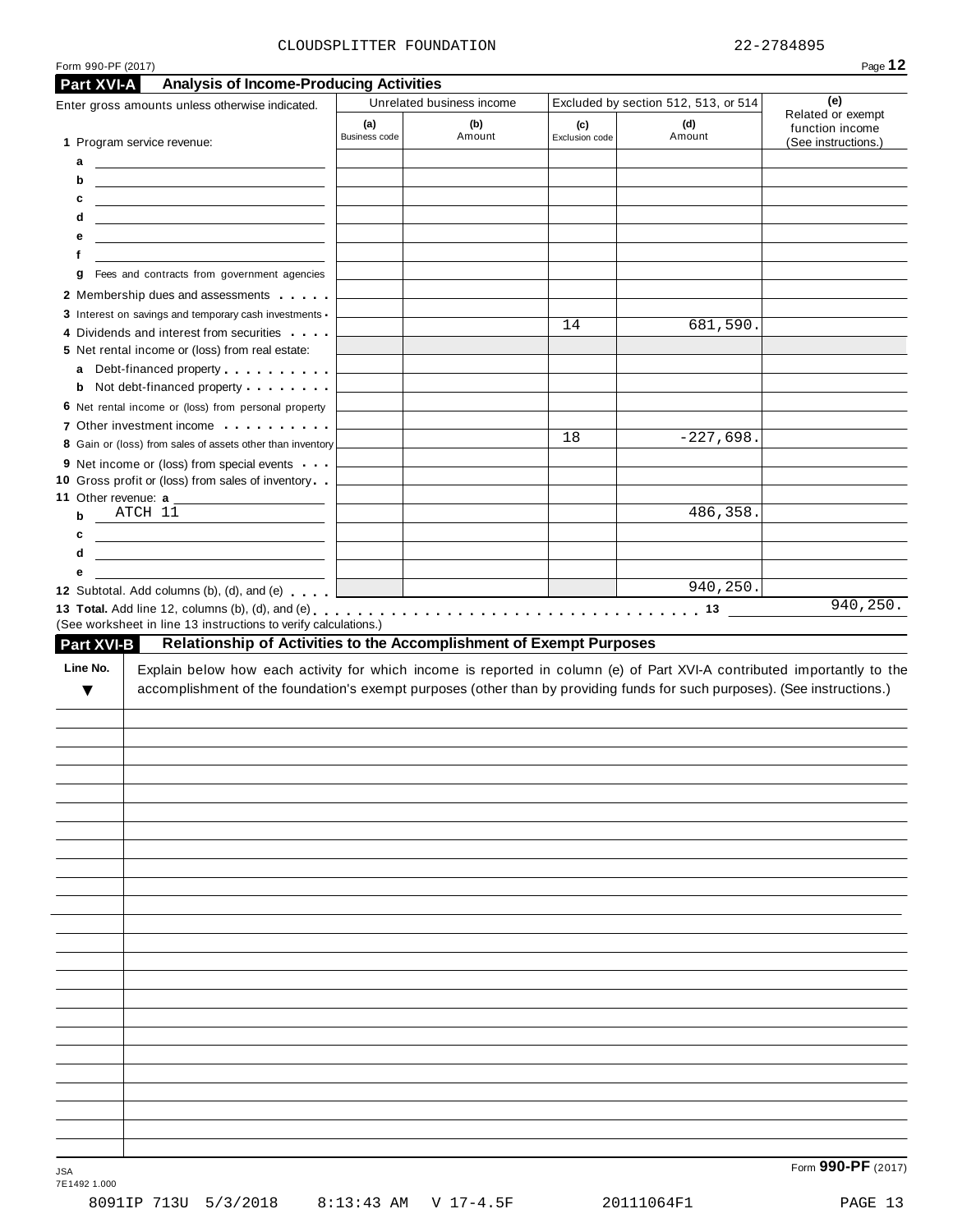| Part XVII                                                                            |  | <b>Exempt Organizations</b>                                                                                                                                                                                                                                                                                               |                                           |                                               |                          |                |            | Information Regarding Transfers to and Transactions and Relationships With Noncharitable |                  |              |    |
|--------------------------------------------------------------------------------------|--|---------------------------------------------------------------------------------------------------------------------------------------------------------------------------------------------------------------------------------------------------------------------------------------------------------------------------|-------------------------------------------|-----------------------------------------------|--------------------------|----------------|------------|------------------------------------------------------------------------------------------|------------------|--------------|----|
| 1                                                                                    |  | Did the organization directly or indirectly engage in any of the following with any other organization described<br>in section 501(c) (other than section 501(c)(3) organizations) or in section 527, relating to political<br>organizations?                                                                             |                                           |                                               |                          |                |            |                                                                                          |                  | Yes          | No |
| a Transfers from the reporting foundation to a noncharitable exempt organization of: |  |                                                                                                                                                                                                                                                                                                                           |                                           |                                               |                          |                |            |                                                                                          |                  | Χ            |    |
|                                                                                      |  |                                                                                                                                                                                                                                                                                                                           |                                           |                                               |                          |                |            |                                                                                          | ∣1a(1)<br> 1a(2) |              | X  |
|                                                                                      |  | <b>b</b> Other transactions:                                                                                                                                                                                                                                                                                              |                                           |                                               |                          |                |            |                                                                                          |                  |              | Χ  |
|                                                                                      |  |                                                                                                                                                                                                                                                                                                                           |                                           |                                               |                          |                |            |                                                                                          | 1b(1)            |              | X  |
|                                                                                      |  |                                                                                                                                                                                                                                                                                                                           |                                           |                                               |                          |                |            |                                                                                          | 1b(2)            |              | X  |
|                                                                                      |  |                                                                                                                                                                                                                                                                                                                           |                                           |                                               |                          |                |            |                                                                                          | 1b(3)            |              | X  |
|                                                                                      |  |                                                                                                                                                                                                                                                                                                                           |                                           |                                               |                          |                |            |                                                                                          |                  |              | X  |
|                                                                                      |  |                                                                                                                                                                                                                                                                                                                           |                                           |                                               |                          |                |            |                                                                                          |                  |              | X  |
|                                                                                      |  |                                                                                                                                                                                                                                                                                                                           |                                           |                                               |                          |                |            |                                                                                          |                  |              | X  |
|                                                                                      |  | d If the answer to any of the above is "Yes," complete the following schedule. Column (b) should always show the fair market                                                                                                                                                                                              |                                           |                                               |                          |                |            |                                                                                          |                  |              |    |
|                                                                                      |  | value of the goods, other assets, or services given by the reporting foundation. If the foundation received less than fair market                                                                                                                                                                                         |                                           |                                               |                          |                |            |                                                                                          |                  |              |    |
|                                                                                      |  | value in any transaction or sharing arrangement, show in column (d) the value of the goods, other assets, or services received.                                                                                                                                                                                           |                                           |                                               |                          |                |            |                                                                                          |                  |              |    |
| (a) Line no.                                                                         |  | (b) Amount involved                                                                                                                                                                                                                                                                                                       |                                           | (c) Name of noncharitable exempt organization |                          |                |            | (d) Description of transfers, transactions, and sharing arrangements                     |                  |              |    |
|                                                                                      |  | N/A                                                                                                                                                                                                                                                                                                                       |                                           |                                               |                          | N/A            |            |                                                                                          |                  |              |    |
|                                                                                      |  |                                                                                                                                                                                                                                                                                                                           |                                           |                                               |                          |                |            |                                                                                          |                  |              |    |
|                                                                                      |  |                                                                                                                                                                                                                                                                                                                           |                                           |                                               |                          |                |            |                                                                                          |                  |              |    |
|                                                                                      |  |                                                                                                                                                                                                                                                                                                                           |                                           |                                               |                          |                |            |                                                                                          |                  |              |    |
|                                                                                      |  |                                                                                                                                                                                                                                                                                                                           |                                           |                                               |                          |                |            |                                                                                          |                  |              |    |
|                                                                                      |  |                                                                                                                                                                                                                                                                                                                           |                                           |                                               |                          |                |            |                                                                                          |                  |              |    |
|                                                                                      |  |                                                                                                                                                                                                                                                                                                                           |                                           |                                               |                          |                |            |                                                                                          |                  |              |    |
|                                                                                      |  |                                                                                                                                                                                                                                                                                                                           |                                           |                                               |                          |                |            |                                                                                          |                  |              |    |
|                                                                                      |  |                                                                                                                                                                                                                                                                                                                           |                                           |                                               |                          |                |            |                                                                                          |                  |              |    |
|                                                                                      |  |                                                                                                                                                                                                                                                                                                                           |                                           |                                               |                          |                |            |                                                                                          |                  |              |    |
|                                                                                      |  |                                                                                                                                                                                                                                                                                                                           |                                           |                                               |                          |                |            |                                                                                          |                  |              |    |
|                                                                                      |  |                                                                                                                                                                                                                                                                                                                           |                                           |                                               |                          |                |            |                                                                                          |                  |              |    |
|                                                                                      |  |                                                                                                                                                                                                                                                                                                                           |                                           |                                               |                          |                |            |                                                                                          |                  |              |    |
|                                                                                      |  |                                                                                                                                                                                                                                                                                                                           |                                           |                                               |                          |                |            |                                                                                          |                  |              |    |
|                                                                                      |  | 2a Is the foundation directly or indirectly affiliated with, or related to, one or more tax-exempt organizations<br>described in section 501(c) (other than section 501(c)(3)) or in section 527?                                                                                                                         |                                           |                                               |                          |                |            |                                                                                          |                  | Yes $X$ No   |    |
|                                                                                      |  | <b>b</b> If "Yes," complete the following schedule.                                                                                                                                                                                                                                                                       |                                           |                                               |                          |                |            |                                                                                          |                  |              |    |
|                                                                                      |  | (a) Name of organization                                                                                                                                                                                                                                                                                                  |                                           |                                               | (b) Type of organization |                |            | (c) Description of relationship                                                          |                  |              |    |
|                                                                                      |  |                                                                                                                                                                                                                                                                                                                           |                                           |                                               |                          |                |            |                                                                                          |                  |              |    |
|                                                                                      |  |                                                                                                                                                                                                                                                                                                                           |                                           |                                               |                          |                |            |                                                                                          |                  |              |    |
|                                                                                      |  |                                                                                                                                                                                                                                                                                                                           |                                           |                                               |                          |                |            |                                                                                          |                  |              |    |
|                                                                                      |  |                                                                                                                                                                                                                                                                                                                           |                                           |                                               |                          |                |            |                                                                                          |                  |              |    |
|                                                                                      |  | Under penalties of perjury, I declare that I have examined this return, including accompanying schedules and statements, and to the best of my knowledge and belief, it is true,<br>correct, and complete. Declaration of preparer (other than taxpayer) is based on all information of which preparer has any knowledge. |                                           |                                               |                          |                |            |                                                                                          |                  |              |    |
| Sign                                                                                 |  |                                                                                                                                                                                                                                                                                                                           |                                           |                                               |                          |                |            | May the IRS discuss this return                                                          |                  |              |    |
| <b>Here</b>                                                                          |  | ERNEST E KEET                                                                                                                                                                                                                                                                                                             |                                           | 04/30/2018                                    |                          | <b>TRUSTEE</b> |            | the preparer shown below?<br>with                                                        |                  |              |    |
|                                                                                      |  | Signature of officer or trustee                                                                                                                                                                                                                                                                                           |                                           | Date                                          |                          | Title          |            | See instructions.                                                                        |                  | $X \mid$ Yes | No |
|                                                                                      |  | Print/Type preparer's name                                                                                                                                                                                                                                                                                                |                                           | Preparer's signature                          |                          |                | Date       |                                                                                          | <b>PTIN</b>      |              |    |
| Paid                                                                                 |  | DANIEL G PIAZZA                                                                                                                                                                                                                                                                                                           |                                           | DANIEL G PIAZZA                               |                          |                |            | Check<br>if<br>$04/30/2018$ self-employed                                                | P00037900        |              |    |
| Preparer                                                                             |  | Firm's name                                                                                                                                                                                                                                                                                                               |                                           | BENDER LANE ADVISORY LLC                      |                          |                |            | $\blacktriangleright$ 16-1627374<br>Firm's EIN                                           |                  |              |    |
| <b>Use Only</b>                                                                      |  | Firm's address                                                                                                                                                                                                                                                                                                            | $\blacktriangleright$ 4 TOWER PL STE 1001 |                                               |                          |                |            |                                                                                          |                  |              |    |
|                                                                                      |  |                                                                                                                                                                                                                                                                                                                           | ALBANY, NY                                |                                               |                          |                | 12203-3721 | $518 - 218 - 1218$<br>Phone no.                                                          |                  |              |    |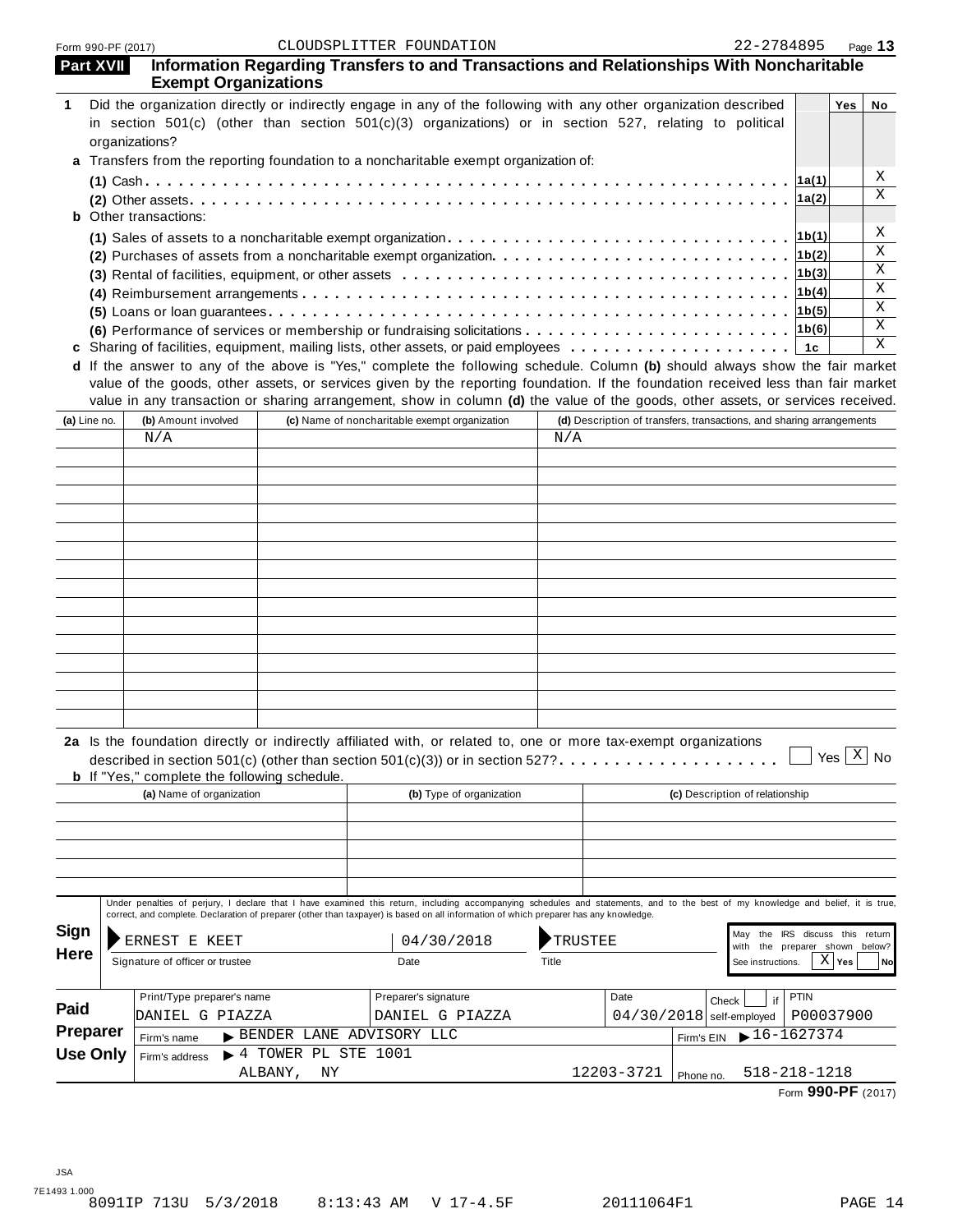# **FORM 990-PF - PART IV CAPITAL GAINS AND LOSSES FOR TAX ON INVESTMENT INCOME** P

| Kind of Property                              |                          | $\sf P$<br>br<br>Description<br>n                                                       |          |          |           |     | Date<br>acquired       | Date sold |
|-----------------------------------------------|--------------------------|-----------------------------------------------------------------------------------------|----------|----------|-----------|-----|------------------------|-----------|
| Gross sale<br>price less                      | Depreciation<br>allowed/ | <b>FMV</b><br>Adj. basis<br>Excess of<br>Cost or<br>as of<br>FMV over<br>other<br>as of |          |          |           |     | Gain<br>or             |           |
| expenses of sale                              | allowable                | basis                                                                                   | 12/31/69 | 12/31/69 | adj basis |     | (loss)                 |           |
|                                               |                          | TOTAL CAPITAL GAIN DISTRIBUTIONS                                                        |          |          |           |     | 2,021.                 |           |
|                                               |                          | SCHWAB #5937 - LT E (SEE ATTACHMENT)<br>PROPERTY TYPE: SECURITIES                       |          |          |           | ΙPΙ | VARIOUS                | VARIOUS   |
| 748,851.                                      |                          | 1,023,130.                                                                              |          |          |           |     | $-274, 279.$           |           |
|                                               |                          | ENERGY TRANSFER EQUITY K-1 ST<br>PROPERTY TYPE: SECURITIES                              |          |          |           | ΙÞΙ | VARIOUS                | VARIOUS   |
| 1,682.                                        |                          |                                                                                         |          |          |           |     | 1,682.                 |           |
|                                               |                          | ENERGY TRANSFER EQUITY K-1 LT<br>PROPERTY TYPE: SECURITIES                              |          |          |           |     | P VARIOUS              | VARIOUS   |
| 45,156.                                       |                          |                                                                                         |          |          |           |     | 45,156.                |           |
|                                               |                          | ENERGY TRANSFER PARTNERS K-1 ST<br>PROPERTY TYPE: SECURITIES                            |          |          |           |     | P VARIOUS              | VARIOUS   |
| 8,210.                                        |                          |                                                                                         |          |          |           |     | 8,210.                 |           |
|                                               |                          | ENERGY TRANSFER PARTNERS K-1 LT<br>PROPERTY TYPE: SECURITIES                            |          |          |           |     | P VARIOUS              | VARIOUS   |
| 9,731.                                        |                          |                                                                                         |          |          |           |     | 9,731.                 |           |
| 809,076.                                      |                          | ENERGY TRANSFER PARTNERS (SEE ATTACHMENT<br>829,295.                                    |          |          |           |     | VARIOUS<br>$-20, 219.$ | VARIOUS   |
| $\boxed{\text{TOTAL GAIN(LDSS)} \dots \dots}$ |                          | .                                                                                       | .        |          |           |     | $-227,698.$            |           |
|                                               |                          |                                                                                         |          |          |           |     |                        |           |
|                                               |                          |                                                                                         |          |          |           |     |                        |           |
|                                               |                          |                                                                                         |          |          |           |     |                        |           |
|                                               |                          |                                                                                         |          |          |           |     |                        |           |
|                                               |                          |                                                                                         |          |          |           |     |                        |           |
|                                               |                          |                                                                                         |          |          |           |     |                        |           |
|                                               |                          |                                                                                         |          |          |           |     |                        |           |
|                                               |                          |                                                                                         |          |          |           |     |                        |           |
|                                               |                          |                                                                                         |          |          |           |     |                        |           |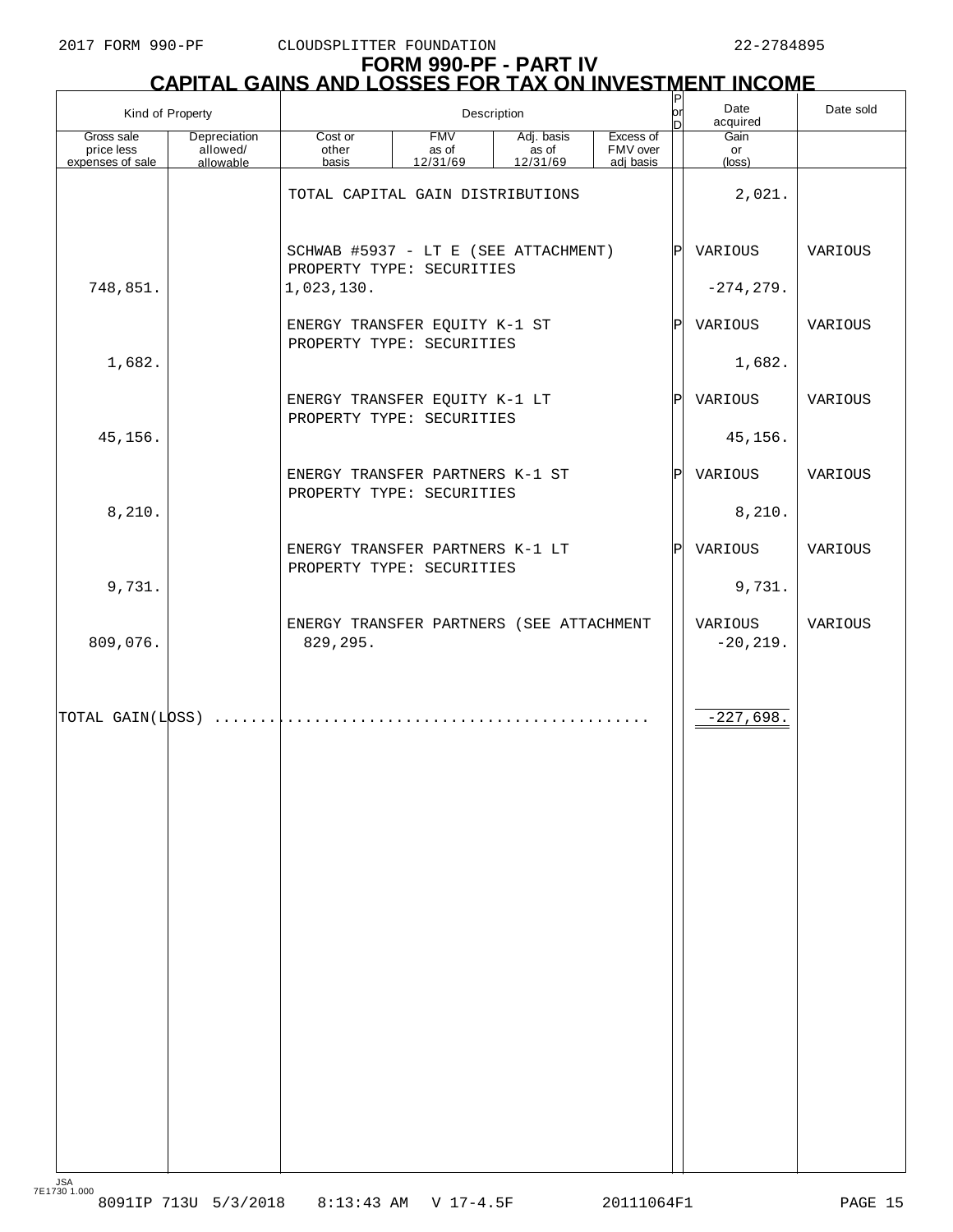**(Form 990, 990-EZ, or 990-PF)** Department of the Treasury<br>Internal Revenue Service

# **Schedule B**  $\leftarrow$  **Contributors**

(Porm 990, Form 990, Form 990-EZ, or Form 990-PF.<br>Department of the Treasury → Attach to Form 990, Form 990-EZ, or Form 990-PF.<br>Internal Revenue Service → → Go to www.irs.gov/Form990 for the latest information.<br>Name of th

 $20$ **17** 

CLOUDSPLITTER FOUNDATION

22-2784895

| Organization type (check one): |                                                                           |
|--------------------------------|---------------------------------------------------------------------------|
| Filers of:                     | Section:                                                                  |
| Form 990 or 990-EZ             | 501(c)<br>) (enter number) organization                                   |
|                                | 4947(a)(1) nonexempt charitable trust not treated as a private foundation |
|                                | 527 political organization                                                |
| Form 990-PF                    | $\mathbf{X}$<br>501(c)(3) exempt private foundation                       |
|                                | 4947(a)(1) nonexempt charitable trust treated as a private foundation     |
|                                | $501(c)(3)$ taxable private foundation                                    |

Check if your organization is covered by the **General Rule** or a **Special Rule.**

**Note:** Only a section 501(c)(7), (8), or (10) organization can check boxes for both the General Rule and a Special Rule. See instructions.

#### **General Rule**

 $\overline{X}$  For an organization filing Form 990, 990-EZ, or 990-PF that received, during the year, contributions totaling \$5,000 or more (in money or property) from any one contributor. Complete Parts I and II. See instructions for determining a contributor's total contributions.

#### **Special Rules**

For an organization described in section 501(c)(3) filing Form 990 or 990-EZ that met the 33 1/3 % support test of the regulations under sections 509(a)(1) and 170(b)(1)(A)(vi), that checked Schedule A (Form 990 or 990-EZ), Part II, line 13, 16a, or 16b, and that received from any one contributor, during the year, total contributions of the greater of **(1)** \$5,000; or **(2)** 2% of the amount on (i) Form 990, Part VIII, line 1h; or (ii) Form 990-EZ, line 1. Complete Parts I and II.

For an organization described in section 501(c)(7), (8), or (10) filing Form 990 or 990-EZ that received from any one contributor, during the year, total contributions of more than \$1,000 *exclusively* for religious, charitable, scientific, literary, or educational purposes, or for the prevention of cruelty to children or animals. Complete Parts I, II, and III.

For an organization described in section 501(c)(7), (8), or (10) filing Form 990 or 990-EZ that received from any one contributor, during the year, contributions *exclusively* for religious, charitable, etc., purposes, but no such contributions totaled more than \$1,000. If this box is checked, enter here the total contributions that were received during the year for an *exclusively* religious, charitable, etc., purpose. Don't complete any of the parts unless the **General Rule** applies to this organization because it received *nonexclusively* religious, charitable, etc., contributions totaling \$5,000 or more during the year m m m m m m m m m m m m m m m m m m m m m m m m m m m m m m m I \$

**Caution:** An organization that isn't covered by the General Rule and/or the Special Rules doesn't file Schedule B (Form 990, 990-EZ, or 990-PF), but it **must** answer "No" on Part IV, line 2, of its Form 990; or check the box on line H of its Form 990-EZ or on its Form 990-PF, Part I, line 2, to certify that it doesn't meet the filing requirements of Schedule B (Form 990, 990-EZ, or 990-PF).

For Paperwork Reduction Act Notice, see the instructions for Form 990, 990-EZ, or 990-PF. Schedule B (Form 990, 990-EZ, or 990-PF) (2017)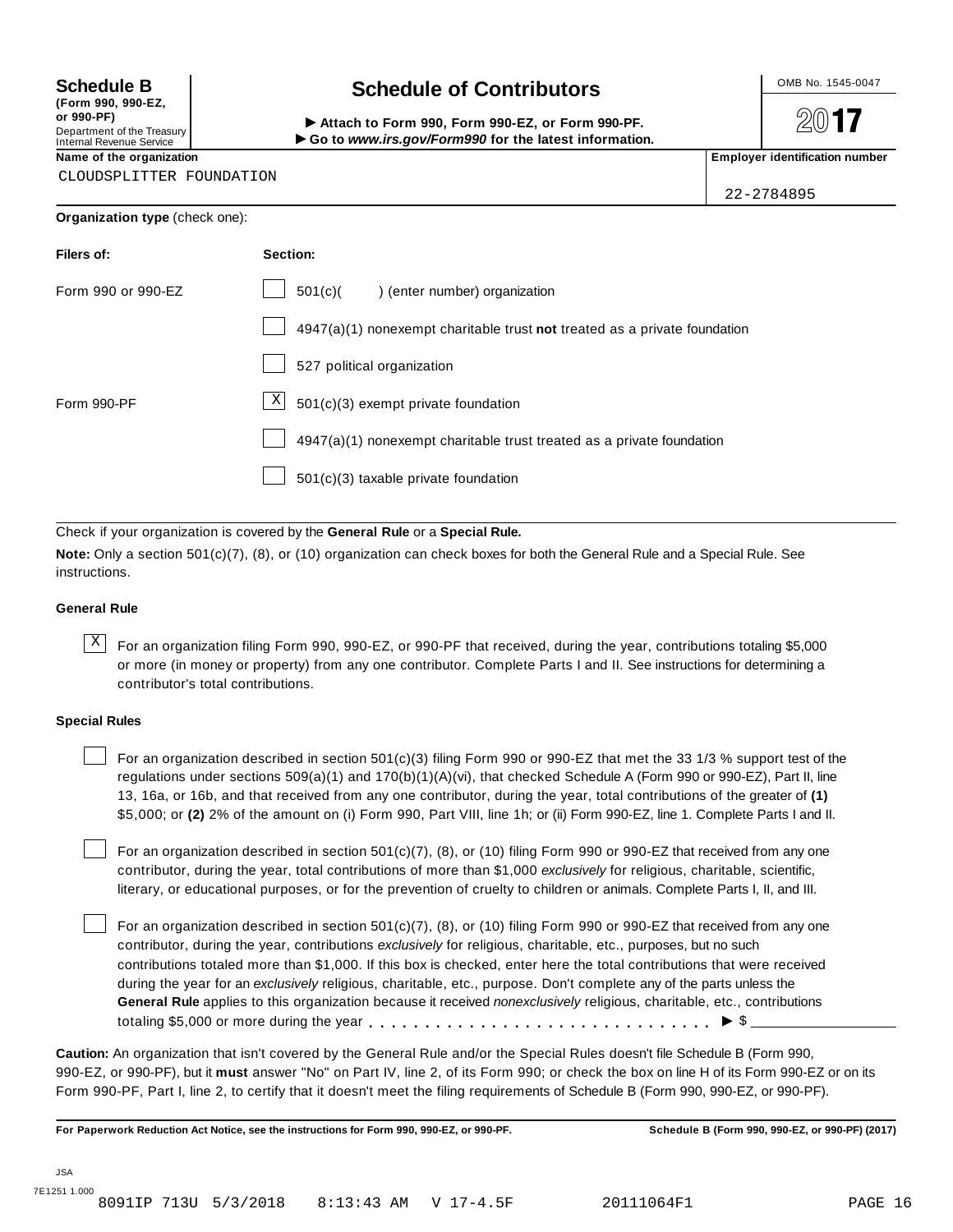| L064F1 |  |  |
|--------|--|--|

| (a) | (b)                                                                     | (c)                        | (d)                                                                                                            |
|-----|-------------------------------------------------------------------------|----------------------------|----------------------------------------------------------------------------------------------------------------|
| No. | Name, address, and ZIP + 4                                              | <b>Total contributions</b> | Type of contribution                                                                                           |
| 1   | ERNEST E KEET<br>62 MOIR ROAD, PO BOX 1357<br>SARANAC LAKE, NY<br>12983 | 748,521.<br>\$             | Χ<br>Person<br>Payroll<br>$\overline{\text{X}}$<br>Noncash<br>(Complete Part II for<br>noncash contributions.) |
| (a) | (b)                                                                     | (c)                        | (d)                                                                                                            |
| No. | Name, address, and ZIP + 4                                              | <b>Total contributions</b> | Type of contribution                                                                                           |
|     |                                                                         | \$                         | Person<br>Payroll<br>Noncash<br>(Complete Part II for<br>noncash contributions.)                               |
| (a) | (b)                                                                     | (c)                        | (d)                                                                                                            |
| No. | Name, address, and ZIP + 4                                              | <b>Total contributions</b> | Type of contribution                                                                                           |
|     |                                                                         | \$                         | Person<br>Payroll<br>Noncash<br>(Complete Part II for<br>noncash contributions.)                               |
| (a) | (b)                                                                     | (c)                        | (d)                                                                                                            |
| No. | Name, address, and ZIP + 4                                              | <b>Total contributions</b> | Type of contribution                                                                                           |
|     |                                                                         | \$                         | Person<br>Payroll<br>Noncash<br>(Complete Part II for<br>noncash contributions.)                               |
| (a) | (b)                                                                     | (c)                        | (d)                                                                                                            |
| No. | Name, address, and ZIP + 4                                              | <b>Total contributions</b> | Type of contribution                                                                                           |
|     |                                                                         | \$                         | Person<br>Payroll<br><b>Noncash</b><br>(Complete Part II for<br>noncash contributions.)                        |
| (a) | (b)                                                                     | (c)                        | (d)                                                                                                            |
| No. | Name, address, and ZIP + 4                                              | <b>Total contributions</b> | Type of contribution                                                                                           |
|     |                                                                         | \$                         | Person<br>Payroll<br>Noncash<br>(Complete Part II for<br>noncash contributions.)                               |

**Part <b>I** Contributors (see instructions). Use duplicate copies of Part I if additional space is needed.

| mployer identification num |  |
|----------------------------|--|
| 22-2784895                 |  |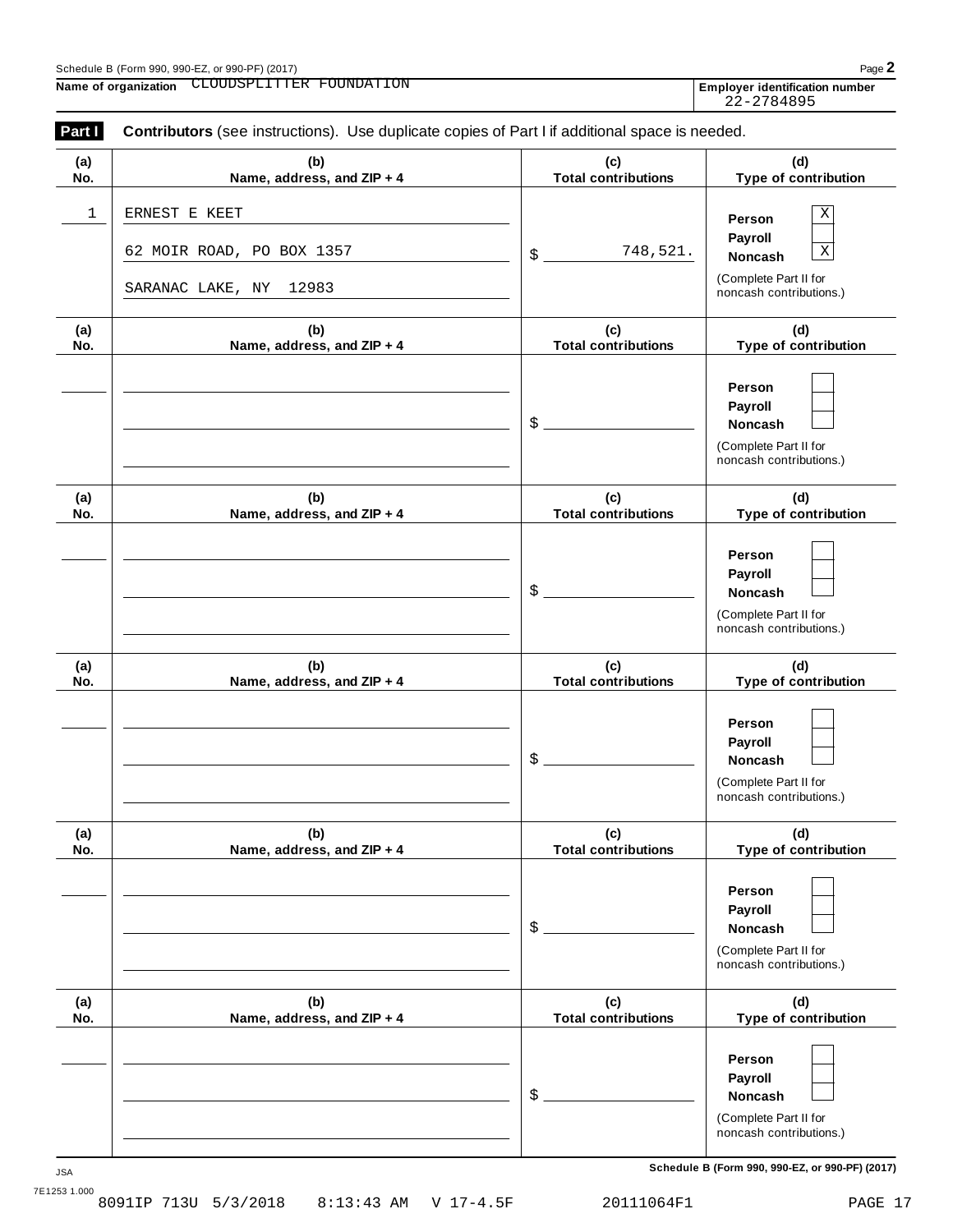| Schedule<br>PF) (2017)<br>าr 990-เ<br>990-EZ<br>(Form 990.<br>. и<br>. |  |  |  | $P_{\mathcal{A}}$ |
|------------------------------------------------------------------------|--|--|--|-------------------|
|                                                                        |  |  |  |                   |

**Name of organization Employer identification number** CLOUDSPLITTER FOUNDATION

22-2784895

| (a) No.<br>from<br>Part I | (b)<br>Description of noncash property given           | (c)<br>FMV (or estimate)<br>(See instructions.) | (d)<br>Date received |
|---------------------------|--------------------------------------------------------|-------------------------------------------------|----------------------|
| 1                         | RHHBY (ROCHE ADR) - 6,000 SHARES                       |                                                 |                      |
|                           |                                                        | 186,780.<br>$\mathcal{S}_{-}$                   | 12/22/2017           |
| (a) No.<br>from<br>Part I | (b)<br>Description of noncash property given           | (c)<br>FMV (or estimate)<br>(See instructions.) | (d)<br>Date received |
| 1                         | (SCHWAB US BROAD MARKET ETF) -<br>SCHB<br>8,700 SHARES |                                                 |                      |
|                           |                                                        | 561,965.<br>$\mathcal{S}_{-}$                   | 12/22/2017           |
| (a) No.<br>from<br>Part I | (b)<br>Description of noncash property given           | (c)<br>FMV (or estimate)<br>(See instructions.) | (d)<br>Date received |
|                           |                                                        |                                                 |                      |
|                           |                                                        | $$$ .                                           |                      |
| (a) No.<br>from<br>Part I | (b)<br>Description of noncash property given           | (c)<br>FMV (or estimate)<br>(See instructions.) | (d)<br>Date received |
|                           |                                                        |                                                 |                      |
|                           |                                                        | \$                                              |                      |
| (a) No.<br>from<br>Part I | (b)<br>Description of noncash property given           | (c)<br>FMV (or estimate)<br>(See instructions.) | (d)<br>Date received |
|                           |                                                        |                                                 |                      |
|                           |                                                        | \$                                              |                      |
| (a) No.<br>from<br>Part I | (b)<br>Description of noncash property given           | (c)<br>FMV (or estimate)<br>(See instructions.) | (d)<br>Date received |
|                           |                                                        |                                                 |                      |
|                           |                                                        | \$                                              |                      |

 $S$ chedule B (Form 990, 990-EZ, or 990-PF) (2017)

7E1254 1.000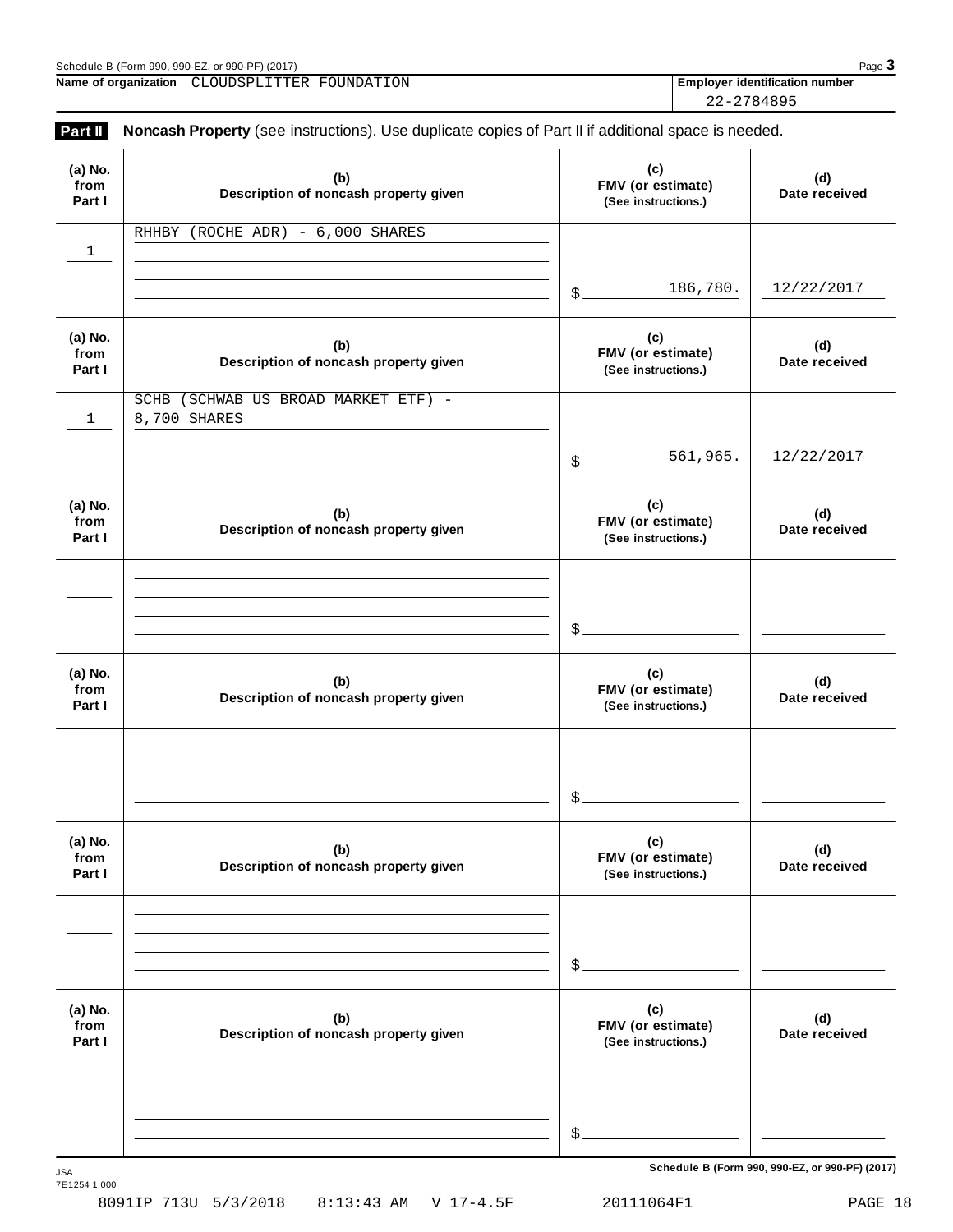| Schedule B (Form 990, 990-EZ, or 990-PF) (2017)                                                                                                                                                                                                                                                                                                                                                                                                                                                                   | Page 4                                |
|-------------------------------------------------------------------------------------------------------------------------------------------------------------------------------------------------------------------------------------------------------------------------------------------------------------------------------------------------------------------------------------------------------------------------------------------------------------------------------------------------------------------|---------------------------------------|
| Name of organization CLOUDSPLITTER FOUNDATION                                                                                                                                                                                                                                                                                                                                                                                                                                                                     | <b>Employer identification number</b> |
|                                                                                                                                                                                                                                                                                                                                                                                                                                                                                                                   | 22-2784895                            |
| <b>Part III</b><br><i>Exclusively</i> religious, charitable, etc., contributions to organizations described in section 501(c)(7), (8), or<br>(10) that total more than \$1,000 for the year from any one contributor. Complete columns (a) through (e) and<br>the following line entry. For organizations completing Part III, enter the total of exclusively religious, charitable, etc.,<br>contributions of \$1,000 or less for the year. (Enter this information once. See instructions.) $\triangleright$ \$ |                                       |

| Use duplicate copies of Part III if additional space is needed. |  |
|-----------------------------------------------------------------|--|
|                                                                 |  |
|                                                                 |  |
|                                                                 |  |

| (a) No.<br>from<br>Part I   | (b) Purpose of gift                     | (c) Use of gift      | (d) Description of how gift is held      |
|-----------------------------|-----------------------------------------|----------------------|------------------------------------------|
|                             |                                         |                      |                                          |
|                             |                                         | (e) Transfer of gift |                                          |
|                             | Transferee's name, address, and ZIP + 4 |                      | Relationship of transferor to transferee |
|                             |                                         |                      |                                          |
|                             |                                         |                      |                                          |
| $(a)$ No.<br>from<br>Part I | (b) Purpose of gift                     | (c) Use of gift      | (d) Description of how gift is held      |
|                             |                                         |                      |                                          |
|                             |                                         | (e) Transfer of gift |                                          |
|                             | Transferee's name, address, and ZIP + 4 |                      | Relationship of transferor to transferee |
|                             |                                         |                      |                                          |
|                             |                                         |                      |                                          |
| $(a)$ No.<br>from<br>Part I | (b) Purpose of gift                     | (c) Use of gift      | (d) Description of how gift is held      |
|                             |                                         |                      |                                          |
|                             |                                         |                      |                                          |
|                             |                                         | (e) Transfer of gift |                                          |
|                             | Transferee's name, address, and ZIP + 4 |                      | Relationship of transferor to transferee |
|                             |                                         |                      |                                          |
| (a) No.<br>from<br>Part I   | (b) Purpose of gift                     | (c) Use of gift      | (d) Description of how gift is held      |
|                             |                                         |                      |                                          |
|                             |                                         |                      |                                          |
|                             |                                         | (e) Transfer of gift |                                          |
|                             | Transferee's name, address, and ZIP + 4 |                      | Relationship of transferor to transferee |
|                             |                                         |                      |                                          |
|                             |                                         |                      |                                          |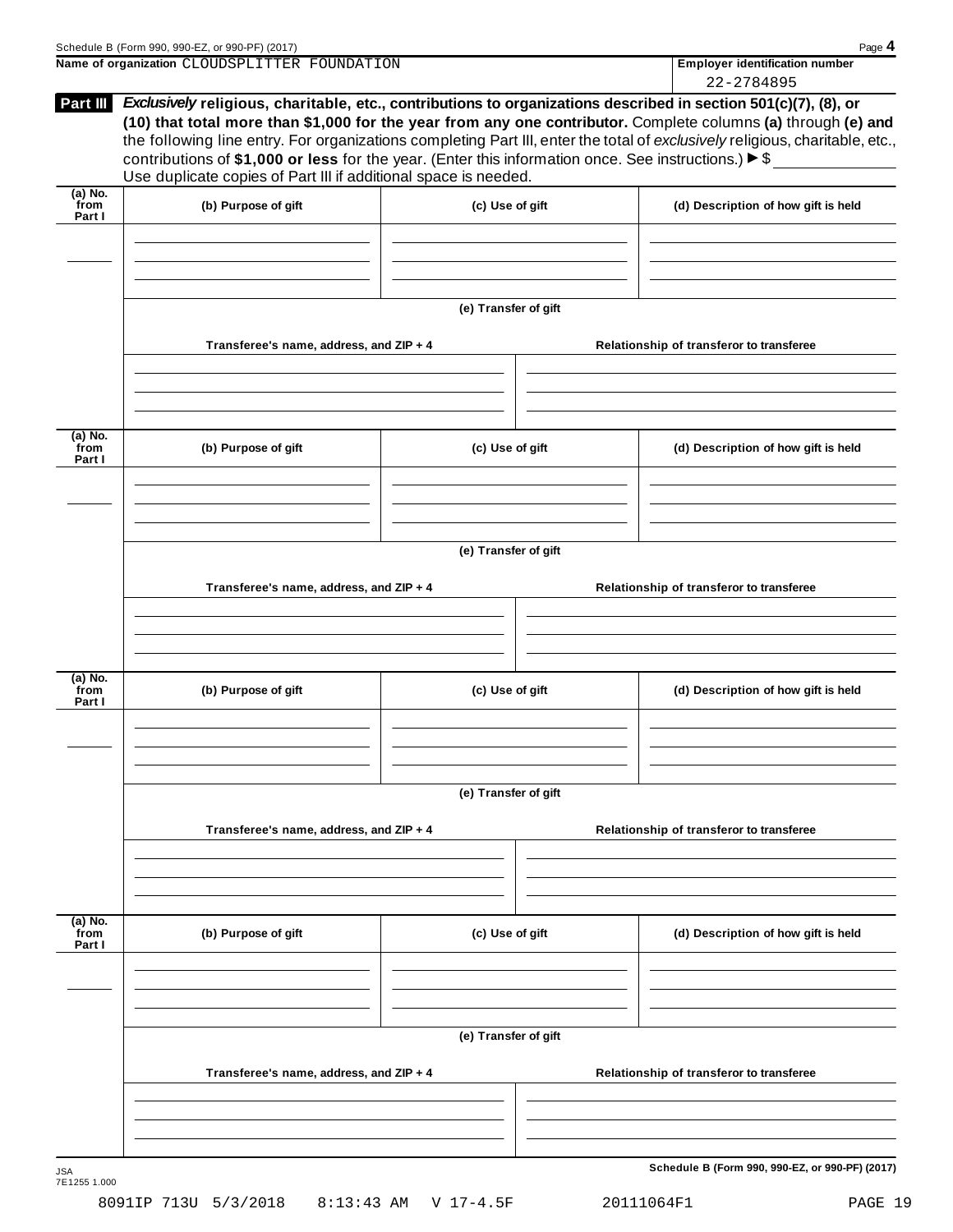# FORM 990PF, PART I - DIVIDENDS AND INTEREST FROM SECURITIES

<span id="page-18-0"></span>

|                                         | REVENUE   |            |
|-----------------------------------------|-----------|------------|
|                                         | AND       | NET        |
|                                         | EXPENSES  | INVESTMENT |
| DESCRIPTION                             | PER BOOKS | INCOME     |
| SCHWAB #5937 - INTEREST                 | 708.      | 708.       |
| SCHWAB #5937 - DIVIDENDS                | 668,969.  | 668,969.   |
| ENERGY TRANSFER EQUITY - INTEREST       | 2,574.    | 2,574.     |
| ENERGY TRANSFER PARTNERS - INTEREST     | 3,258.    | 3,258.     |
| ENTERPRISE PRODUCTS PARTNERS - INTEREST | 114.      | 114.       |
| ENERGY TRANSFER EQUITY - DIVIDENDS      | 2,342.    | 2,342.     |
| ENERGY TRANSFER PARTNERS - DIVIDENDS    | 3,625.    | 3,625.     |
| TOTAL                                   | 681,590.  | 681,590.   |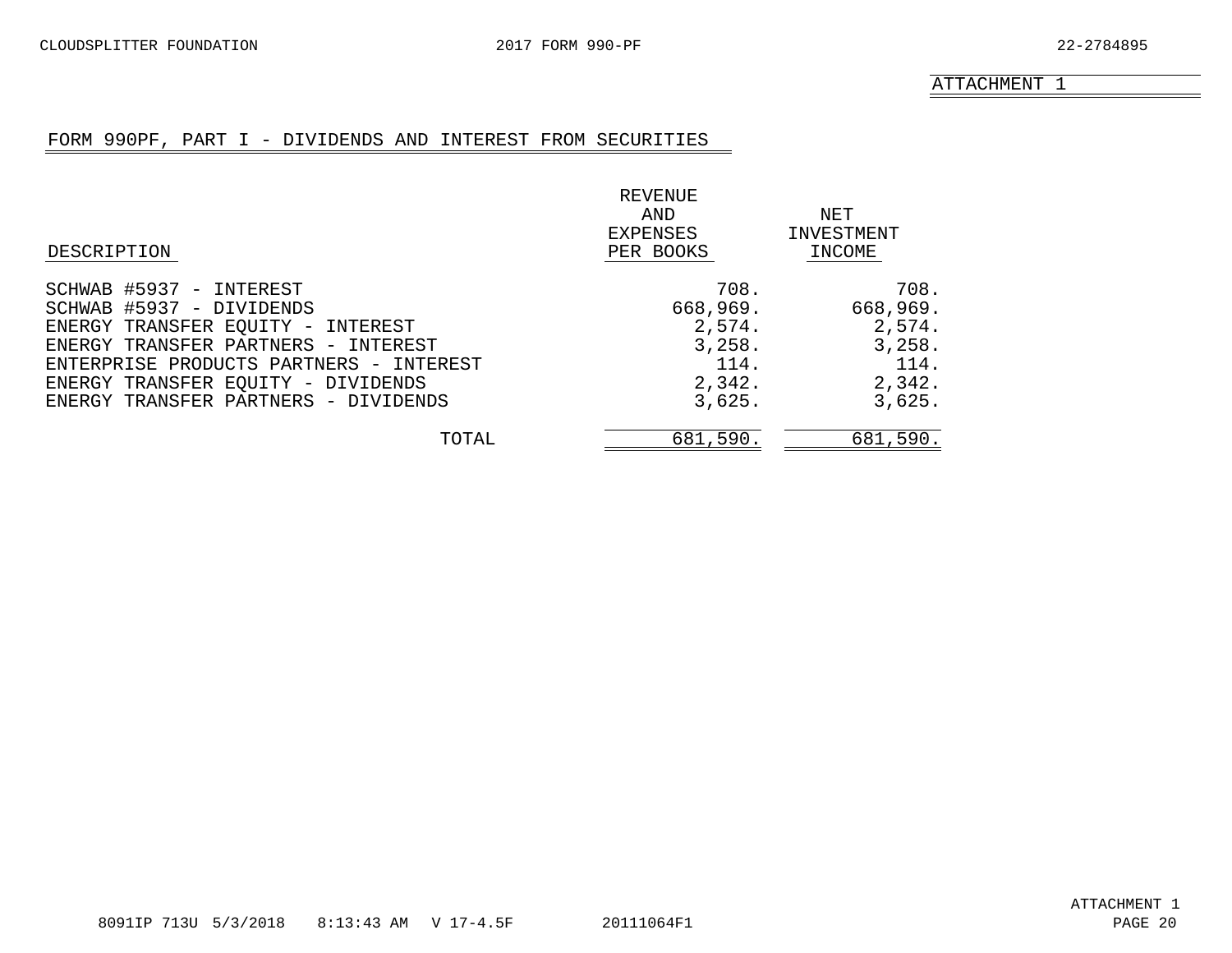# FORM 990PF, PART I - OTHER INCOME

<span id="page-19-0"></span>

|                                     | REVENUE    |            |
|-------------------------------------|------------|------------|
|                                     | AND        | NET        |
|                                     | EXPENSES   | INVESTMENT |
| DESCRIPTION                         | PER BOOKS  | INCOME     |
| ENTERPRISE PRODUCTS PARTNERS        | $-11,784.$ | $-11,784.$ |
| ENERGY TRANSFER PARTNERS            | $-8,198.$  | $-8,198.$  |
| ENERGY TRANSFER EQUITY              | 419.       | 419.       |
| ENERGY TRANSFER PARTNERS - ORD GAIN | 505,921.   | 505,921.   |
| TOTALS                              | 486,358.   | 486,358.   |
|                                     |            |            |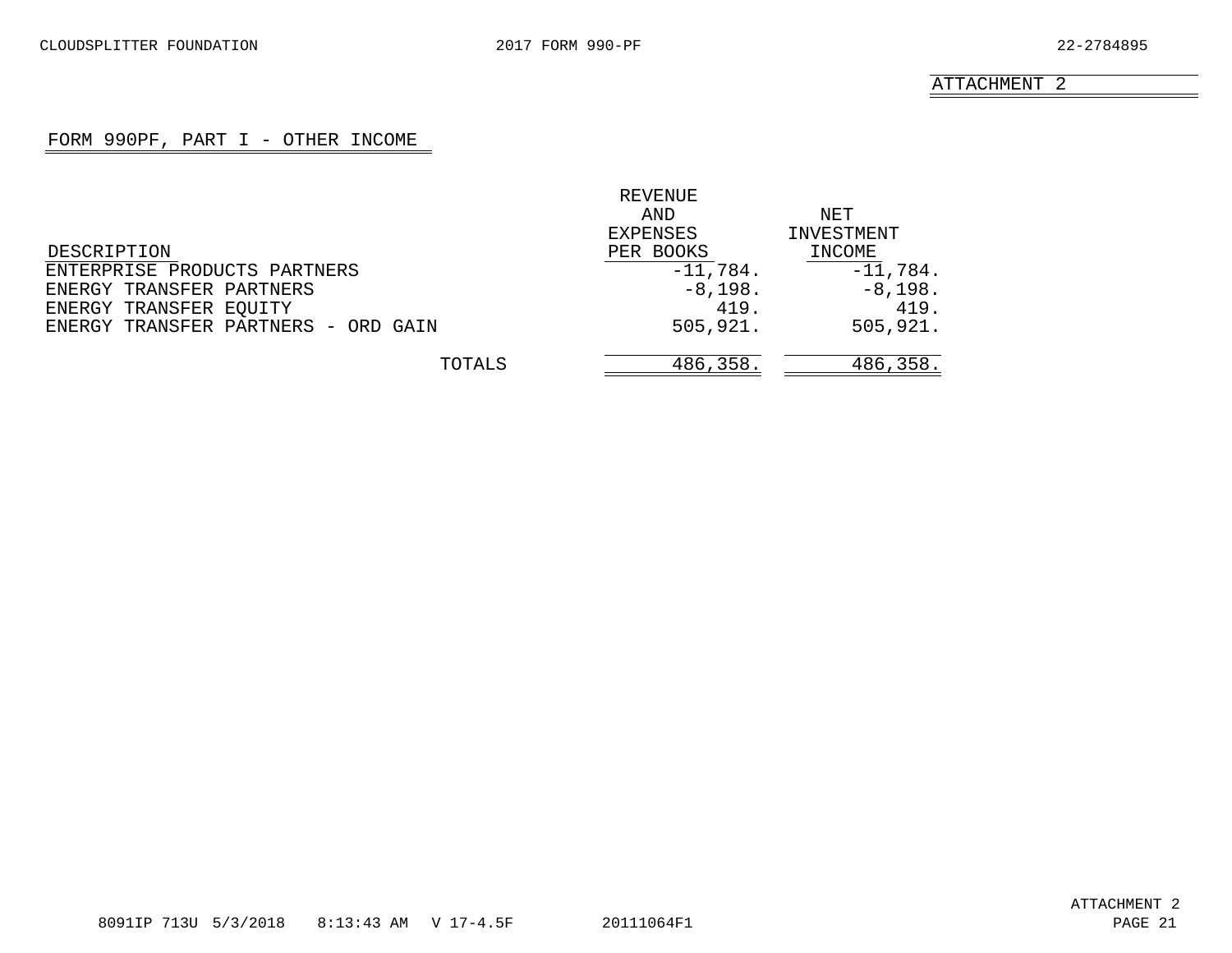# FORM 990PF, PART I - LEGAL FEES

<span id="page-20-0"></span>

| DESCRIPTION          |        | REVENUE<br>AND<br>EXPENSES<br>PER BOOKS | NET<br>INVESTMENT<br>INCOME | ADJUSTED<br>NET<br>INCOME | CHARITABLE<br>PURPOSES |
|----------------------|--------|-----------------------------------------|-----------------------------|---------------------------|------------------------|
| ATTORNEY PETER DUMAS |        | 7,500.                                  |                             |                           |                        |
|                      | TOTALS | 7,500.                                  |                             |                           |                        |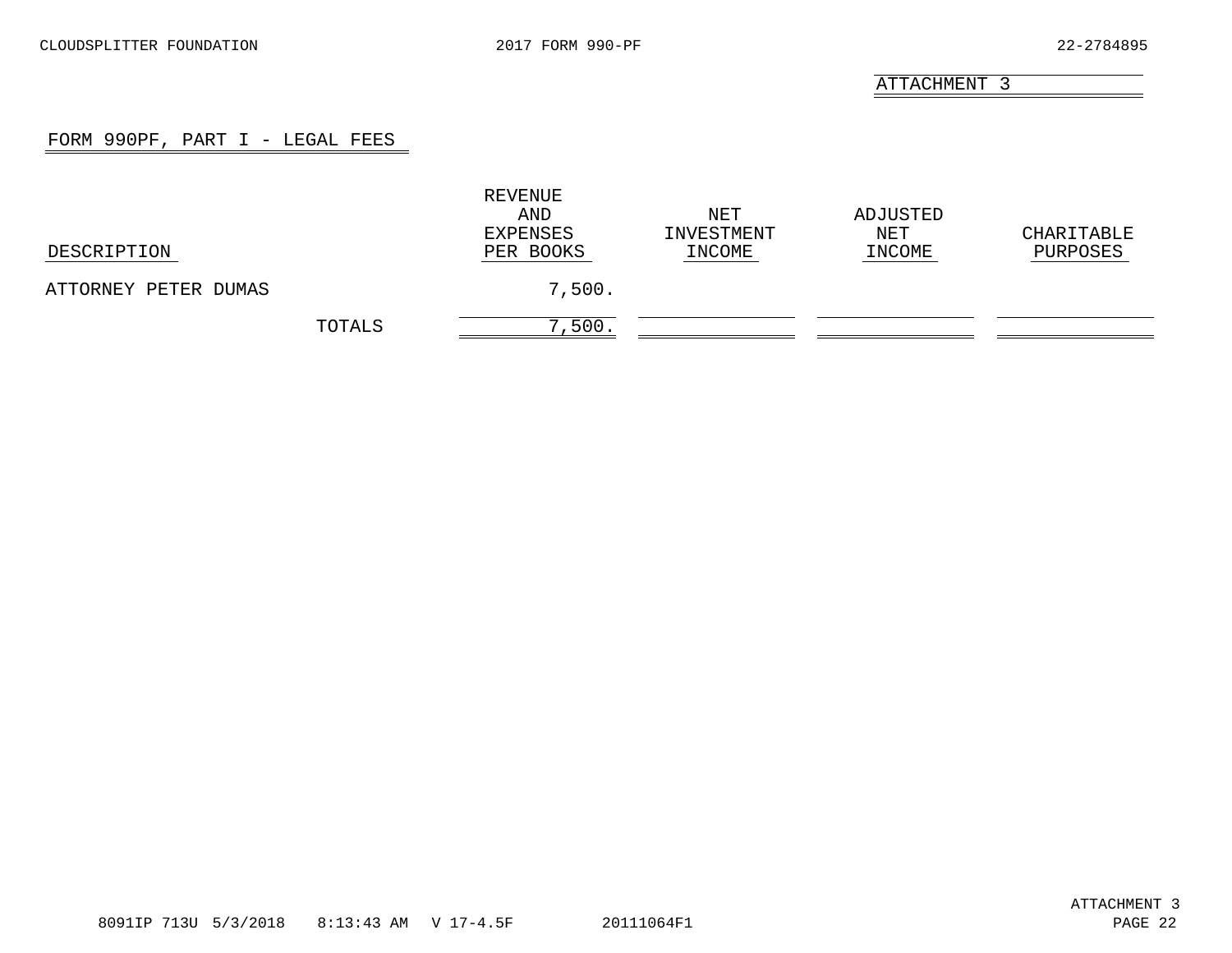# FORM 990PF, PART  $I - TAXES$

<span id="page-21-0"></span>

|                              | REVENUE   |            |
|------------------------------|-----------|------------|
|                              | AND       | NET        |
|                              | EXPENSES  | INVESTMENT |
| DESCRIPTION                  | PER BOOKS | INCOME     |
| SCHWAB #5937 - FOREIGN TAXES | 12,486.   | 12,486.    |
| TOTALS                       | 12,486.   | 12,486.    |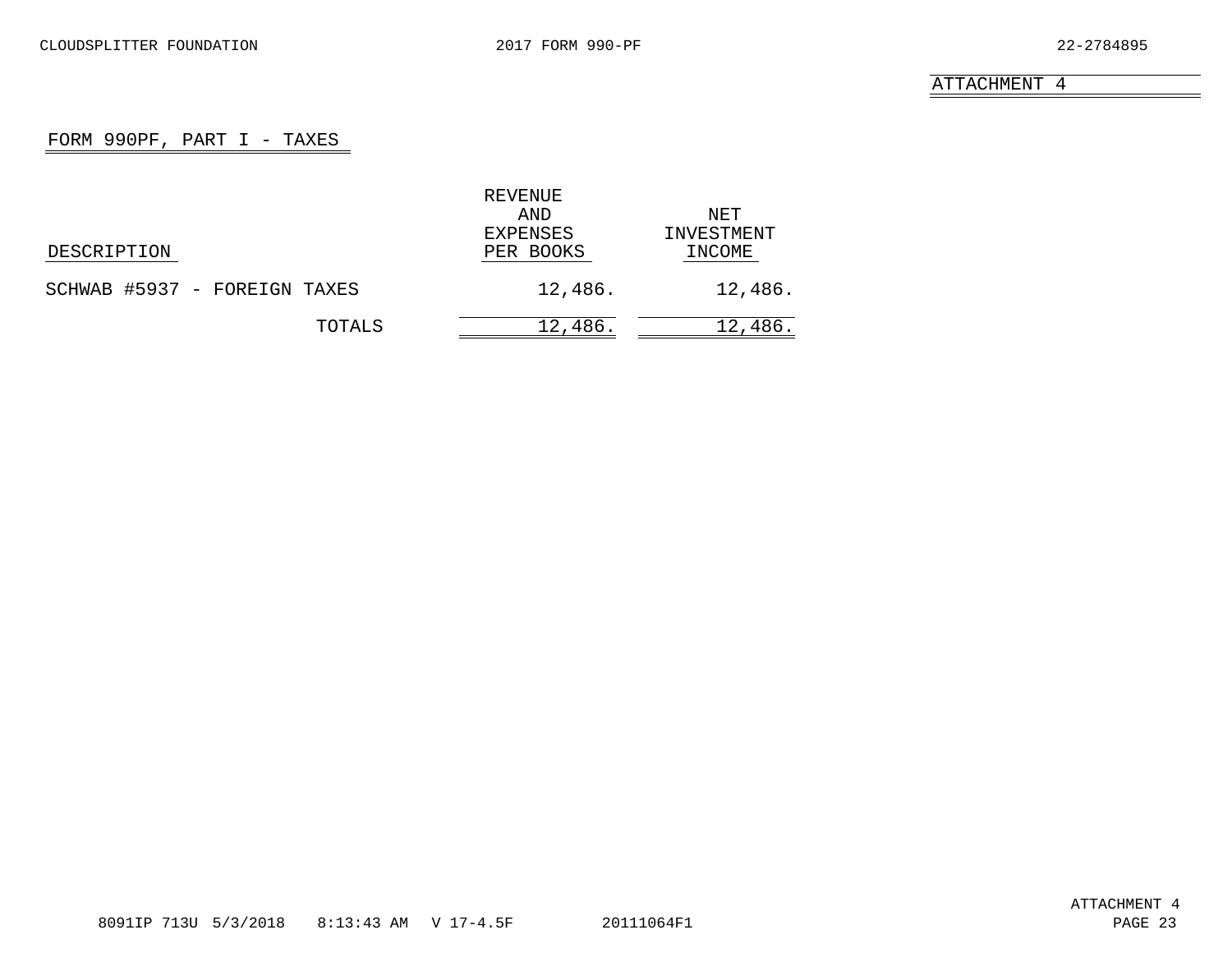# FORM 990PF, PART I - OTHER EXPENSES

<span id="page-22-0"></span>

|                               | REVENUE   |            |
|-------------------------------|-----------|------------|
|                               | AND       | NET        |
|                               | EXPENSES  | INVESTMENT |
| DESCRIPTION                   | PER BOOKS | INCOME     |
| SCHWAB #5937 - ADR FEES       | 3,710.    | 3,710.     |
| NYS FILING FEE                | 750.      |            |
| PAYROLL PROCESSING FEES       | 1,643.    |            |
| NON-DEDUCTIBLE EXPENSES K-1   | 217.      |            |
| TRAVEL, SUPPLIES, AND GENERAL | 42,049.   |            |
| TOTALS                        | 48,369.   | 3,710.     |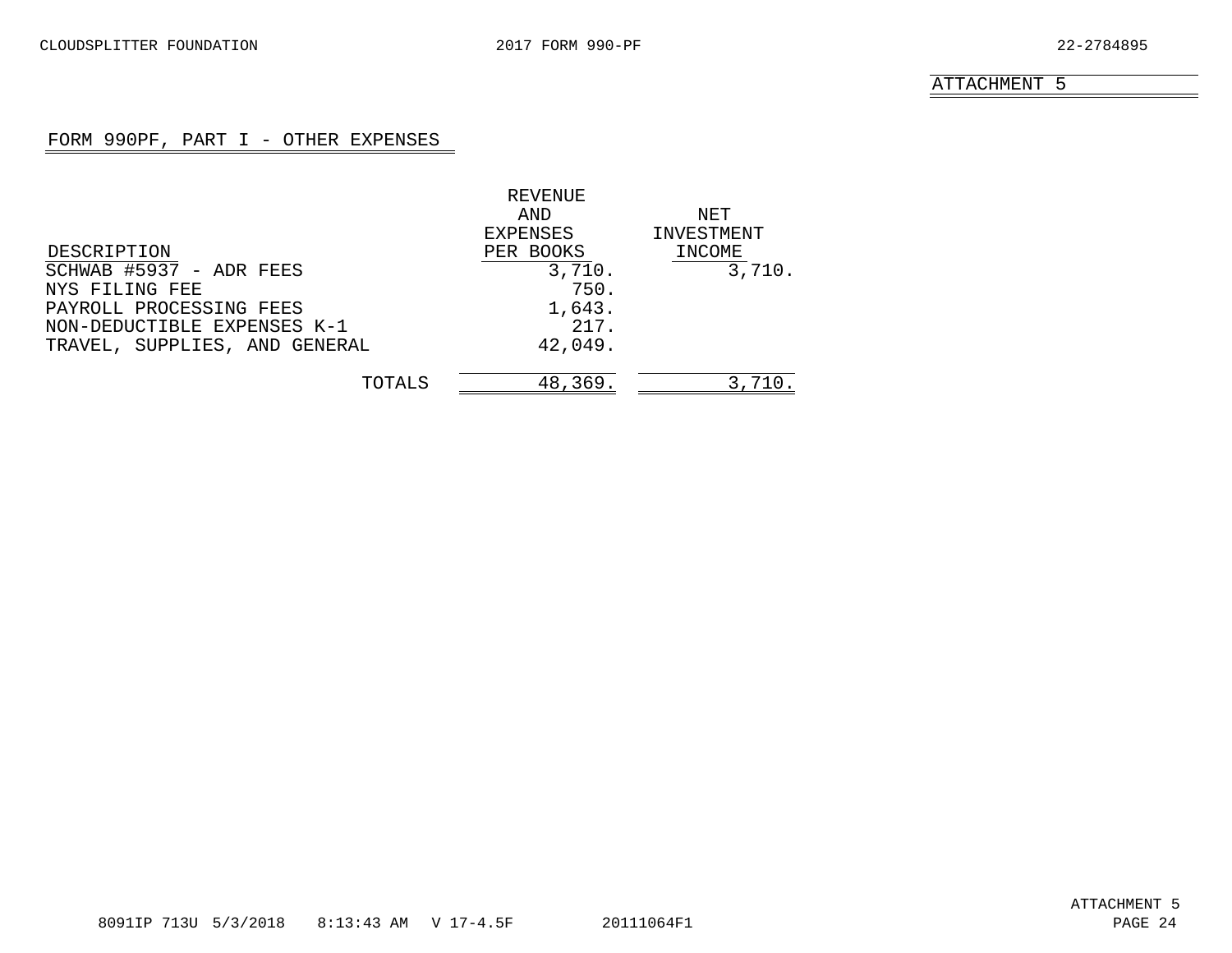## FORM 990PF, PART II - CORPORATE STOCK

<span id="page-23-0"></span>

| DESCRIPTION  | ENDING<br>BOOK VALUE | ENDING<br><b>FMV</b> |
|--------------|----------------------|----------------------|
| SCHWAB #5937 | 2,525,637.           | 3,814,172.           |
| TOTALS       | 2,525,637.           | 3,814,172.           |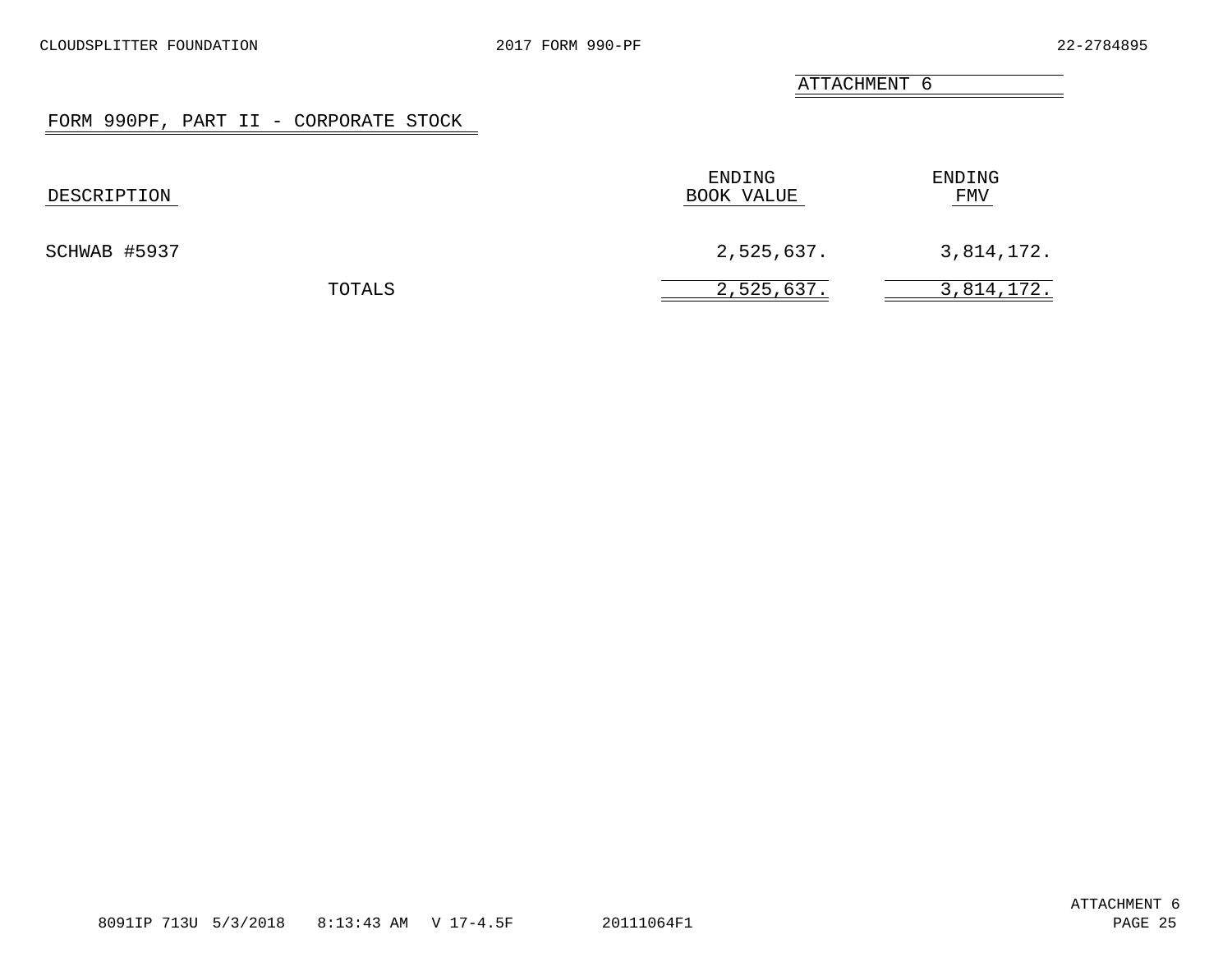# FORM 990PF, PART II - OTHER INVESTMENTS

<span id="page-24-0"></span>

| DESCRIPTION  |        | ENDING<br>BOOK VALUE | ENDING<br>FMV |
|--------------|--------|----------------------|---------------|
| SCHWAB #5937 |        | 14,435,348.          | 20,207,919.   |
|              | TOTALS | 14,435,348.          | 20,207,919.   |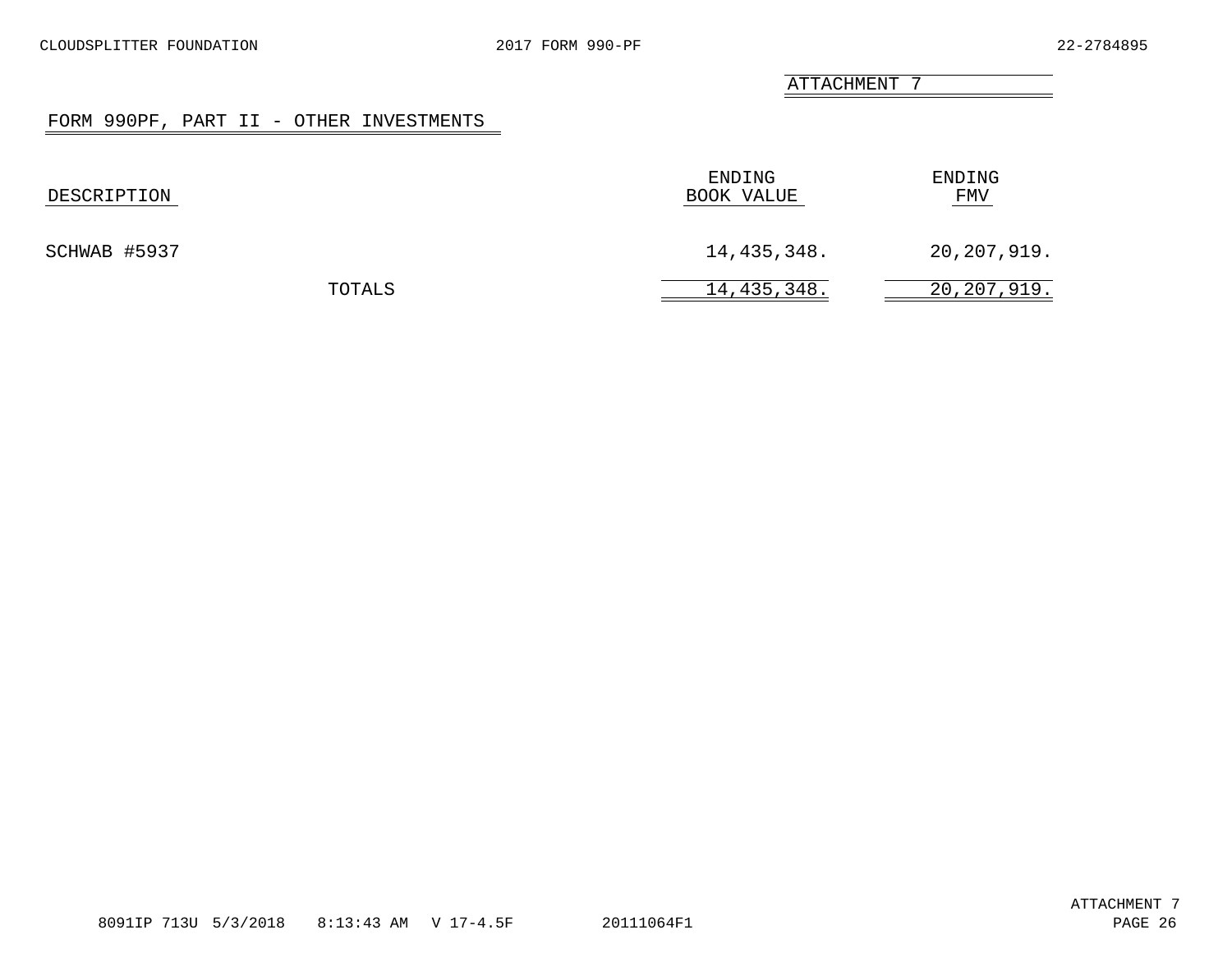# <span id="page-25-0"></span>FORM 990PF, PART III - OTHER DECREASES IN NET WORTH OR FUND BALANCES

# DESCRIPTION AMOUNT

APPRECIATION OVER DONOR'S COST BASIS OF 225,500. DONATED STOCKS

TOTAL 225,500.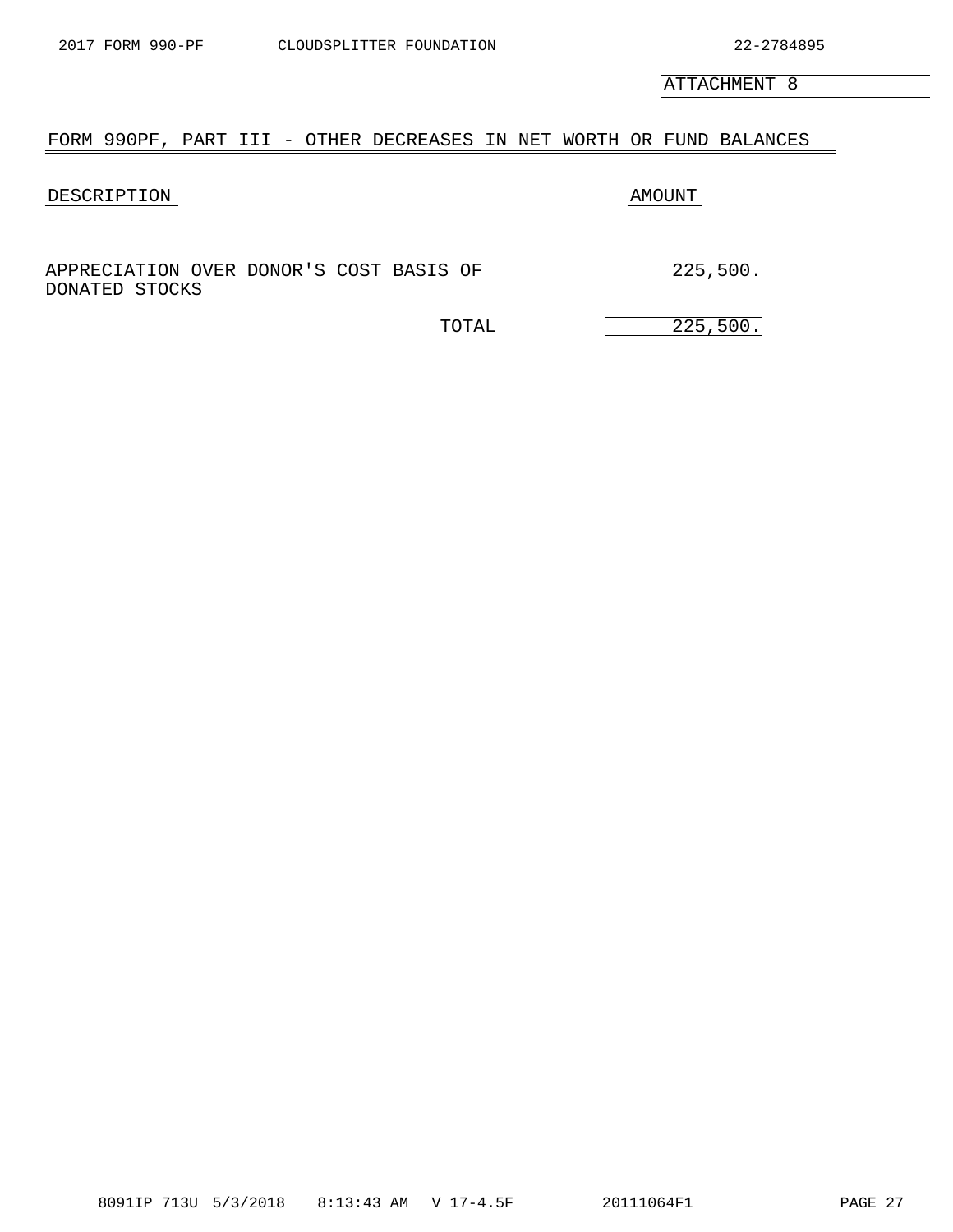<span id="page-26-0"></span>

| FORM 990PF, PART VIII - LIST OF OFFICERS, DIRECTORS, AND TRUSTEES            |                                                         |              |                                               | ATTACHMENT 9                                   |
|------------------------------------------------------------------------------|---------------------------------------------------------|--------------|-----------------------------------------------|------------------------------------------------|
| NAME AND ADDRESS                                                             | TITLE AND AVERAGE HOURS PER<br>WEEK DEVOTED TO POSITION | COMPENSATION | CONTRIBUTIONS<br>TO EMPLOYEE<br>BENEFIT PLANS | EXPENSE ACCT<br>AND OTHER<br><b>ALLOWANCES</b> |
| ERNEST E KEET<br>PO BOX 1199, MOIR ROAD LAKE COLBY<br>SARANAC LAKE, NY 12983 | TRUSTEE                                                 | $0$ .        | $0$ .                                         | $0$ .                                          |
| NANCY R KEET<br>PO BOX 1199, MOIR ROAD LAKE COLBY<br>SARANAC LAKE, NY 12983  | TRUSTEE                                                 | 0.           | 0.                                            | $0$ .                                          |
| BONNIE FALKENSTINE KEET<br>3130 N MAIN STREET<br>SOQUEL, CA 95073            | TRUSTEE                                                 | 0.           | 0.                                            | $0$ .                                          |
| JODI COLLINS KEET<br>22 GLORY ROAD<br>WESTON, CT 06883                       | TRUSTEE                                                 | $0$ .        | 0.                                            | $0$ .                                          |
| GLENN A KEET<br>PO BOX 1392<br>CAPITOLA, CA 95010                            | TRUSTEE                                                 | $0$ .        | 0.                                            | $0$ .                                          |
|                                                                              |                                                         |              |                                               |                                                |

| $\sim$ $\sim$ |  |  |
|---------------|--|--|
|               |  |  |

## CLOUDSPLITTER FOUNDATION 2017 FORM 990-PF 22-2784895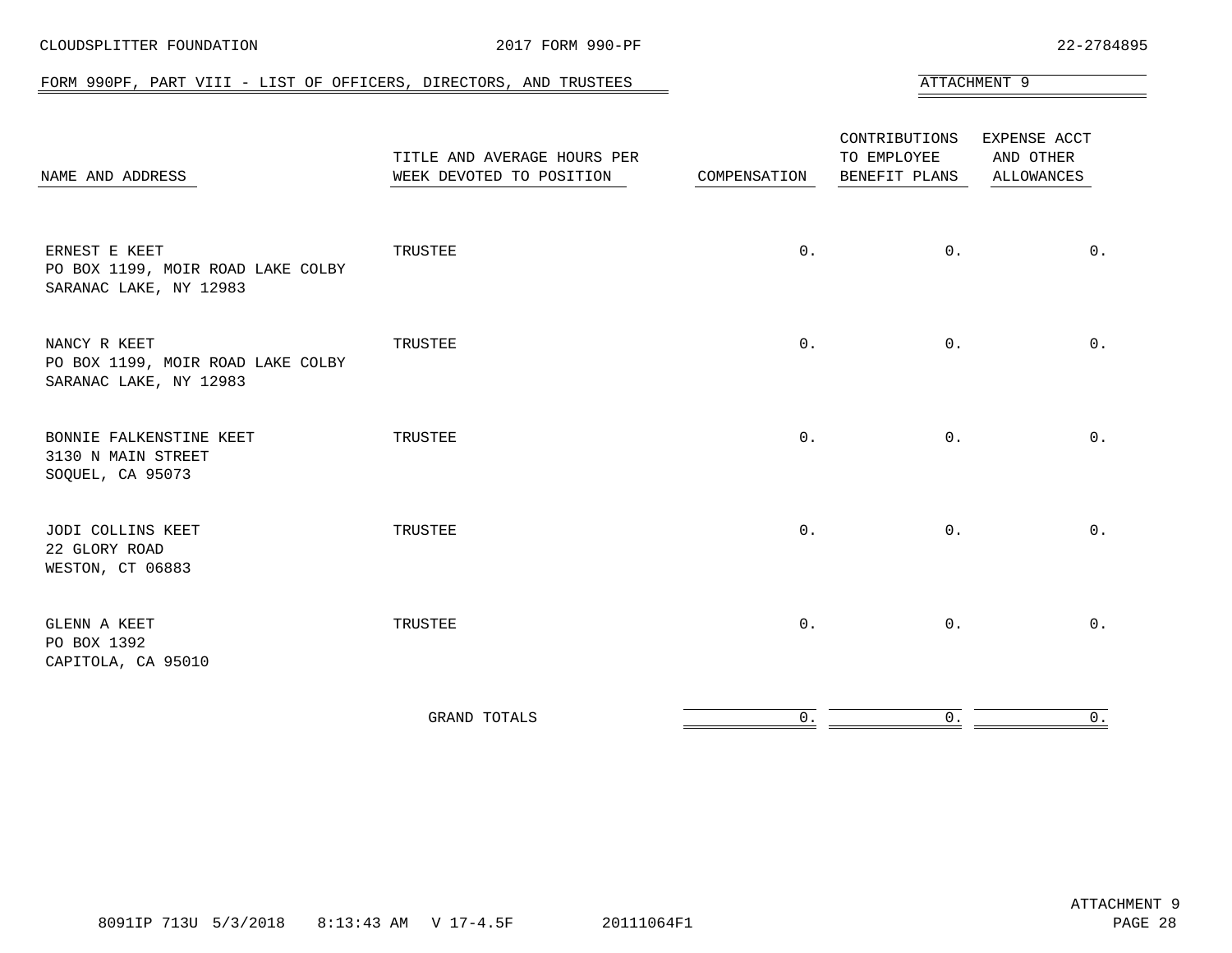<span id="page-27-0"></span>

|                                             |                                         |                                  | ATTACHMENT 10 |
|---------------------------------------------|-----------------------------------------|----------------------------------|---------------|
|                                             | RELATIONSHIP TO SUBSTANTIAL CONTRIBUTOR |                                  |               |
|                                             | AND                                     |                                  |               |
| RECIPIENT NAME AND ADDRESS                  | FOUNDATION STATUS OF RECIPIENT          | PURPOSE OF GRANT OR CONTRIBUTION | AMOUNT        |
|                                             |                                         |                                  |               |
| AARCH - ADIRONDACK ARCHITETURAL HERITAGE    | NONE                                    | GENERAL CHARITABLE               | 20,000.       |
| 1745 MAIN STREET                            | РC                                      |                                  |               |
| <b>ELIZABETHTOWN</b>                        |                                         |                                  |               |
| KEESEVILLE, NY 12944                        |                                         |                                  |               |
| ACAP - ADIRONDACK COMMUNITY ACTION PROGRAMS | NONE                                    | GENERAL CHARITABLE               | 10,000.       |
| 7572 COURT STREET                           | PC                                      |                                  |               |
| NEW YORK                                    |                                         |                                  |               |
| ELIZABETHTOWN, NY 12932                     |                                         |                                  |               |
| ACLU FOUNDATION                             | NONE                                    | GENERAL CHARITABLE               | 50,000.       |
| 125 BROAD STREET                            | PC                                      |                                  |               |
| SUITE <sub>2</sub>                          |                                         |                                  |               |
| NEW YORK, NY 10004                          |                                         |                                  |               |
| ADIRONDACK CAROUSEL                         | $\rm{NONE}$                             | GENERAL CHARITABLE               | 200.          |
| PO BOX 1059                                 | PC                                      |                                  |               |
| SARANAC LAKE                                |                                         |                                  |               |
| SARANAC LAKE, NY 12983                      |                                         |                                  |               |
| ADIRONDACK CENTER FOR LOON CONSERVATION     | NONE                                    | GENERAL CHARITABLE               | 500.          |
| 15 BROADWAY                                 | $_{\rm PC}$                             |                                  |               |
| SARANAC LAKE                                |                                         |                                  |               |
| SARANAC LAKE, NY 12983                      |                                         |                                  |               |
| ADIRONDACK CENTER FOR WRITING               | NONE                                    | GENERAL CHARITABLE               | 2,500.        |
| 52 MAIN STREET                              | PC                                      |                                  |               |
| NORTH CREEK                                 |                                         |                                  |               |
| SARANAC LAKE, NY 12983                      |                                         |                                  |               |

 $\overline{\phantom{0}}$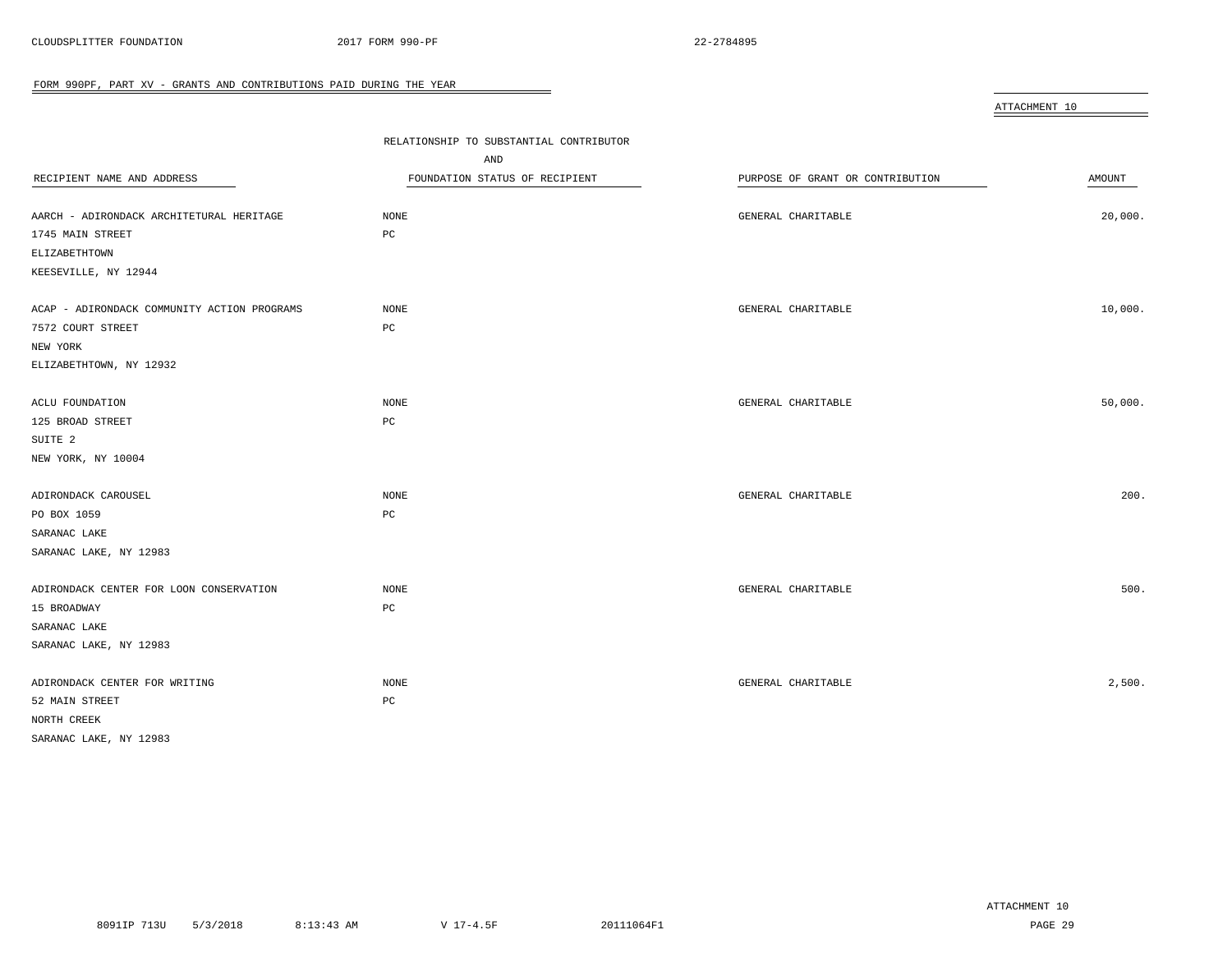| ATTACHMENT 10<br>(CONT'D) |
|---------------------------|

|                                                    | RELATIONSHIP TO SUBSTANTIAL CONTRIBUTOR |                                  |          |  |
|----------------------------------------------------|-----------------------------------------|----------------------------------|----------|--|
|                                                    | AND                                     |                                  |          |  |
| RECIPIENT NAME AND ADDRESS                         | FOUNDATION STATUS OF RECIPIENT          | PURPOSE OF GRANT OR CONTRIBUTION | AMOUNT   |  |
|                                                    |                                         |                                  |          |  |
| ADIRONDACK COMMUNITY OUTREACH CENTER               | NONE                                    | GENERAL CHARITABLE               | 1,000.   |  |
| 2718 NY-28                                         | PC                                      |                                  |          |  |
| 2ND FLOOR                                          |                                         |                                  |          |  |
| NORTH CREEK, NY 12853                              |                                         |                                  |          |  |
| ADIRONDACK COUNCIL                                 | NONE                                    | GENERAL CHARITABLE               | 25,000.  |  |
| 103 HAND AVE                                       | PC                                      |                                  |          |  |
| BLUE MOUNTAIN LAKE                                 |                                         |                                  |          |  |
| ELIZABETHTOWN, NY 12932                            |                                         |                                  |          |  |
| ADIRONDACK EXPERIENCE                              | <b>NONE</b>                             | GENERAL CHARITABLE               | 220,000. |  |
| 9097 NY-30                                         | $_{\rm PC}$                             |                                  |          |  |
| SUITE 3                                            |                                         |                                  |          |  |
| BLUE MOUNTAIN LAKE, NY 12812                       |                                         |                                  |          |  |
|                                                    |                                         |                                  |          |  |
| ADIRONDACK EXPLORER FUND                           | <b>NONE</b>                             | GENERAL CHARITABLE               | 29,000.  |  |
| 36 CHURCH STREET                                   | PC                                      |                                  |          |  |
| LAKE PLACID                                        |                                         |                                  |          |  |
| SARANAC LAKE, NY 12983                             |                                         |                                  |          |  |
| ADIRONDACK FOUNDATION                              | <b>NONE</b>                             | GENERAL CHARITABLE               | 25,000.  |  |
| PO BOX 288                                         | PC                                      |                                  |          |  |
| LAKE PLACID                                        |                                         |                                  |          |  |
| LAKE PLACID, NY 12946                              |                                         |                                  |          |  |
| ADIRONDACK FOUNDATION - SMALL GRANTS FOR SMALL CHI | <b>NONE</b>                             | GENERAL CHARITABLE               | 10,000.  |  |
| PO BOX 288                                         | PC                                      |                                  |          |  |
| SARANAC LAKE                                       |                                         |                                  |          |  |
| LAKE PLACID, NY 12946                              |                                         |                                  |          |  |

 $\overline{\phantom{0}}$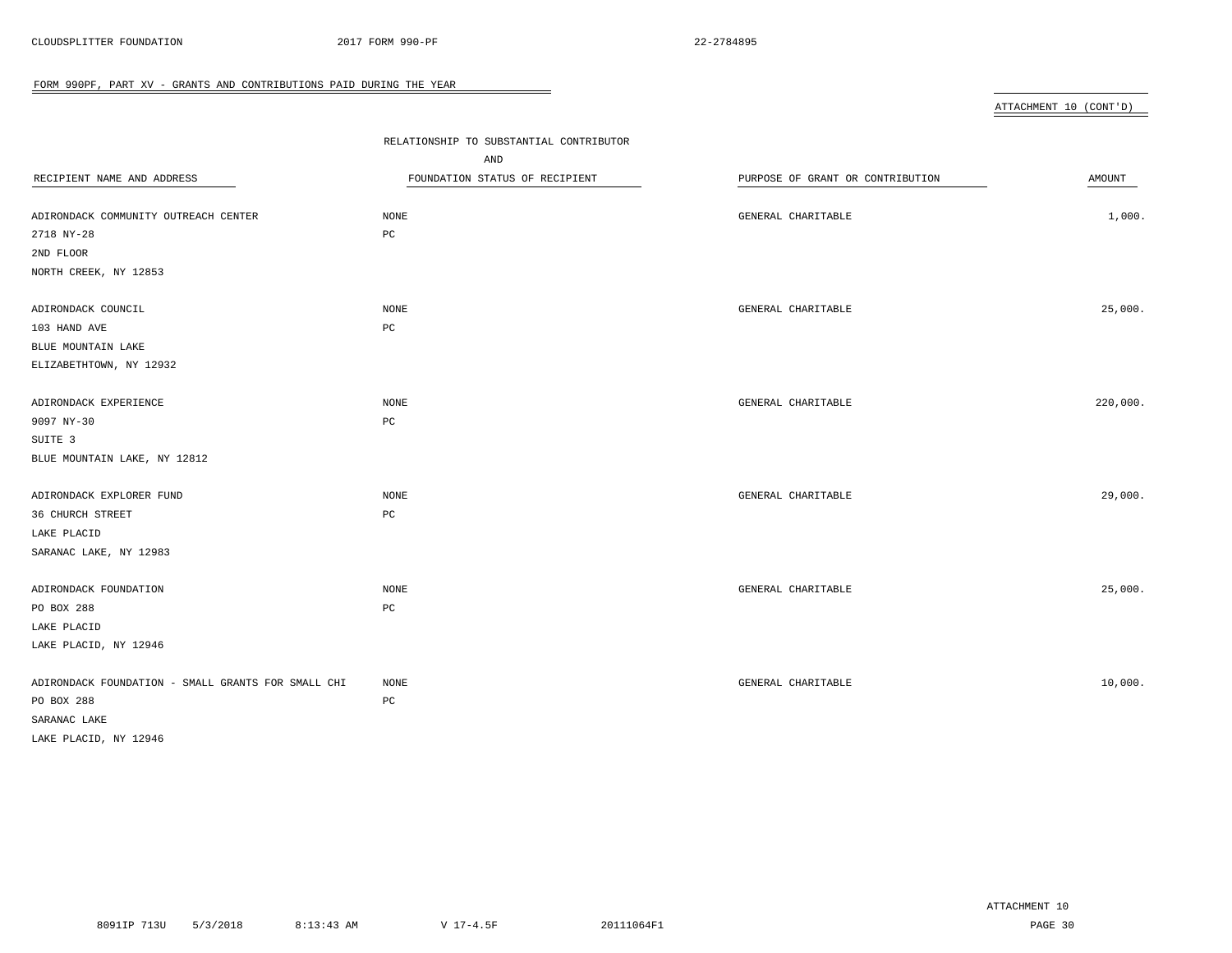ATTACHMENT 10 (CONT'D)

| RECIPIENT NAME AND ADDRESS<br>ADIRONDACK HAMLETS TO HUTS<br>47 MAIN STREET<br>SARANAC LAKE<br>SARANAC LAKE, NY 12983 | RELATIONSHIP TO SUBSTANTIAL CONTRIBUTOR<br>AND<br>FOUNDATION STATUS OF RECIPIENT<br><b>NONE</b><br>PC | PURPOSE OF GRANT OR CONTRIBUTION<br>GENERAL CHARITABLE | AMOUNT<br>20,000. |
|----------------------------------------------------------------------------------------------------------------------|-------------------------------------------------------------------------------------------------------|--------------------------------------------------------|-------------------|
| ADIRONDACK HEALTH FOUNDATION<br>PO BOX 120<br>KEENE VALLEY<br>SARANAC LAKE, NY 12983                                 | <b>NONE</b><br>PC                                                                                     | GENERAL CHARITABLE                                     | 250,000.          |
| ADIRONDACK LAND TRUST<br>PO BOX 65<br>LAKE GEORGE                                                                    | <b>NONE</b><br>PC                                                                                     | GENERAL CHARITABLE                                     | 25,000.           |
| KEENE VALLEY, NY 12943<br>ADIRONDACK MOUNTAIN CLUB<br>814 GOGGINS ROAD<br>SARANAC LAKE                               | <b>NONE</b><br>$_{\rm PC}$                                                                            | GENERAL CHARITABLE                                     | 25,000.           |
| LAKE GEORGE, NY 12845<br>ADIRONDACK NORTH COUNTRY ASSOCIATION<br>67 MAIN STREET<br>NEWCOMB<br>SARANAC LAKE, NY 12983 | <b>NONE</b><br>PC                                                                                     | GENERAL CHARITABLE                                     | 2,500.            |
| ADIRONDACK PARK INSTITUTE<br>PO BOX 67<br>SUITE 201<br>NEWCOMB, NY 12852                                             | <b>NONE</b><br>PC                                                                                     | GENERAL CHARITABLE                                     | 1,000.            |

 $\overline{\phantom{a}}$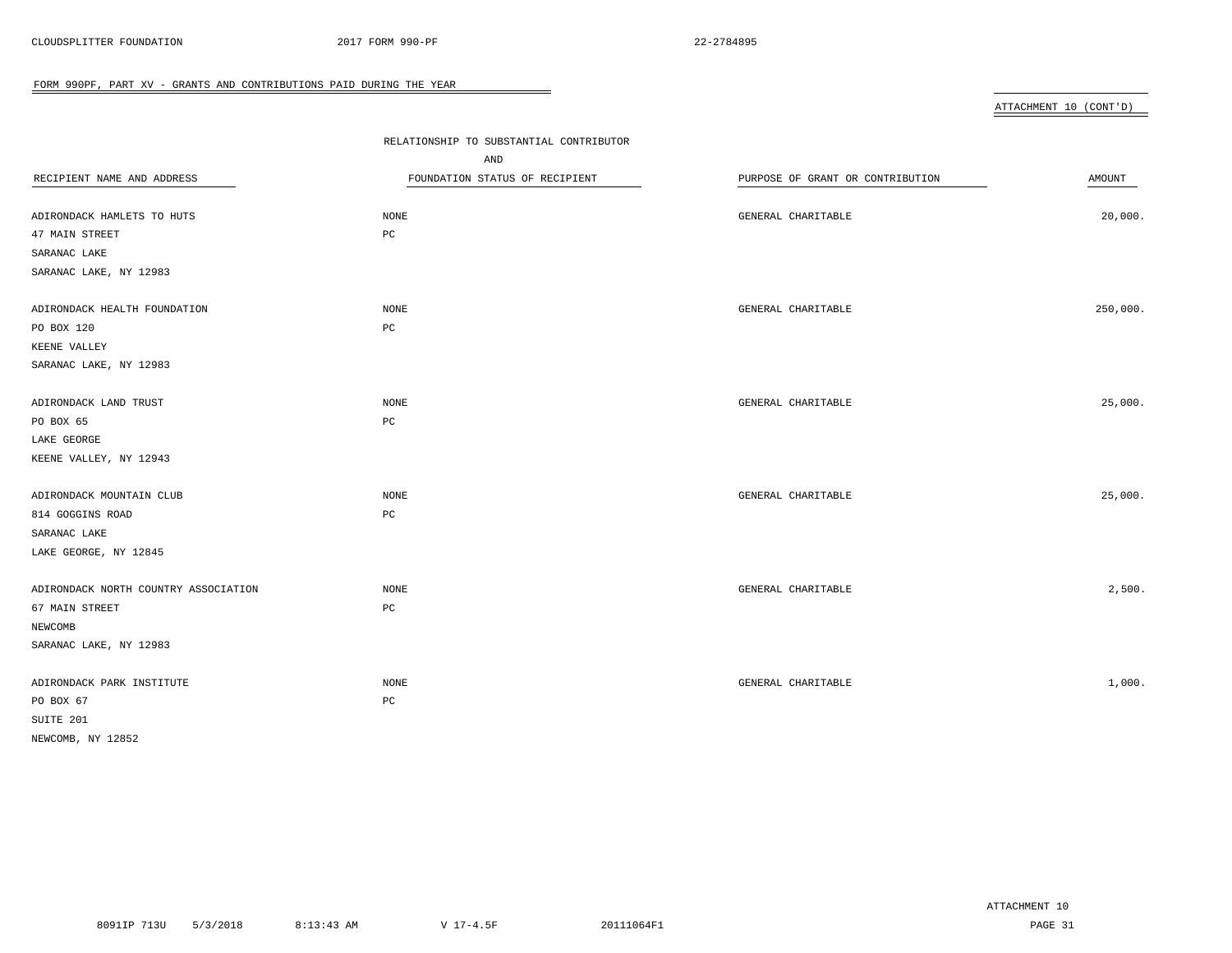ATTACHMENT 10 (CONT'D)

| RECIPIENT NAME AND ADDRESS<br>ADIRONDACK PUBLIC OBSERVATORY<br>178 BIG WOLF RD<br>PAUL SMITHS<br>TUPPER LAKE, NY 12986 | RELATIONSHIP TO SUBSTANTIAL CONTRIBUTOR<br>AND<br>FOUNDATION STATUS OF RECIPIENT<br><b>NONE</b><br>PC | PURPOSE OF GRANT OR CONTRIBUTION<br>GENERAL CHARITABLE | AMOUNT<br>6,000. |
|------------------------------------------------------------------------------------------------------------------------|-------------------------------------------------------------------------------------------------------|--------------------------------------------------------|------------------|
| ADIRONDACK RESEARCH CONSORTIUM<br>PO BOX 96<br>JOHNSBURG<br>PAUL SMITHS, NY 12970                                      | NONE<br>$_{\rm PC}$                                                                                   | GENERAL CHARITABLE                                     | 2,500.           |
| ADIRONDACK TREKS<br>PO BOX 23<br>SARANAC LAKE                                                                          | NONE<br>PC                                                                                            | GENERAL CHARITABLE                                     | 4,500.           |
| JOHNSBURG, NY 12843<br>ADKACTION.ORG<br>PO BOX 655<br>MATTAPOISETT                                                     | NONE<br>PC                                                                                            | GENERAL CHARITABLE                                     | 17,000.          |
| SARANAC LAKE, NY 12983<br>ALL HANDS VOLUNTEERS<br>8 COUNTY ROAD, STE 6<br>WASHINGTON                                   | NONE<br>PC                                                                                            | GENERAL CHARITABLE                                     | 25,000.          |
| MATTAPOISETT, MA 02739<br>AMERICAN IMMIGRATION COUNCIL<br>1331 G ST. NW<br>WILMINGTON<br>WASHINGTON, DC 20005          | NONE<br>PC                                                                                            | GENERAL CHARITABLE                                     | 20,000.          |

 $\overline{\phantom{a}}$ 

ATTACHMENT 10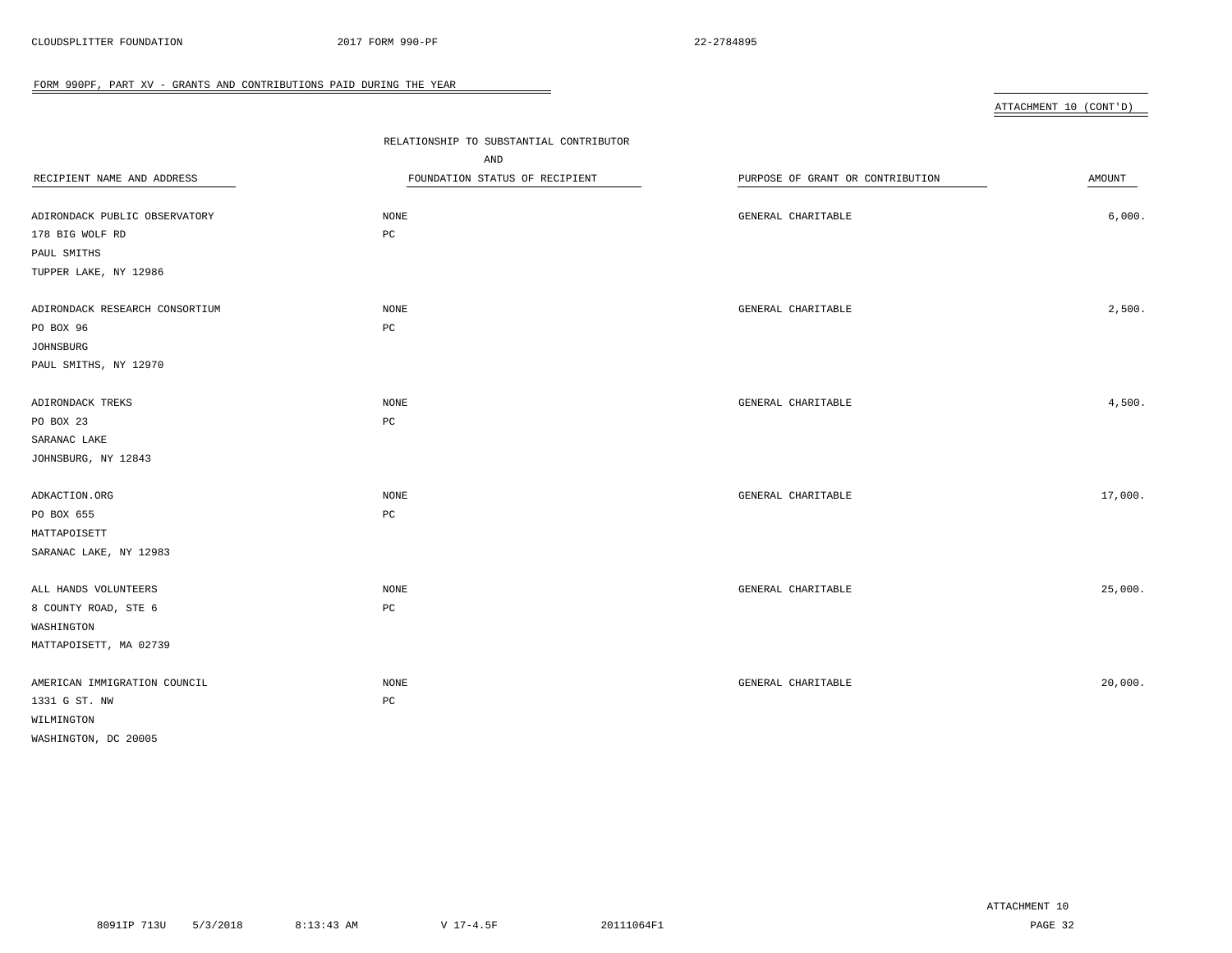| ATTACHMENT 10 (CONT'D) |  |
|------------------------|--|
|                        |  |

|                                  | RELATIONSHIP TO SUBSTANTIAL CONTRIBUTOR |                                  |         |
|----------------------------------|-----------------------------------------|----------------------------------|---------|
|                                  | AND                                     |                                  |         |
| RECIPIENT NAME AND ADDRESS       | FOUNDATION STATUS OF RECIPIENT          | PURPOSE OF GRANT OR CONTRIBUTION | AMOUNT  |
|                                  |                                         |                                  |         |
| AUSABLE RIVER ASSOCIATION        | NONE                                    | GENERAL CHARITABLE               | 15,000. |
| 1181 HASELTON ROAD               | $_{\rm PC}$                             |                                  |         |
| SUITE 200                        |                                         |                                  |         |
| WILMINGTON, NY 12997             |                                         |                                  |         |
| BALLARD PARK FOUNDATION          | NONE                                    | GENERAL CHARITABLE               | 2,500.  |
| PO BOX 531                       | PC                                      |                                  |         |
| LAKE PLACID                      |                                         |                                  |         |
| WESTPORT, NY 12993               |                                         |                                  |         |
| BARKEATER TRAILS ALLIANCE        | NONE                                    | GENERAL CHARITABLE               | 10,000. |
| PO BOX 843                       | PC                                      |                                  |         |
| NORTHAMPTON                      |                                         |                                  |         |
| LAKE PLACID, NY 12946            |                                         |                                  |         |
| BILL OF RIGHTS DEFENSE COMMITTEE | NONE                                    | GENERAL CHARITABLE               | 1,000.  |
| 8 BRIDGE ST                      | PC                                      |                                  |         |
| NORTHAMPTON, MA 01060            |                                         |                                  |         |
| <b>BLUSEED STUDIOS</b>           | <b>NONE</b>                             | GENERAL CHARITABLE               | 15,500. |
| 24 CEDAR STREET                  | $_{\rm PC}$                             |                                  |         |
| NEW YORK                         |                                         |                                  |         |
| SARANAC LAKE, NY 12983           |                                         |                                  |         |
| CENTER FOR CONSTITUTIONAL RIGHTS | <b>NONE</b>                             | GENERAL CHARITABLE               | 30,000. |
| 666 BROADWAY                     | $_{\rm PC}$                             |                                  |         |
| NEW YORK                         |                                         |                                  |         |
| NEW YORK, NY 10012               |                                         |                                  |         |

 $\overline{\phantom{0}}$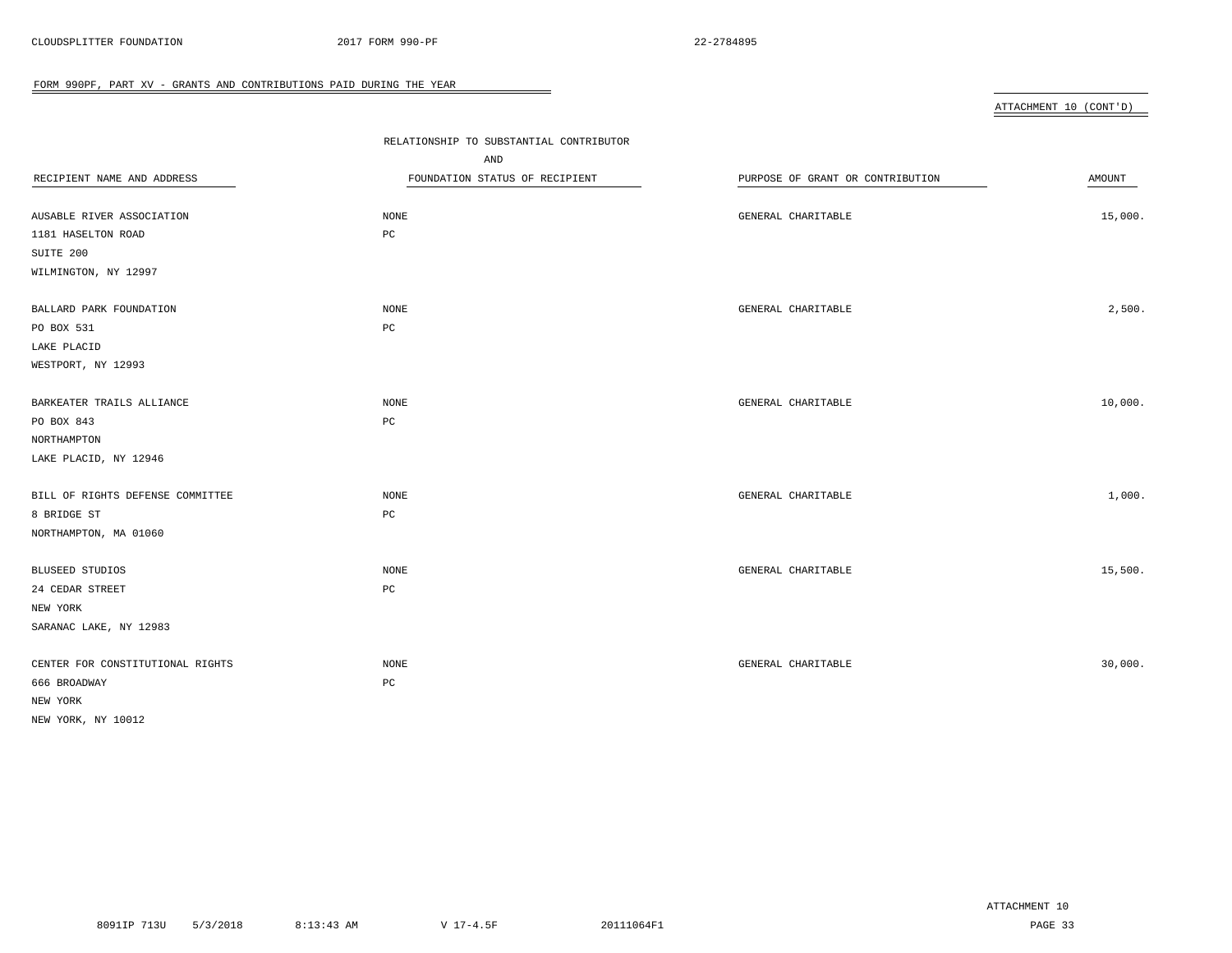ATTACHMENT 10 (CONT'D)

| RECIPIENT NAME AND ADDRESS<br>CENTRAL PARK CONSERVANCY<br>14 E 60TH STREET<br>7TH FLOOR               | RELATIONSHIP TO SUBSTANTIAL CONTRIBUTOR<br>AND<br>FOUNDATION STATUS OF RECIPIENT<br>$\rm{NONE}$<br>PC | PURPOSE OF GRANT OR CONTRIBUTION<br>GENERAL CHARITABLE | AMOUNT<br>250. |
|-------------------------------------------------------------------------------------------------------|-------------------------------------------------------------------------------------------------------|--------------------------------------------------------|----------------|
| NEW YORK, NY 10022<br>CHAMPLAIN AREA TRAILS<br>6482 MAIN STREET<br>MINNEAPOLIS<br>WESTPORT, NY 12993  | NONE<br>$_{\rm PC}$                                                                                   | GENERAL CHARITABLE                                     | 20,000.        |
| CHARLES BABBAGE INSTITUTE<br>200 OAK ST, SE STE 500<br>SARANAC LAKE                                   | $\rm{NONE}$<br>PC                                                                                     | GENERAL CHARITABLE                                     | 600.           |
| MINNEAPOLIS, MN 55455<br>COLBY FOUNDATION<br>PO BOX 934<br>BAKERS MILLS                               | $\rm{NONE}$<br>$_{\rm PC}$                                                                            | GENERAL CHARITABLE                                     | 20,000.        |
| SARANAC LAKE, NY 12983<br>CREATIVE HEALING CONNECTIONS<br>PO BOX 69<br>NEW YORK                       | NONE<br>PC                                                                                            | GENERAL CHARITABLE                                     | 3,000.         |
| BAKERS MILLS, NY 12811<br>CWS (CROP WALK)<br>475 RIVERSIDE DRIVE<br>LAKE PLACID<br>NEW YORK, NY 10115 | NONE<br>PC                                                                                            | GENERAL CHARITABLE                                     | 250.           |

 $\overline{\phantom{a}}$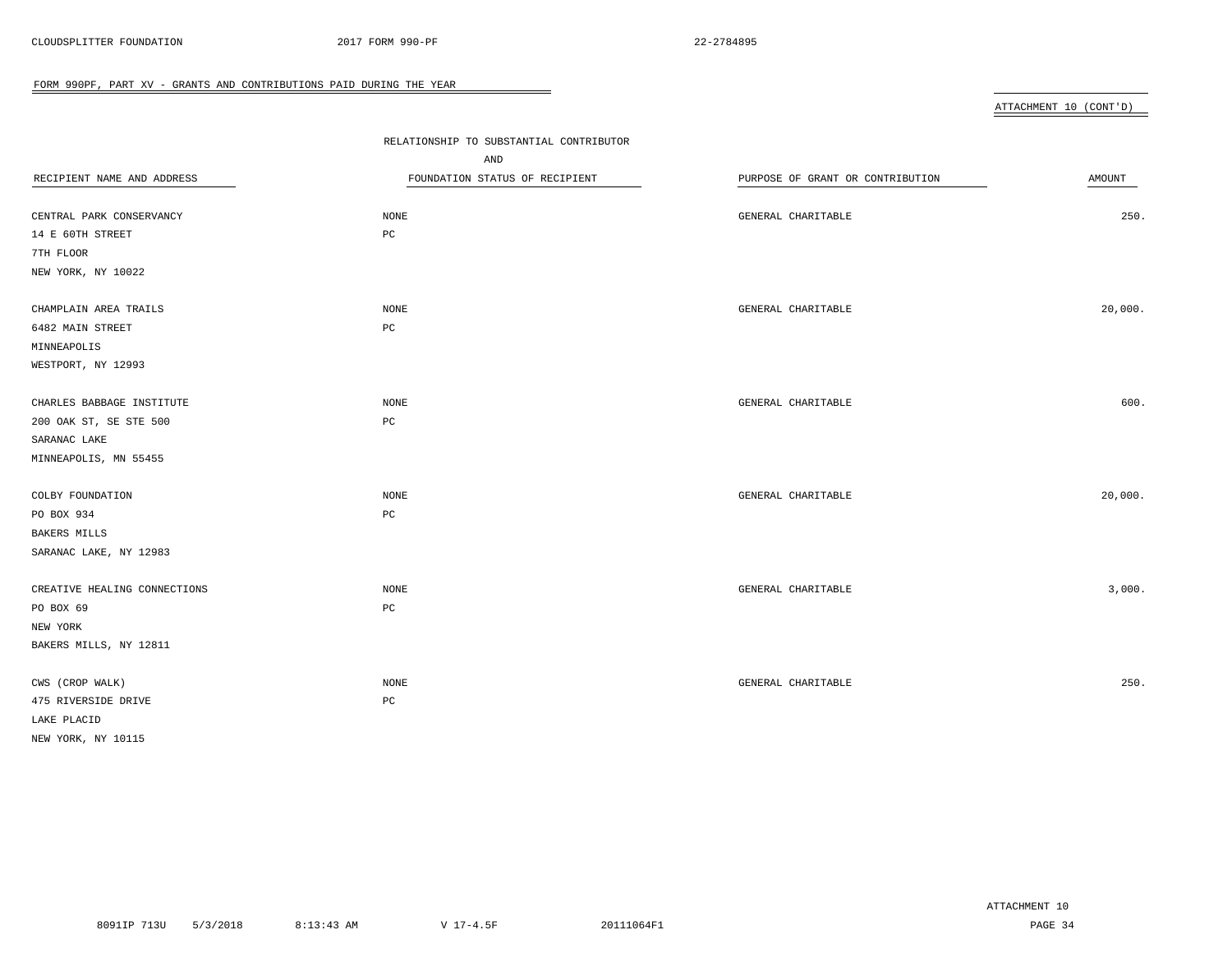# ATTACHMENT 10 (CONT'D)

|                                     | RELATIONSHIP TO SUBSTANTIAL CONTRIBUTOR |                                  |               |
|-------------------------------------|-----------------------------------------|----------------------------------|---------------|
|                                     | AND                                     |                                  |               |
| RECIPIENT NAME AND ADDRESS          | FOUNDATION STATUS OF RECIPIENT          | PURPOSE OF GRANT OR CONTRIBUTION | <b>AMOUNT</b> |
|                                     |                                         |                                  |               |
| DIGITAL ABRAHAM                     | NONE                                    | GENERAL CHARITABLE               | 7,500.        |
| 4 BARKEATER WAY                     | $_{\rm PC}$                             |                                  |               |
| SUITE 700                           |                                         |                                  |               |
| LAKE PLACID, NY 12946               |                                         |                                  |               |
| DOCTORS WITHOUT BORDERS             | NONE                                    | GENERAL CHARITABLE               | 500.          |
| 333 7TH AVE                         | $_{\rm PC}$                             |                                  |               |
| SARANAC LAKE                        |                                         |                                  |               |
| NEW YORK, NY 10001                  |                                         |                                  |               |
| ECUMENICAL COUNCIL OF SARANAC LAKE  | NONE                                    | GENERAL CHARITABLE               | 6,640.        |
| PO BOX 194                          | $_{\rm PC}$                             |                                  |               |
| SAN FRANCISCO                       |                                         |                                  |               |
| SARANAC LAKE, NY 12983              |                                         |                                  |               |
| ELECTRONIC FRONTIER FOUNDATION      | NONE                                    | GENERAL CHARITABLE               | 15,000.       |
| 815 EDDY STREET                     | $_{\rm PC}$                             |                                  |               |
| ALBANY                              |                                         |                                  |               |
| SAN FRANCISCO, CA 94109             |                                         |                                  |               |
| ENVIRONMENTAL ADVOCATES OF NEW YORK | NONE                                    | GENERAL CHARITABLE               | 1,000.        |
| 353 HAMILTON ST                     | PC                                      |                                  |               |
| NEW YORK                            |                                         |                                  |               |
| ALBANY, NY 12210                    |                                         |                                  |               |
| ENVIRONMENTAL DEFENSE FUND          | NONE                                    | GENERAL CHARITABLE               | 10,000.       |
| 257 PARK AVENUE SOUTH               | $_{\rm PC}$                             |                                  |               |
| ELIZABETHTOWN                       |                                         |                                  |               |
| NEW YORK, NY 10010                  |                                         |                                  |               |
|                                     |                                         |                                  |               |

 $\overline{\phantom{a}}$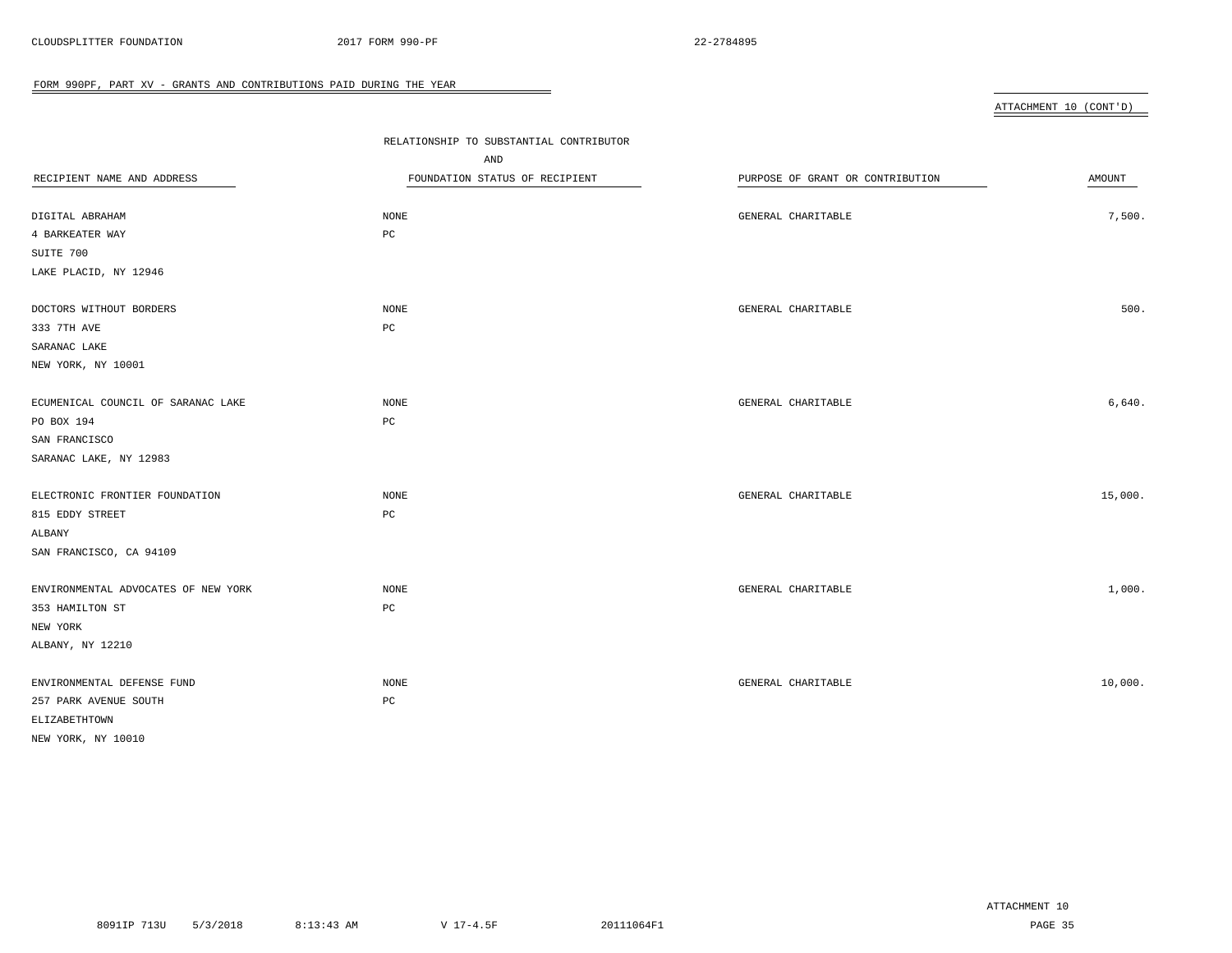| ATTACHMENT 10 (CONT'D) |  |
|------------------------|--|
|                        |  |

|                                                    | RELATIONSHIP TO SUBSTANTIAL CONTRIBUTOR |                                  |         |
|----------------------------------------------------|-----------------------------------------|----------------------------------|---------|
|                                                    | AND                                     |                                  |         |
| RECIPIENT NAME AND ADDRESS                         | FOUNDATION STATUS OF RECIPIENT          | PURPOSE OF GRANT OR CONTRIBUTION | AMOUNT  |
|                                                    |                                         |                                  |         |
| FAMILIES FIRST IN ESSEX COUNTY                     | <b>NONE</b>                             | GENERAL CHARITABLE               | 500.    |
| 196 WATER ST                                       | $_{\rm PC}$                             |                                  |         |
| SARANAC LAKE                                       |                                         |                                  |         |
| ELIZABETHTOWN, NY 12932                            |                                         |                                  |         |
| FIRST NIGHT SARANAC LAKE                           | NONE                                    | GENERAL CHARITABLE               | 2,500.  |
| PO BOX 326                                         | PC                                      |                                  |         |
| TICONDEROGA                                        |                                         |                                  |         |
| SARANAC LAKE, NY 12983                             |                                         |                                  |         |
| FORT TICONDEROGA ASSOCIATION                       | <b>NONE</b>                             | GENERAL CHARITABLE               | 1,000.  |
| PO BOX 390                                         | PC                                      |                                  |         |
| LAKE PLACID                                        |                                         |                                  |         |
| TICONDEROGA, NY 12883                              |                                         |                                  |         |
| FRIENDS - LAKE PLACID ELEMENTARY SCHOOL PLAYGROUND | NONE                                    | GENERAL CHARITABLE               | 10,000. |
| 318 OLD MILITARY ROAD                              | PC                                      |                                  |         |
| SARANAC LAKE                                       |                                         |                                  |         |
| LAKE PLACID, NY 12946                              |                                         |                                  |         |
| FRIENDS OF EAGLE ISLAND                            | <b>NONE</b>                             | GENERAL CHARITABLE               | 20,000. |
| 442 GILPIN BAY ROAD                                | $_{\rm PC}$                             |                                  |         |
| SCHROON LAKE                                       |                                         |                                  |         |
| SARANAC LAKE, NY 12983                             |                                         |                                  |         |
| FRIENDS OF SCHROON LAKE PUBLIC LIBRARY             | NONE                                    | GENERAL CHARITABLE               | 13,700. |
| 15 LELAND AVENUE                                   | $_{\rm PC}$                             |                                  |         |
| RAQUETTE LAKE                                      |                                         |                                  |         |
| SCHROON LAKE, NY 12870                             |                                         |                                  |         |
|                                                    |                                         |                                  |         |

 $\overline{\phantom{0}}$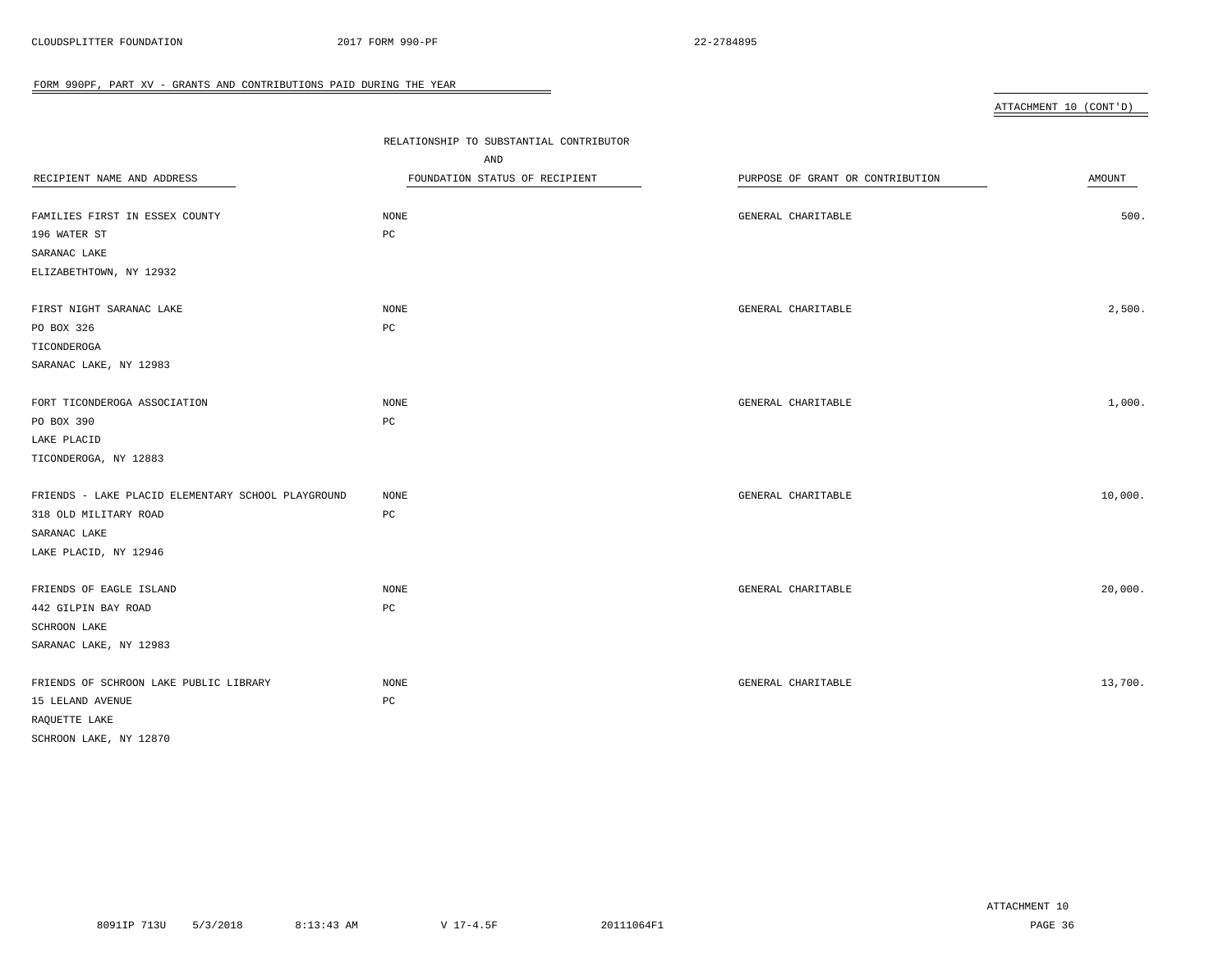ATTACHMENT 10 (CONT'D)

| RECIPIENT NAME AND ADDRESS<br>GREAT CAMP SAGAMORE<br>PO BOX 40<br>QUEENSBURY<br>RAQUETTE LAKE, NY 13436        | RELATIONSHIP TO SUBSTANTIAL CONTRIBUTOR<br>AND<br>FOUNDATION STATUS OF RECIPIENT<br><b>NONE</b><br>PC | PURPOSE OF GRANT OR CONTRIBUTION<br>GENERAL CHARITABLE | <b>AMOUNT</b><br>500. |
|----------------------------------------------------------------------------------------------------------------|-------------------------------------------------------------------------------------------------------|--------------------------------------------------------|-----------------------|
| HIGH PEAKS HOSPICE<br>79 GLENWOOD AVENUE<br>SARANAC LAKE                                                       | <b>NONE</b><br>$_{\rm PC}$                                                                            | GENERAL CHARITABLE                                     | 2,000.                |
| QUEENSBURY, NY 12804<br>HISTORIC SARANAC LAKE<br>89 CHURCH STREET #2<br>SARANAC LAKE<br>SARANAC LAKE, NY 12983 | $\rm{NONE}$<br>PC                                                                                     | GENERAL CHARITABLE                                     | 35.                   |
| HOMEWARD BOUND ANDIRODACKS<br>81 MAIN STREET<br>QUEENSBURY                                                     | <b>NONE</b><br>PC                                                                                     | GENERAL CHARITABLE                                     | 5,000.                |
| SARANAC LAKE, NY 12983<br>HUDSON HEADWATERS FOUNDATION<br>9 CAREY ROAD<br>WESTPORT<br>QUEENSBURY, NY 12804     | NONE<br>PC                                                                                            | GENERAL CHARITABLE                                     | 500.                  |
| JOHN BROWN LIVES<br>PO BOX 357<br>KEENE VALLEY<br>WESTPORT, NY 12993                                           | <b>NONE</b><br>PC                                                                                     | GENERAL CHARITABLE                                     | 2,250.                |

 $\overline{\phantom{a}}$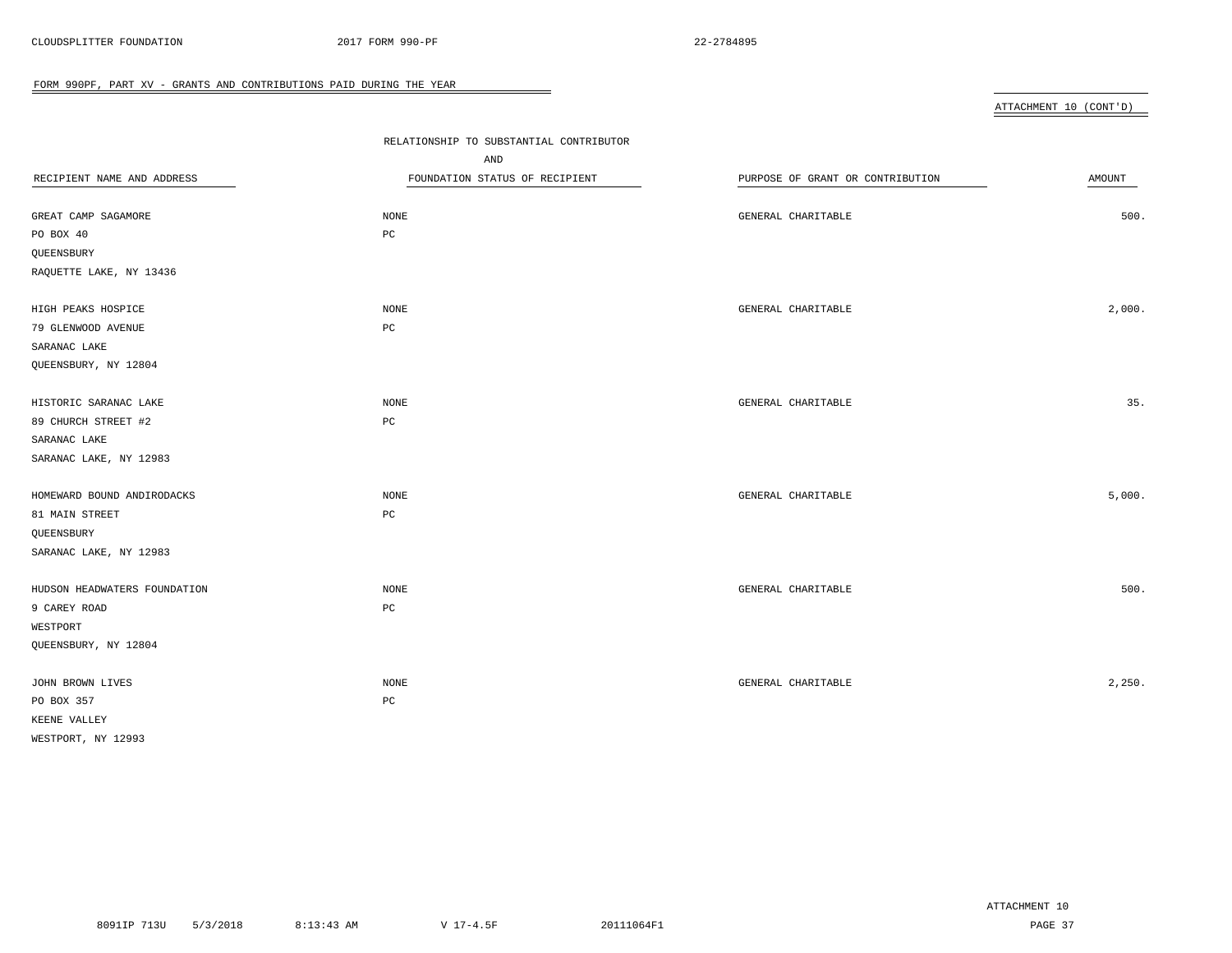#### ATTACHMENT 10 (CONT'D)

| RECIPIENT NAME AND ADDRESS<br>KEENE VALLEY LIBRARY ASSOCIATION<br>1796 NY-73<br>LAKE PLACID<br>KEENE VALLEY, NY 12943 | RELATIONSHIP TO SUBSTANTIAL CONTRIBUTOR<br>AND<br>FOUNDATION STATUS OF RECIPIENT<br>NONE<br>$_{\rm PC}$ | PURPOSE OF GRANT OR CONTRIBUTION<br>GENERAL CHARITABLE | AMOUNT<br>25,000. |
|-----------------------------------------------------------------------------------------------------------------------|---------------------------------------------------------------------------------------------------------|--------------------------------------------------------|-------------------|
| LAKE PLACID ARTS & HUMANITIES<br>2693 MAIN STREET<br>LAKE PLACID<br>LAKE PLACID, NY 12946                             | NONE<br>РC                                                                                              | GENERAL CHARITABLE                                     | 150.              |
| LAKE PLACID CENTER FOR THE ARTS<br>17 ALGONQUIN DRIVE<br>LAKE PLACID<br>LAKE PLACID, NY 12946                         | NONE<br>$_{\rm PC}$                                                                                     | GENERAL CHARITABLE                                     | 500.              |
| LAKE PLACID OLYMPIC MUSEUM (ORDA)<br>2634 MAIN STREET<br>LAKE PLACID<br>LAKE PLACID, NY 12946                         | NONE<br>$_{\rm PC}$                                                                                     | GENERAL CHARITABLE                                     | 1,500.            |
| LAKE PLACID OUTING CLUB<br>34 SCHOOL STREET<br>LAKE PLACID<br>LAKE PLACID, NY 12946                                   | NONE<br>$_{\rm PC}$                                                                                     | GENERAL CHARITABLE                                     | 2,500.            |
| LAKE PLACID SINFONIETTA<br>17 ALGONQUIN DRIVE<br>TROY<br>LAKE PLACID, NY 12946                                        | NONE<br>РC                                                                                              | GENERAL CHARITABLE                                     | 10,000.           |

 $\overline{\phantom{a}}$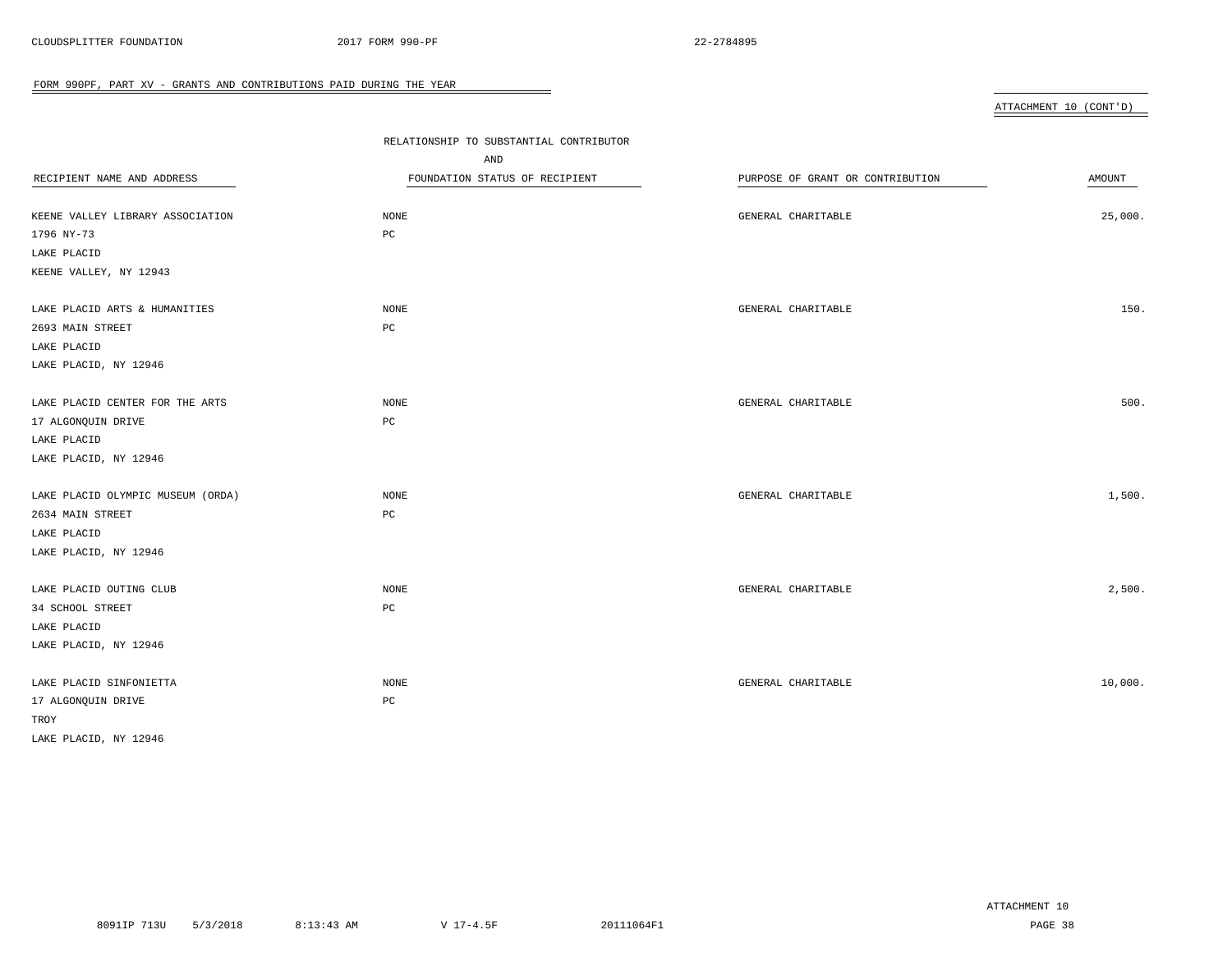| ATTACHMENT 10 (CONT'D) |  |
|------------------------|--|
|                        |  |

|                                 | RELATIONSHIP TO SUBSTANTIAL CONTRIBUTOR |                                  |         |
|---------------------------------|-----------------------------------------|----------------------------------|---------|
|                                 | AND                                     |                                  |         |
| RECIPIENT NAME AND ADDRESS      | FOUNDATION STATUS OF RECIPIENT          | PURPOSE OF GRANT OR CONTRIBUTION | AMOUNT  |
|                                 |                                         |                                  |         |
| LITERACY VOLUNTEERS             | NONE                                    | GENERAL CHARITABLE               | 3,000.  |
| 71 FIRST STREET                 | $_{\rm PC}$                             |                                  |         |
| LAKE PLACID                     |                                         |                                  |         |
| TROY, NY 12180                  |                                         |                                  |         |
| MERCY CARE OF THE ADIRONDACKS   | <b>NONE</b>                             | GENERAL CHARITABLE               | 5,000.  |
| 185 OLD MILITARY ROAD           | $_{\rm PC}$                             |                                  |         |
| LOS ANGELES                     |                                         |                                  |         |
| LAKE PLACID, NY 12946           |                                         |                                  |         |
| NATIONAL IMMIGRATION LAW CENTER | <b>NONE</b>                             | GENERAL CHARITABLE               | 40,000. |
| 3450 WILSHIRE BOULEVARD #108-62 | $_{\rm PC}$                             |                                  |         |
| WASHINGTON                      |                                         |                                  |         |
| LOS ANGELES, CA 90010           |                                         |                                  |         |
| NATIONAL PARKS FOUNDATION       | <b>NONE</b>                             | GENERAL CHARITABLE               | 2,000.  |
| 1201 EYE ST NW                  | $_{\rm PC}$                             |                                  |         |
| CANTON                          |                                         |                                  |         |
| WASHINGTON, DC 20005            |                                         |                                  |         |
| NORTH COUNTRY PUBLIC RADIO      | <b>NONE</b>                             | GENERAL CHARITABLE               | 25,000. |
| 80 E MAIN ST #2                 | $_{\rm PC}$                             |                                  |         |
| LAKE PLACID                     |                                         |                                  |         |
| CANTON, NY 13617                |                                         |                                  |         |
| NORTH COUNTRY SCHOOL            | <b>NONE</b>                             | GENERAL CHARITABLE               | 1,500.  |
| 4382 CASCADE ROAD               | $_{\rm PC}$                             |                                  |         |
| LAKE PLACID                     |                                         |                                  |         |
| LAKE PLACID, NY 12946           |                                         |                                  |         |
|                                 |                                         |                                  |         |

 $\overline{\phantom{0}}$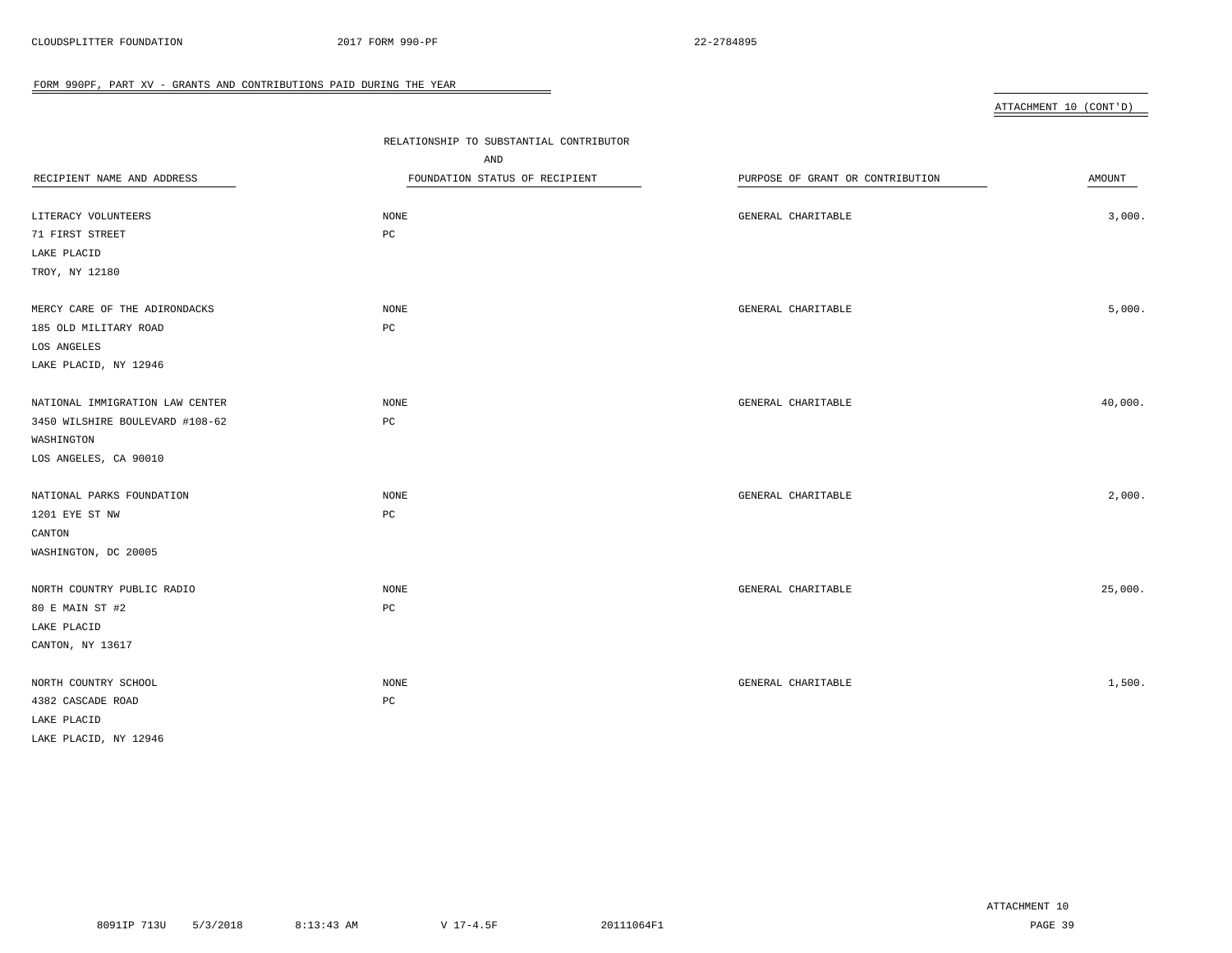### ATTACHMENT 10 (CONT'D)

|                                         | RELATIONSHIP TO SUBSTANTIAL CONTRIBUTOR |                                  |         |
|-----------------------------------------|-----------------------------------------|----------------------------------|---------|
|                                         | AND                                     |                                  |         |
| RECIPIENT NAME AND ADDRESS              | FOUNDATION STATUS OF RECIPIENT          | PURPOSE OF GRANT OR CONTRIBUTION | AMOUNT  |
| NORTHERN FOREST ATLAS FOUNDATION        | $\rm{NONE}$                             | GENERAL CHARITABLE               | 50,000. |
| PO BOX 288                              | PC                                      |                                  |         |
| WAITSFIELD                              |                                         |                                  |         |
| LAKE PLACID, NY 12946                   |                                         |                                  |         |
| NORTHERN FOREST CANOE TRAIL             | <b>NONE</b>                             | GENERAL CHARITABLE               | 1,500.  |
| 8 STATE ROUTE 17                        | $_{\rm PC}$                             |                                  |         |
| CONCORD                                 |                                         |                                  |         |
| WAITSFIELD, VT 05673                    |                                         |                                  |         |
| NORTHERN FOREST CENTER                  | NONE                                    | GENERAL CHARITABLE               | 1,000.  |
| PO BOX 210                              | PC                                      |                                  |         |
| SARANAC LAKE                            |                                         |                                  |         |
| CONCORD, NH 03302                       |                                         |                                  |         |
| NOTHERN LIGHTS SCHOOL                   | <b>NONE</b>                             | GENERAL CHARITABLE               | 7,000.  |
| 57 CHURCH STREET                        | $_{\rm PC}$                             |                                  |         |
| WASHINGTON                              |                                         |                                  |         |
| SARANAC LAKE, NY 12983                  |                                         |                                  |         |
| NPR NATIONAL PUBLIC RADIO               | $\rm{NONE}$                             | GENERAL CHARITABLE               | 5,000.  |
| 1111 NORTH CAPITOL STREET NW            | РC                                      |                                  |         |
| NEW YORK                                |                                         |                                  |         |
| WASHINGTON, DC 20002                    |                                         |                                  |         |
| NRDC NATIONAL RESOURCES DEFENSE COUNCIL | <b>NONE</b>                             | GENERAL CHARITABLE               | 15,000. |
| 40 WEST 20TH STREET                     | $_{\rm PC}$                             |                                  |         |
| WILMINGTON                              |                                         |                                  |         |
| NEW YORK, NY 10011                      |                                         |                                  |         |

 $\overline{\phantom{a}}$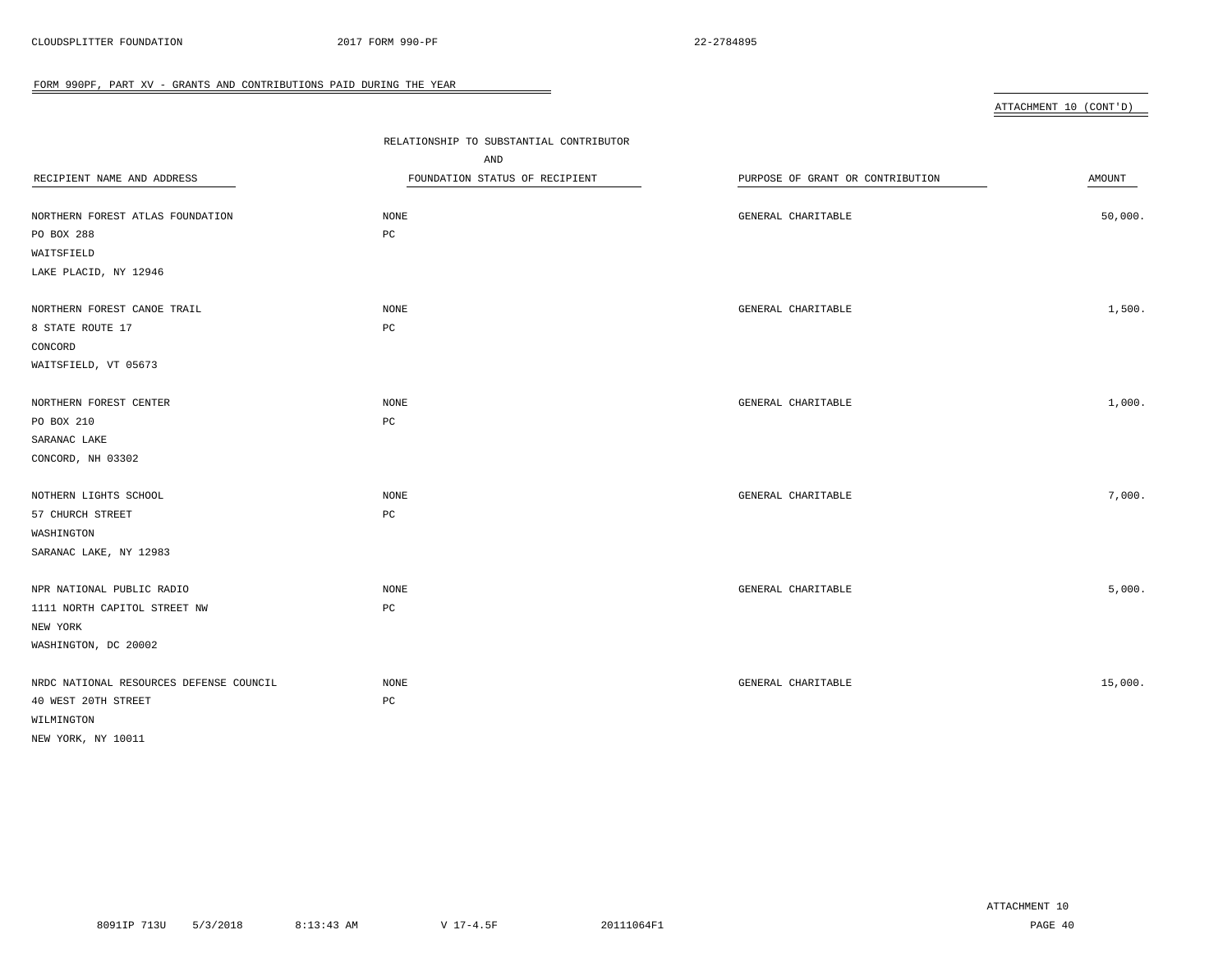ATTACHMENT 10 (CONT'D)

| RECIPIENT NAME AND ADDRESS                | RELATIONSHIP TO SUBSTANTIAL CONTRIBUTOR<br>AND<br>FOUNDATION STATUS OF RECIPIENT | PURPOSE OF GRANT OR CONTRIBUTION | AMOUNT  |
|-------------------------------------------|----------------------------------------------------------------------------------|----------------------------------|---------|
| NYSEF NEW YORK SKI EDUCATIONAL FOUNDATION | NONE                                                                             | GENERAL CHARITABLE               | 20,000. |
| 5021 STATE ROUTE 86<br>ALBANY             | $_{\rm PC}$                                                                      |                                  |         |
| WILMINGTON, NY 12997                      |                                                                                  |                                  |         |
| PARKS & TRAILS NY                         | $\rm{NONE}$                                                                      | GENERAL CHARITABLE               | 5,000.  |
| 29 ELK ST                                 | PC                                                                               |                                  |         |
| PAUL SMITHS                               |                                                                                  |                                  |         |
| ALBANY, NY 12207                          |                                                                                  |                                  |         |
| PAUL SMITHS COLLEGE                       | NONE                                                                             | GENERAL CHARITABLE               | 7,000.  |
| PO BOX 265                                | $_{\rm PC}$                                                                      |                                  |         |
| SARANAC LAKE                              |                                                                                  |                                  |         |
| PAUL SMITHS, NY 12970                     |                                                                                  |                                  |         |
| PENDRAGON THEATRE                         | <b>NONE</b>                                                                      | GENERAL CHARITABLE               | 18,000. |
| 15 BRANDY BROOK AVENUE                    | $_{\rm PC}$                                                                      |                                  |         |
| NEW YORK                                  |                                                                                  |                                  |         |
| SARANAC LAKE, NY 12983                    |                                                                                  |                                  |         |
| PREP FOR PREP                             | <b>NONE</b>                                                                      | GENERAL CHARITABLE               | 1,000.  |
| 328 WEST 71ST ST                          | $_{\rm PC}$                                                                      |                                  |         |
| NEW YORK                                  |                                                                                  |                                  |         |
| NEW YORK, NY 10023                        |                                                                                  |                                  |         |
| PRO PUBLICA                               | NONE                                                                             | GENERAL CHARITABLE               | 10,000. |
| 155 AVE AMERICA                           | $_{\rm PC}$                                                                      |                                  |         |
| WASHINGTON                                |                                                                                  |                                  |         |
| NEW YORK, NY 10013                        |                                                                                  |                                  |         |

 $\overline{\phantom{a}}$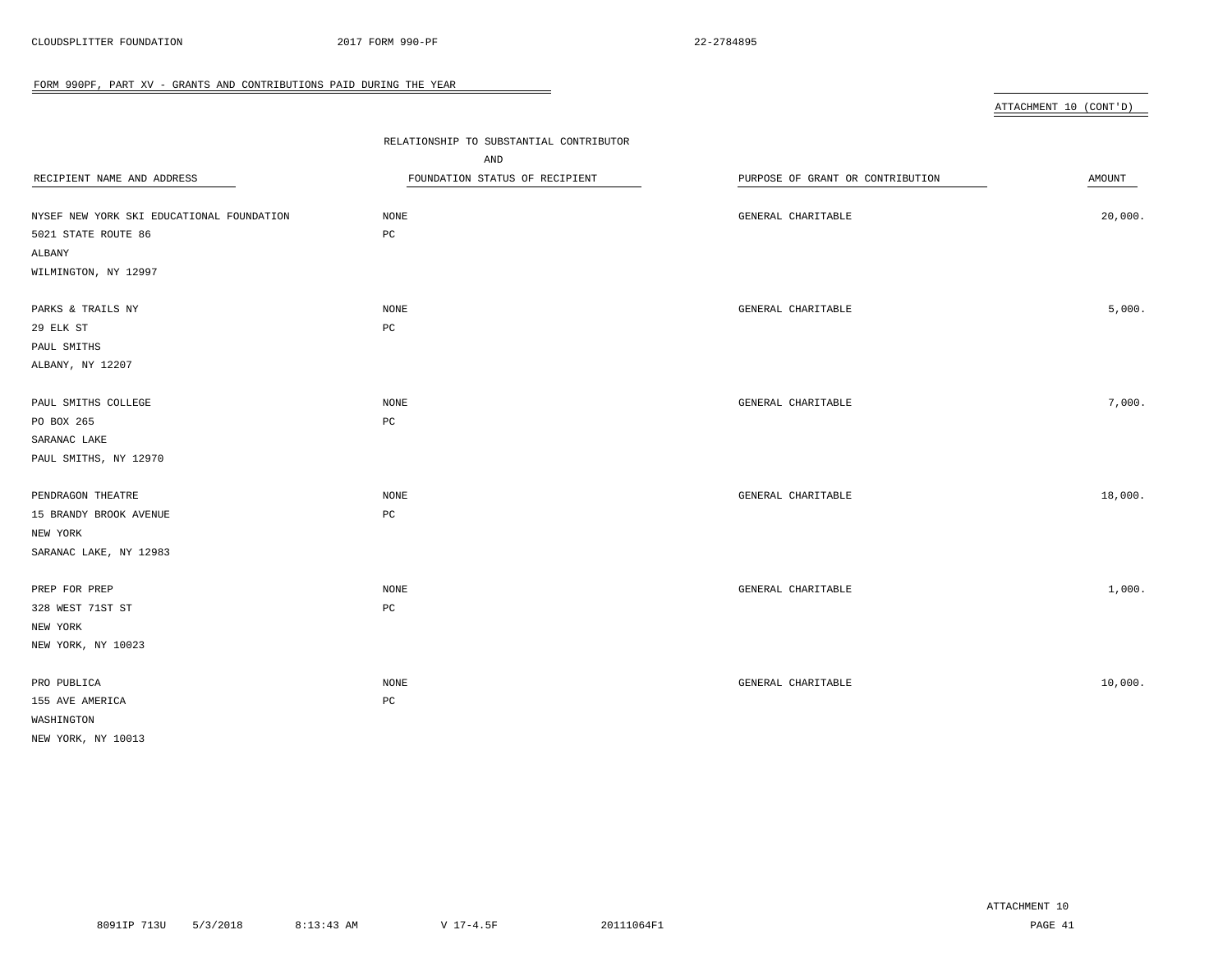ATTACHMENT 10 (CONT'D)

| RECIPIENT NAME AND ADDRESS<br>RAIL TO TRAILS CONSERVANCY<br>2121 WARD COURT<br>13TH FLOOR | RELATIONSHIP TO SUBSTANTIAL CONTRIBUTOR<br>AND<br>FOUNDATION STATUS OF RECIPIENT<br><b>NONE</b><br>PC | PURPOSE OF GRANT OR CONTRIBUTION<br>GENERAL CHARITABLE | AMOUNT<br>1,000. |
|-------------------------------------------------------------------------------------------|-------------------------------------------------------------------------------------------------------|--------------------------------------------------------|------------------|
| WASHINGTON, DC 20037                                                                      |                                                                                                       |                                                        |                  |
|                                                                                           |                                                                                                       |                                                        |                  |
| REGIONAL FOOD BANK OF NE NEW YORK                                                         | <b>NONE</b>                                                                                           | GENERAL CHARITABLE                                     | 5,000.           |
| 965 ALBANY SHAKER RD                                                                      | PC                                                                                                    |                                                        |                  |
| SARANAC LAKE                                                                              |                                                                                                       |                                                        |                  |
| LATHAM, NY 12110                                                                          |                                                                                                       |                                                        |                  |
|                                                                                           |                                                                                                       |                                                        |                  |
| SARANAC LAKE ADULT CENTER                                                                 | <b>NONE</b>                                                                                           | GENERAL CHARITABLE                                     | 4,000.           |
| 135 BROADWAY STREET                                                                       | PC                                                                                                    |                                                        |                  |
| SARANAC LAKE                                                                              |                                                                                                       |                                                        |                  |
| SARANAC LAKE, NY 12983                                                                    |                                                                                                       |                                                        |                  |
| SARANAC LAKE FREE LIBRARY                                                                 | NONE                                                                                                  | GENERAL CHARITABLE                                     | 500.             |
| 109 MAIN ST                                                                               | $_{\rm PC}$                                                                                           |                                                        |                  |
| SARANAC LAKE                                                                              |                                                                                                       |                                                        |                  |
| SARANAC LAKE, NY 12983                                                                    |                                                                                                       |                                                        |                  |
|                                                                                           |                                                                                                       |                                                        |                  |
| SARANAC LAKE ROTARY                                                                       | NONE                                                                                                  | GENERAL CHARITABLE                                     | 33,000.          |
| 36 BROADWAY                                                                               | PC                                                                                                    |                                                        |                  |
| SARANAC LAKE                                                                              |                                                                                                       |                                                        |                  |
| SARANAC LAKE, NY 12983                                                                    |                                                                                                       |                                                        |                  |
|                                                                                           |                                                                                                       |                                                        |                  |
| SARANAC LAKE VOLUNTEER FIRE DEPT                                                          | NONE                                                                                                  | GENERAL CHARITABLE                                     | 200.             |
| 100 BROADWAY                                                                              | PC                                                                                                    |                                                        |                  |
| SARANAC LAKE                                                                              |                                                                                                       |                                                        |                  |
| SARANAC LAKE, NY 12983                                                                    |                                                                                                       |                                                        |                  |

 $\overline{\phantom{a}}$ 

ATTACHMENT 10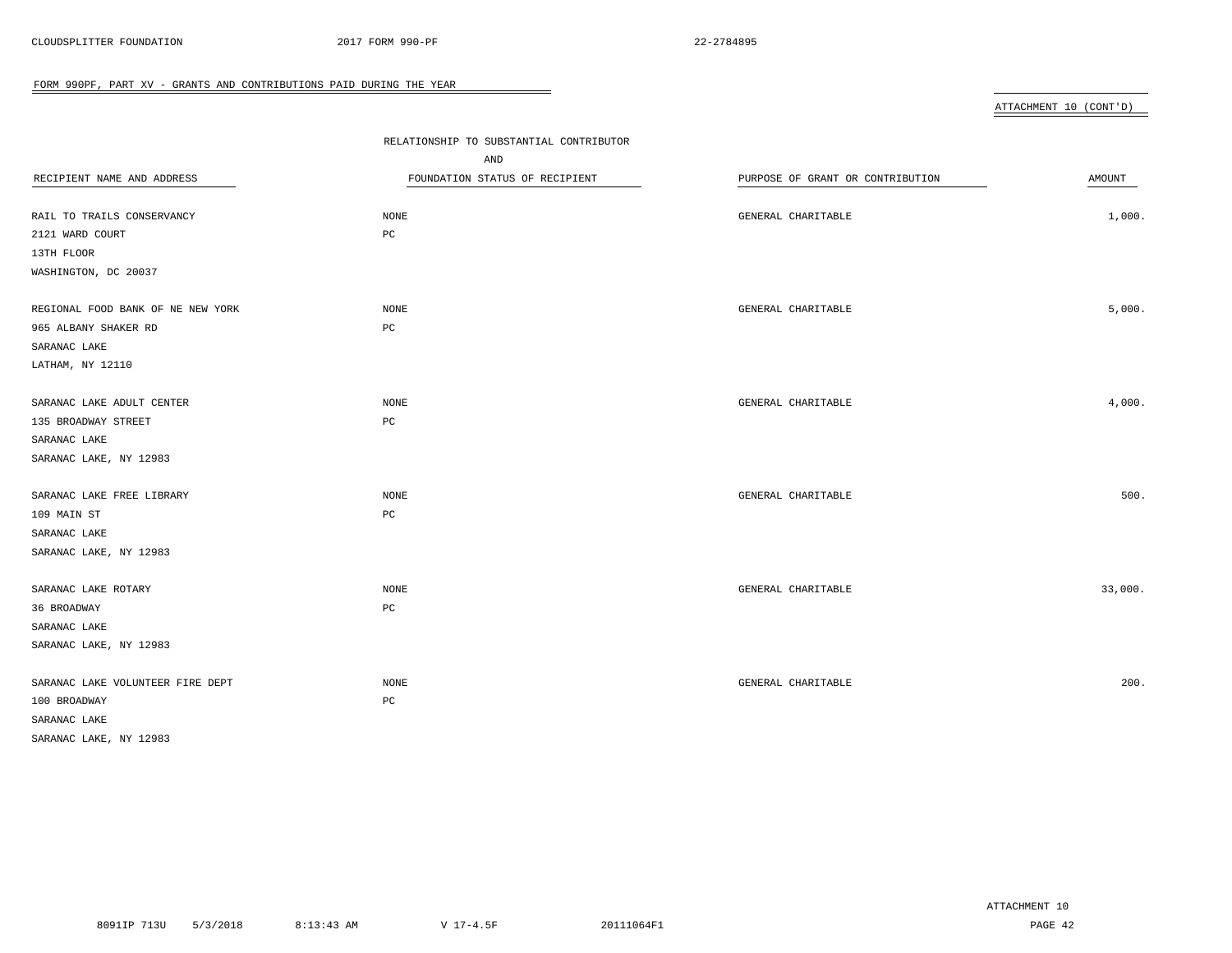ATTACHMENT 10 (CONT'D)

|                                              | RELATIONSHIP TO SUBSTANTIAL CONTRIBUTOR |                                  |        |
|----------------------------------------------|-----------------------------------------|----------------------------------|--------|
|                                              | AND                                     |                                  |        |
| RECIPIENT NAME AND ADDRESS                   | FOUNDATION STATUS OF RECIPIENT          | PURPOSE OF GRANT OR CONTRIBUTION | AMOUNT |
|                                              |                                         |                                  |        |
| SARANAC LAKE VOLUNTEER RESCUE SQUAD          | NONE                                    | GENERAL CHARITABLE               | 200.   |
| 100 BROADWAY                                 | $_{\rm PC}$                             |                                  |        |
| SARANAC LAKE                                 |                                         |                                  |        |
| SARANAC LAKE, NY 12983                       |                                         |                                  |        |
|                                              |                                         |                                  |        |
| SARANAC LAKE YOUNG ARTS ASSOCIATION          | <b>NONE</b>                             | GENERAL CHARITABLE               | 500.   |
| PO BOX 1130                                  | $_{\rm PC}$                             |                                  |        |
| SARANAC LAKE                                 |                                         |                                  |        |
| SARANAC LAKE, NY 12983                       |                                         |                                  |        |
| SARANAC LAKE YOUTH CENTER                    | NONE                                    | GENERAL CHARITABLE               | 2,000. |
| PO BOX 1003                                  | $_{\rm PC}$                             |                                  |        |
| SARANAC LAKE                                 |                                         |                                  |        |
| SARANAC LAKE, NY 12983                       |                                         |                                  |        |
|                                              |                                         |                                  |        |
| SCHROON LAKE CENTRAL SCHOOL                  | NONE                                    | GENERAL CHARITABLE               | 1,000. |
| 79 CANARAS AVENUE                            | $_{\rm PC}$                             |                                  |        |
| SCHROON LAKE                                 |                                         |                                  |        |
| SARANAC LAKE, NY 12983                       |                                         |                                  |        |
|                                              |                                         |                                  |        |
| SEAGLE MUSIC COLONY                          | NONE                                    | GENERAL CHARITABLE               | 5,000. |
| 999 CHARLEY HILL ROAD                        | $_{\rm PC}$                             |                                  |        |
| TUPPER LAKE                                  |                                         |                                  |        |
| SCHROON LAKE, NY 12870                       |                                         |                                  |        |
| SHINGLE SHANTY PRESERVE AND RESEARCH STATION | NONE                                    | GENERAL CHARITABLE               | 2,500. |
| PO BOX 732                                   | PC                                      |                                  |        |
| SARANAC LAKE                                 |                                         |                                  |        |
| TUPPER LAKE, NY 12986                        |                                         |                                  |        |

 $\overline{\phantom{a}}$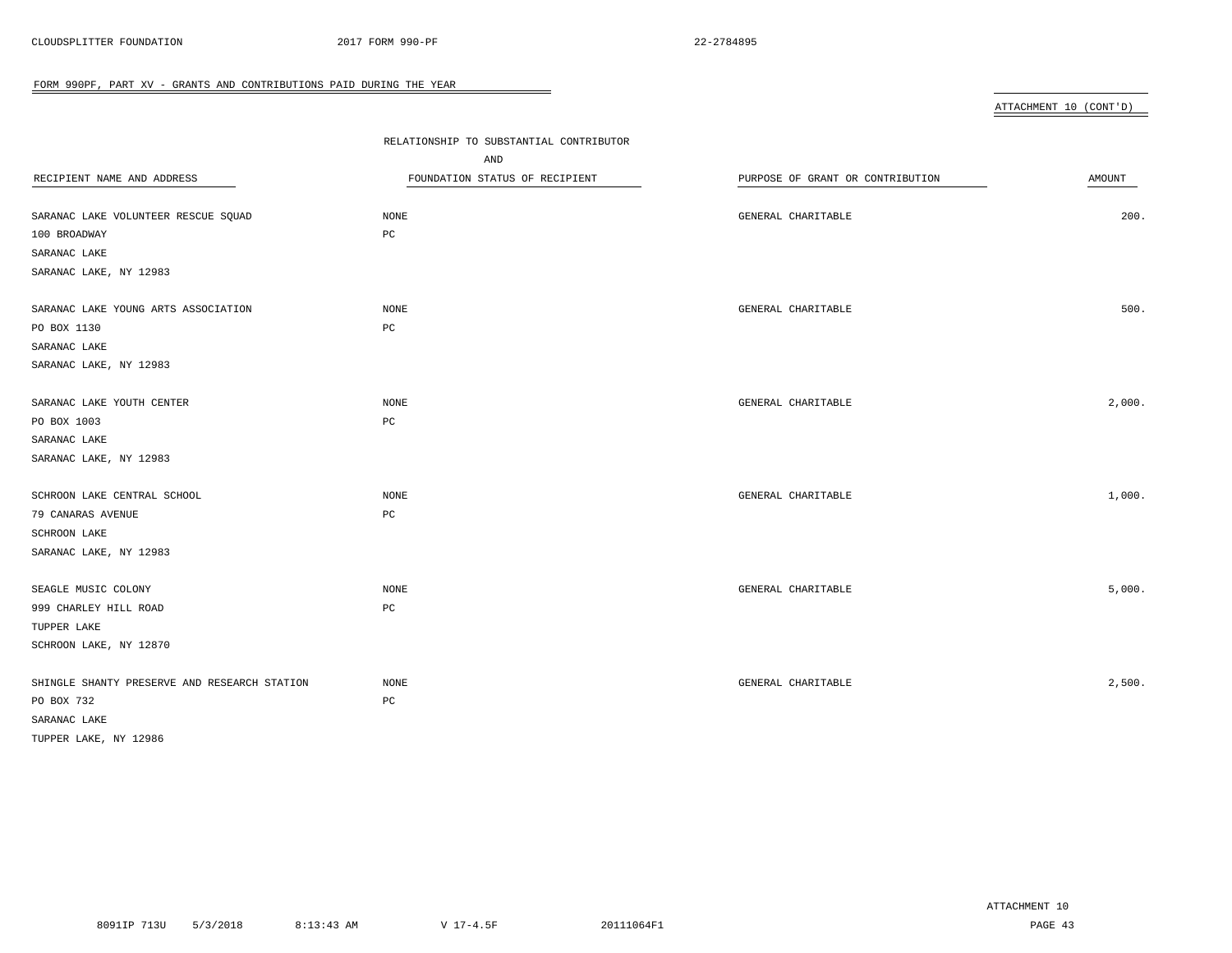|                                                  |                                         |                                  | ATTACHMENT 10 (CONT'D) |
|--------------------------------------------------|-----------------------------------------|----------------------------------|------------------------|
|                                                  | RELATIONSHIP TO SUBSTANTIAL CONTRIBUTOR |                                  |                        |
|                                                  | AND                                     |                                  |                        |
| RECIPIENT NAME AND ADDRESS                       | FOUNDATION STATUS OF RECIPIENT          | PURPOSE OF GRANT OR CONTRIBUTION | AMOUNT                 |
|                                                  |                                         |                                  |                        |
| SLAYP SARANAC LAKE AREA YOUTH PROGRAM            | <b>NONE</b>                             | GENERAL CHARITABLE               | 5,000.                 |
| 141 PETROVA AVENUE                               | PC                                      |                                  |                        |
| SARANAC LAKE                                     |                                         |                                  |                        |
| SARANAC LAKE, NY 12983                           |                                         |                                  |                        |
| SLLDC SARANAC LAKE LOCAL DEVELOPMENT CORPORATION | <b>NONE</b>                             | GENERAL CHARITABLE               | 35,000.                |
| 39 MAIN STREET                                   | PC                                      |                                  |                        |
| PLATTSBURG                                       |                                         |                                  |                        |
| SARANAC LAKE, NY 12983                           |                                         |                                  |                        |
|                                                  |                                         |                                  |                        |
| STRAND CENTER FOR THE ARTS                       | NONE                                    | GENERAL CHARITABLE               | 25,000.                |
| 23 BRINKERHOFF STREET                            | PC                                      |                                  |                        |
| CANTON                                           |                                         |                                  |                        |
| PLATTSBURG, NY 12901                             |                                         |                                  |                        |
|                                                  |                                         |                                  |                        |
| TAUNY - TRADITIONAL ARTS IN UPSTATE NY           | NONE                                    | GENERAL CHARITABLE               | 5,000.                 |
| 53 MAIN STREET                                   | $_{\rm PC}$                             |                                  |                        |
| TUPPER LAKE                                      |                                         |                                  |                        |
| CANTON, NY 13617                                 |                                         |                                  |                        |

 $\overline{\phantom{0}}$ 

| NONE | GENERAL CHARITABLE | 38,500. |
|------|--------------------|---------|
| PC   |                    |         |
|      |                    |         |
|      |                    |         |
|      |                    |         |

| THE ARTS GUILD OF OLD FORGE | NONE | GENERAL CHARITABLE | 2,000. |
|-----------------------------|------|--------------------|--------|
| 3273 STATE ROUTE 28         |      |                    |        |
| SARANAC LAKE                |      |                    |        |
| OLDE FORGE, NY 13420        |      |                    |        |

ATTACHMENT 10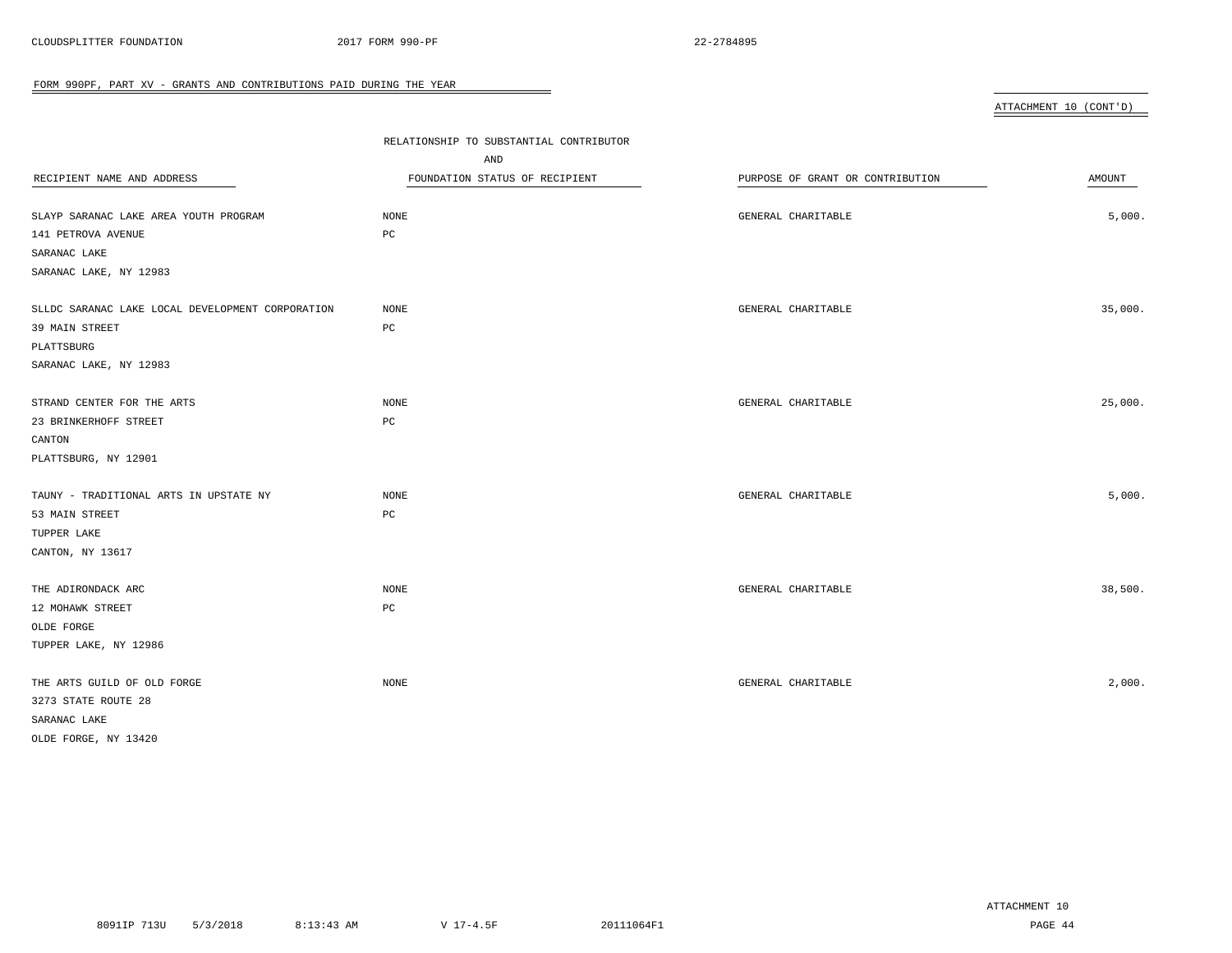|                                               |                                         |                                  | ATTACHMENT 10 (CONT'D) |
|-----------------------------------------------|-----------------------------------------|----------------------------------|------------------------|
|                                               |                                         |                                  |                        |
|                                               | RELATIONSHIP TO SUBSTANTIAL CONTRIBUTOR |                                  |                        |
|                                               | AND                                     |                                  |                        |
| RECIPIENT NAME AND ADDRESS                    | FOUNDATION STATUS OF RECIPIENT          | PURPOSE OF GRANT OR CONTRIBUTION | AMOUNT                 |
| THE BRIGID PROJECT                            | $\rm{NONE}$                             | GENERAL CHARITABLE               | 3,700.                 |
| 907 CASEY ROAD                                |                                         |                                  |                        |
| SARANAC LAKE                                  |                                         |                                  |                        |
| SARANAC LAKE, NY 12981                        |                                         |                                  |                        |
|                                               |                                         |                                  |                        |
| THE COMMUNITY LUNCHBOX                        | $\rm{NONE}$                             | GENERAL CHARITABLE               | 2,000.                 |
| 136 MAIN STREET                               |                                         |                                  |                        |
| WESTPORT                                      |                                         |                                  |                        |
| SARANAC LAKE, NY 12983                        |                                         |                                  |                        |
|                                               |                                         |                                  |                        |
| THE DEPOT THEATRE                             | <b>NONE</b>                             | GENERAL CHARITABLE               | 2,000.                 |
| 6705 MAIN STREET                              |                                         |                                  |                        |
| SARANAC LAKE                                  |                                         |                                  |                        |
| WESTPORT, NY 12993                            |                                         |                                  |                        |
|                                               |                                         |                                  |                        |
| THE FIRST PRESBYTERIAN CHURCH OF SARANAC LAKE | NONE                                    | GENERAL CHARITABLE               | 10,000.                |
| 57 CHURCH STREET                              |                                         |                                  |                        |
| NORTH CREEK                                   |                                         |                                  |                        |
| SARANAC LAKE, NY 12983                        |                                         |                                  |                        |
|                                               |                                         |                                  |                        |
| TOWN OF JOHNSBURG LIBRARY                     | NONE                                    | GENERAL CHARITABLE               | 3,000.                 |
| 219 MAIN STREET                               |                                         |                                  |                        |
| SARANAC LAKE                                  |                                         |                                  |                        |
| NORTH CREEK, NY 12853                         |                                         |                                  |                        |
|                                               |                                         |                                  |                        |
| TRUDEAU INSTITUTE                             | NONE                                    | GENERAL CHARITABLE               | 9,233.                 |
| 154 ALGONQUIN AVENUE                          |                                         |                                  |                        |
| UPPER JAY                                     |                                         |                                  |                        |

 $\overline{\phantom{0}}$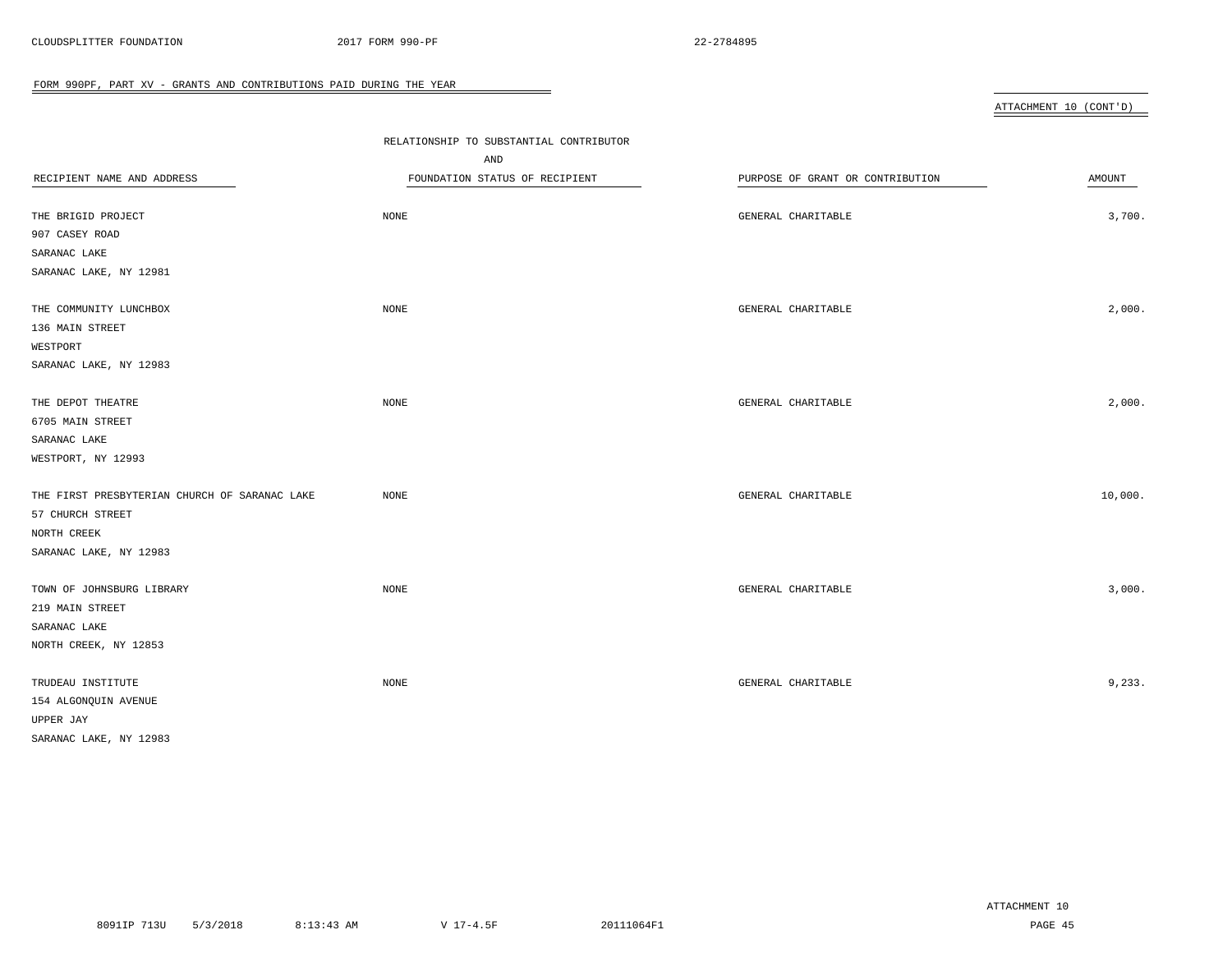|                             |                                         |                                  | ATTACHMENT 10 (CONT'D) |
|-----------------------------|-----------------------------------------|----------------------------------|------------------------|
|                             |                                         |                                  |                        |
|                             | RELATIONSHIP TO SUBSTANTIAL CONTRIBUTOR |                                  |                        |
|                             | AND                                     |                                  |                        |
| RECIPIENT NAME AND ADDRESS  | FOUNDATION STATUS OF RECIPIENT          | PURPOSE OF GRANT OR CONTRIBUTION | AMOUNT                 |
|                             |                                         |                                  |                        |
| UPPER JAY ART CENTER        | NONE                                    | GENERAL CHARITABLE               | 6,000.                 |
| 12198 OLD RTE 9N            |                                         |                                  |                        |
| SARANAC LAKE                |                                         |                                  |                        |
| UPPER JAY, NY 12987         |                                         |                                  |                        |
|                             |                                         |                                  |                        |
| VILLAGE IMPROVEMENT SOCIETY | NONE                                    | GENERAL CHARITABLE               | 500.                   |
| PO BOX 702                  |                                         |                                  |                        |
| ESSEX                       |                                         |                                  |                        |
| SARANAC LAKE, NY 12983      |                                         |                                  |                        |
| WHALLONSBURG GRANGE HALL    | NONE                                    | GENERAL CHARITABLE               | 20,000.                |
| 1610 NY-22                  |                                         |                                  |                        |
| TUPPER LAKE                 |                                         |                                  |                        |
| ESSEX, NY 12936             |                                         |                                  |                        |
|                             |                                         |                                  |                        |
| WILD CENTER                 | NONE                                    | GENERAL CHARITABLE               | 10,000.                |
| 45 MUSEUM DRIVE             |                                         |                                  |                        |
| TUPPER LAKE, NY 12986       |                                         |                                  |                        |

 $\overline{\phantom{a}}$ 

TOTAL CONTRIBUTIONS PAID 1,496,908.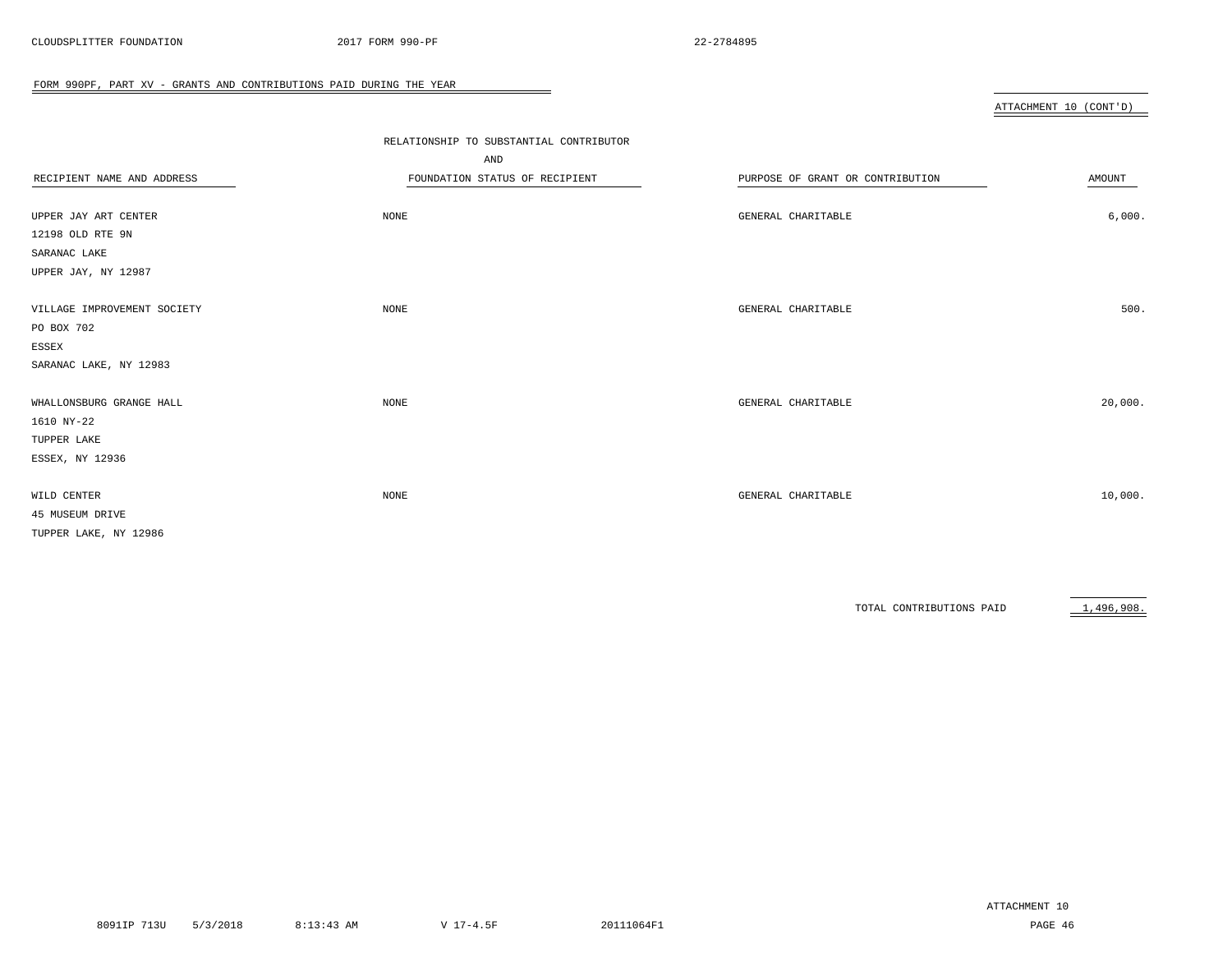#### FORM 990-PF, PART XVI-A - ANALYSIS OF OTHER REVENUE

<span id="page-45-0"></span>

|                                 | BUSINESS |        | EXCLUSION |            | RELATED OR EXEMPT |
|---------------------------------|----------|--------|-----------|------------|-------------------|
| DESCRIPTION                     | CODE     | AMOUNT | CODE      | AMOUNT     | FUNCTION INCOME   |
| ENERGY TRANSFER EQUITY          |          |        | 01        | 419.       |                   |
| ENERGY TRANSFER PARTNERS LP     |          |        | 01        | 497,723.   |                   |
| ENTERPRISE PRODUCTS PARTNERS LP |          |        | 01        | $-11,784.$ |                   |
| TOTALS                          |          |        |           | 486,358.   |                   |

8091IP 713U 5/3/2018 8:13:43 AM V 17-4.5F 20111064F1 PAGE 47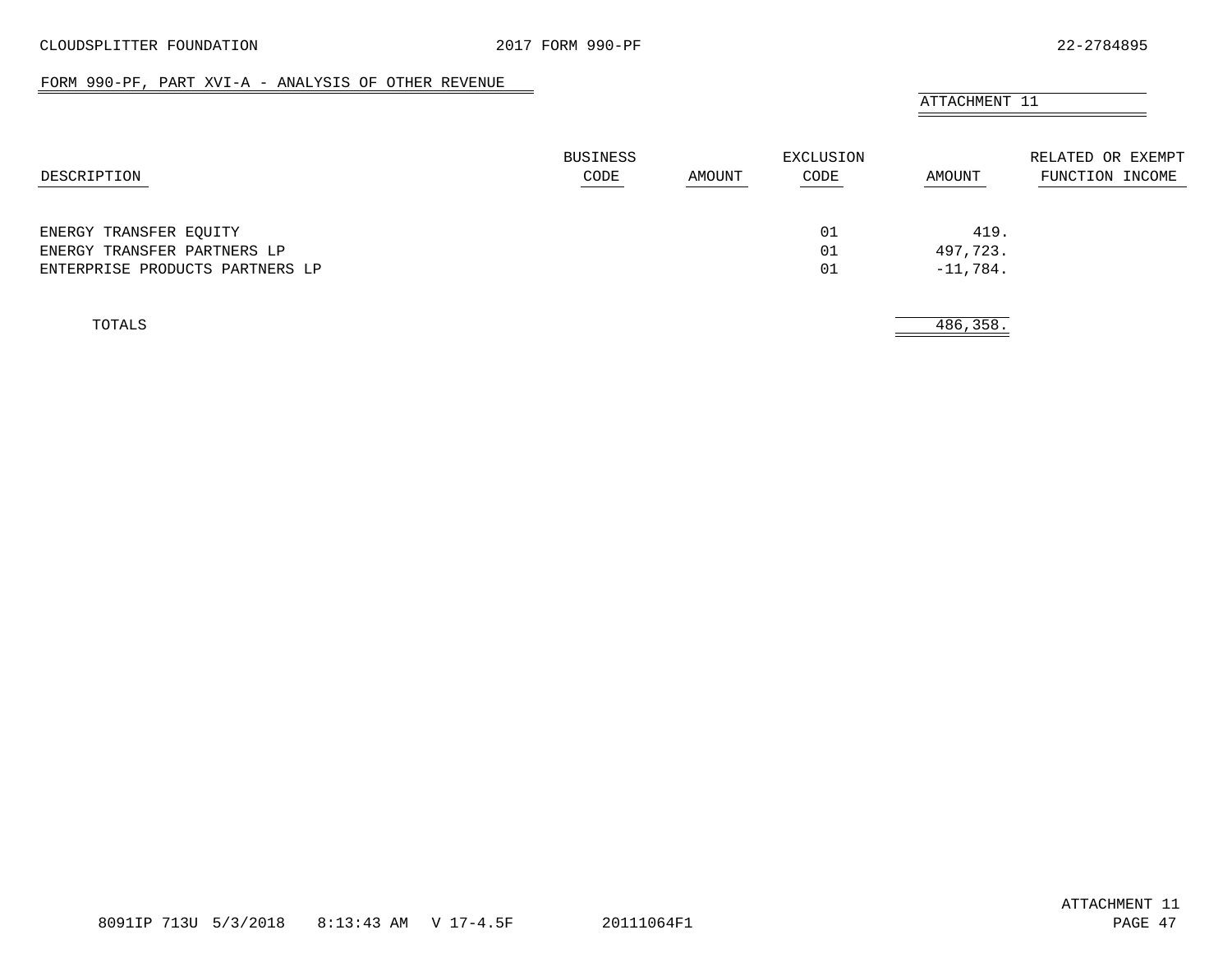| <b>SCHEDULE D</b> |  |
|-------------------|--|
| (Form 1041)       |  |

SCHEDULE D<br>
(Form 1041)<br>
Lepartment of the Treasury<br>
Lepartment of the Treasury<br>
Lepartment of the Treasury<br>
Computer of the Section 1994 to list your transactions for lines 1b, 2, 3, 8b, 9 and 10.<br>
Computer of the Sectio Department of the Treasury<br>Internal Revenue Service<br>Internal Revenue Service<br>Name of estate or trust<br>Name of estate or trust<br>Name of estate or trust<br>Name of estate or trust<br>Internal Revenue Service<br>Internal Revenue Service

| Name of estate or trust |  |  |  |
|-------------------------|--|--|--|

| າe of estate or trust |            | <b>Emplover identification nur</b> |  |
|-----------------------|------------|------------------------------------|--|
| CLOUDSPLITTER         | FOUNDATION | 22-2784895                         |  |

|                                       | Note: Form 5227 filers need to complete only Parts I and II.                                                                                                                                                                                                                                   |                                  |                                 |                                                                                                 |                     |                                                                                                           |
|---------------------------------------|------------------------------------------------------------------------------------------------------------------------------------------------------------------------------------------------------------------------------------------------------------------------------------------------|----------------------------------|---------------------------------|-------------------------------------------------------------------------------------------------|---------------------|-----------------------------------------------------------------------------------------------------------|
| Part I                                | Short-Term Capital Gains and Losses - Assets Held One Year or Less                                                                                                                                                                                                                             |                                  |                                 |                                                                                                 |                     |                                                                                                           |
| the lines below.<br>to whole dollars. | See instructions for how to figure the amounts to enter on<br>This form may be easier to complete if you round off cents                                                                                                                                                                       | (d)<br>Proceeds<br>(sales price) | (e)<br>Cost<br>(or other basis) | (g)<br>Adjustments<br>to gain or loss from<br>Form(s) 8949, Part I,<br>line $2$ , column $(g)$  |                     | (h) Gain or (loss)<br>Subtract column (e)<br>from column (d) and<br>combine the result with<br>column (q) |
|                                       | 1a Totals for all short-term transactions reported on Form<br>1099-B for which basis was reported to the IRS and for<br>which you have no adjustments (see instructions).<br>However, if you choose to report all these transactions<br>on Form 8949, leave this line blank and go to line 1b. |                                  |                                 |                                                                                                 |                     |                                                                                                           |
|                                       | 1b Totals for all transactions reported on Form(s) 8949<br>with Box A checked                                                                                                                                                                                                                  |                                  |                                 |                                                                                                 |                     |                                                                                                           |
|                                       | 2 Totals for all transactions reported on Form(s) 8949                                                                                                                                                                                                                                         |                                  |                                 |                                                                                                 |                     |                                                                                                           |
| 3                                     | Totals for all transactions reported on Form(s) 8949<br>with Box C checked.                                                                                                                                                                                                                    | 9,892.                           |                                 |                                                                                                 |                     | 9,892.                                                                                                    |
| 4                                     | Short-term capital gain or (loss) from Forms 4684, 6252, 6781, and 8824.                                                                                                                                                                                                                       |                                  |                                 |                                                                                                 | 4                   |                                                                                                           |
| 5<br>6                                | Net short-term gain or (loss) from partnerships, S corporations, and other estates or trusts<br>Short-term capital loss carryover. Enter the amount, if any, from line 9 of the 2016 Capital Loss                                                                                              |                                  |                                 |                                                                                                 | 5                   |                                                                                                           |
| 7                                     | Carryover Worksheet.<br>Net short-term capital gain or (loss). Combine lines 1a through 6 in column (h). Enter here and on                                                                                                                                                                     |                                  |                                 |                                                                                                 | 6<br>$\overline{7}$ | 9,892.                                                                                                    |
| Part II                               | Long-Term Capital Gains and Losses - Assets Held More Than One Year                                                                                                                                                                                                                            |                                  |                                 |                                                                                                 |                     |                                                                                                           |
| the lines below.<br>to whole dollars. | See instructions for how to figure the amounts to enter on<br>This form may be easier to complete if you round off cents                                                                                                                                                                       | (d)<br>Proceeds<br>(sales price) | (e)<br>Cost<br>(or other basis) | (g)<br>Adjustments<br>to gain or loss from<br>Form(s) 8949, Part II,<br>line $2$ , column $(g)$ |                     | (h) Gain or (loss)<br>Subtract column (e)<br>from column (d) and<br>combine the result with<br>column (g) |
|                                       | 8a Totals for all long-term transactions reported on Form<br>1099-B for which basis was reported to the IRS and<br>for which you have no adjustments (see instructions).<br>However, if you choose to report all these transactions<br>on Form 8949, leave this line blank and go to line 8b   |                                  |                                 |                                                                                                 |                     |                                                                                                           |
|                                       | 8b Totals for all transactions reported on Form(s) 8949<br>with Box D checked                                                                                                                                                                                                                  | 809,076.                         | 829,295.                        |                                                                                                 |                     | $-20, 219.$                                                                                               |
|                                       | Totals for all transactions reported on Form(s) 8949                                                                                                                                                                                                                                           | 748,851.                         | 1,023,130.                      |                                                                                                 |                     | $-274, 279.$                                                                                              |
|                                       | 10 Totals for all transactions reported on Form(s) 8949                                                                                                                                                                                                                                        | 54,887.                          |                                 |                                                                                                 |                     | 54,887.                                                                                                   |
| 11                                    | Long-term capital gain or (loss) from Forms 2439, 4684, 6252, 6781, and 8824                                                                                                                                                                                                                   |                                  |                                 |                                                                                                 | 11                  |                                                                                                           |
| 12                                    | Net long-term gain or (loss) from partnerships, S corporations, and other estates or trusts                                                                                                                                                                                                    |                                  |                                 |                                                                                                 | 12                  |                                                                                                           |
| 13                                    |                                                                                                                                                                                                                                                                                                |                                  |                                 |                                                                                                 | 13                  | 2,021.                                                                                                    |
| 14<br>15                              | Long-term capital loss carryover. Enter the amount, if any, from line 14 of the 2016 Capital Loss                                                                                                                                                                                              |                                  |                                 |                                                                                                 | 14<br>15            |                                                                                                           |
| 16                                    | Net long-term capital gain or (loss). Combine lines 8a through 15 in column (h). Enter here and on                                                                                                                                                                                             |                                  |                                 |                                                                                                 | 16                  | $-237,590.$                                                                                               |
|                                       | For Paperwork Reduction Act Notice, see the Instructions for Form 1041.                                                                                                                                                                                                                        |                                  |                                 |                                                                                                 |                     | Schedule D (Form 1041) 2017                                                                               |
| JSA<br>7F1210 2.000                   | 8091IP 713U 5/3/2018<br>$8:13:43$ AM                                                                                                                                                                                                                                                           | V 17-4.5F                        | 20111064F1                      |                                                                                                 |                     | PAGE 48                                                                                                   |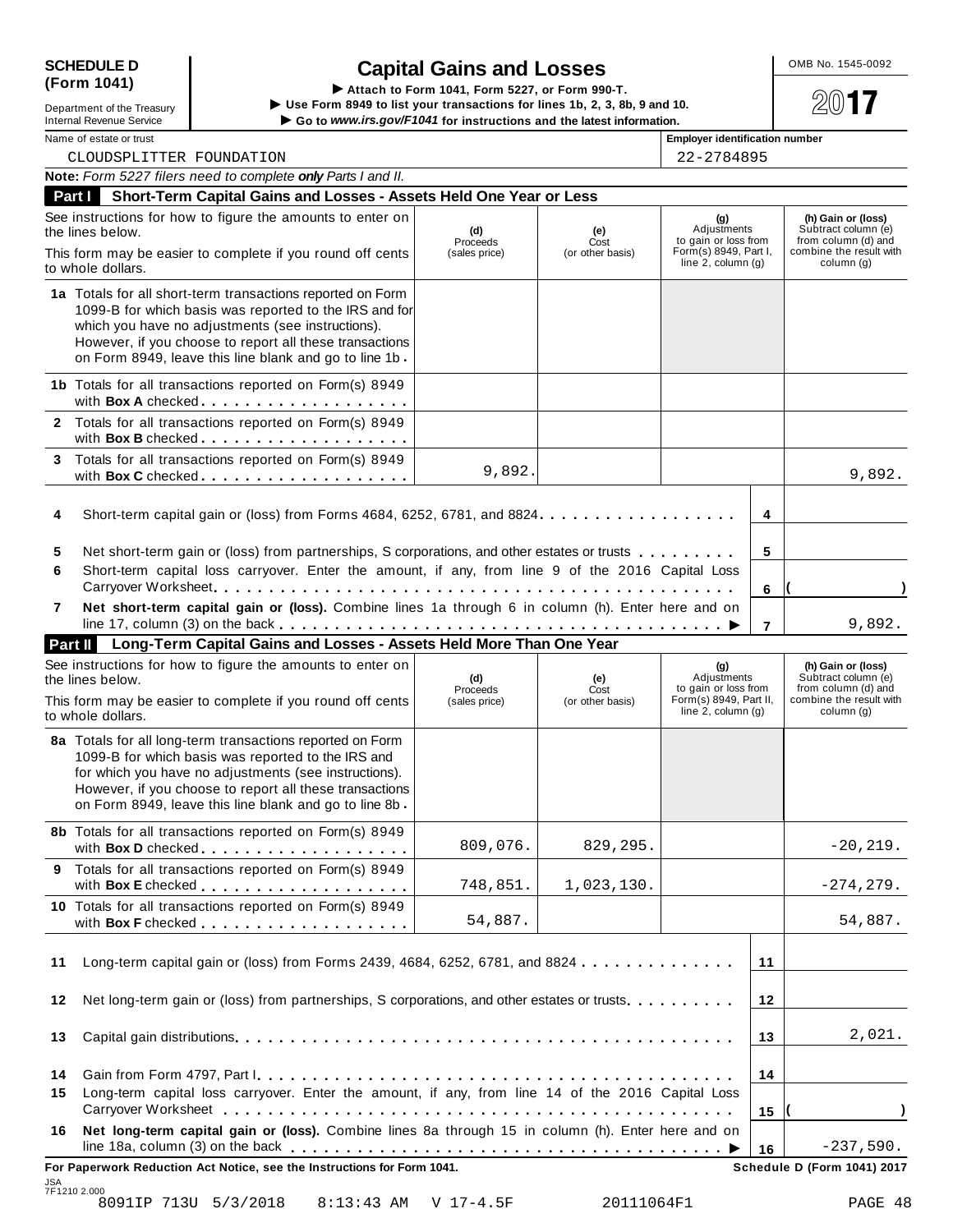| Schedule D (Form 1041) 2017                                                                                                                                                                                                            |                 |                                                |              | Page 2      |
|----------------------------------------------------------------------------------------------------------------------------------------------------------------------------------------------------------------------------------------|-----------------|------------------------------------------------|--------------|-------------|
| Summary of Parts I and II<br><b>Part III</b>                                                                                                                                                                                           |                 | (1) Beneficiaries'                             | (2) Estate's |             |
| <b>Caution:</b> Read the instructions <b>before</b> completing this part.                                                                                                                                                              |                 | (see instr.)                                   | or trust's   | $(3)$ Total |
| Net short-term gain or (loss)<br>17                                                                                                                                                                                                    | 17              |                                                |              | 9,892.      |
| Net long-term gain or (loss):<br>18                                                                                                                                                                                                    |                 |                                                |              |             |
|                                                                                                                                                                                                                                        | 18a             |                                                |              | $-237,590.$ |
| <b>b</b> Unrecaptured section 1250 gain (see line 18 of the wrksht.)                                                                                                                                                                   | 18 <sub>b</sub> |                                                |              |             |
| c 28% rate gain $\ldots$ $\ldots$ $\ldots$ $\ldots$ $\ldots$ $\ldots$ $\ldots$ $\ldots$ $\ldots$ $\ldots$ $\ldots$                                                                                                                     | 18c             |                                                |              |             |
| Total net gain or (loss). Combine lines 17 and 18a ▶<br>19                                                                                                                                                                             | 19              |                                                |              | $-227,698.$ |
| Note: If line 19, column (3), is a net gain, enter the gain on Form 1041, line 4 (or Form 990-T, Part I, line 4a). If lines 18a and 19, column (2), are net                                                                            |                 |                                                |              |             |
| gains, go to Part V, and don't complete Part IV. If line 19, column (3), is a net loss, complete Part IV and the Capital Loss Carryover Worksheet, as<br>necessary.                                                                    |                 |                                                |              |             |
| <b>Capital Loss Limitation</b><br><b>Part IV</b>                                                                                                                                                                                       |                 |                                                |              |             |
| Enter here and enter as a (loss) on Form 1041, line 4 (or Form 990-T, Part I, line 4c, if a trust), the smaller of:<br>20                                                                                                              |                 |                                                |              |             |
|                                                                                                                                                                                                                                        |                 |                                                | 20           | $3,000.$ )  |
| Note: If the loss on line 19, column (3), is more than \$3,000, or if Form 1041, page 1, line 22 (or Form 990-T, line 34), is a loss, complete the Capital                                                                             |                 |                                                |              |             |
| Loss Carryover Worksheet in the instructions to figure your capital loss carryover.                                                                                                                                                    |                 |                                                |              |             |
| <b>Tax Computation Using Maximum Capital Gains Rates</b><br><b>Part V</b>                                                                                                                                                              |                 |                                                |              |             |
| Form 1041 filers. Complete this part only if both lines 18a and 19 in column (2) are gains, or an amount is entered in Part I or Part II and<br>there is an entry on Form 1041, line 2b(2), and Form 1041, line 22, is more than zero. |                 |                                                |              |             |
| Caution: Skip this part and complete the Schedule D Tax Worksheet in the instructions if:                                                                                                                                              |                 |                                                |              |             |
| • Either line 18b, col. (2) or line 18c, col. (2) is more than zero, or                                                                                                                                                                |                 |                                                |              |             |
| • Both Form 1041, line 2b(1), and Form 4952, line 4g are more than zero.                                                                                                                                                               |                 |                                                |              |             |
| Form 990-T trusts. Complete this part only if both lines 18a and 19 are gains, or qualified dividends are included in income in Part I of Form                                                                                         |                 |                                                |              |             |
| 990-T, and Form 990-T, line 34, is more than zero. Skip this part and complete the Schedule D Tax Worksheet in the instructions if either                                                                                              |                 |                                                |              |             |
| line 18b, col. (2) or line 18c, col. (2) is more than zero.                                                                                                                                                                            |                 |                                                |              |             |
| Enter taxable income from Form 1041, line 22 (or Form 990-T, line 34).<br>21                                                                                                                                                           |                 | 21                                             |              |             |
| Enter the smaller of line 18a or 19 in column (2)<br>22                                                                                                                                                                                |                 |                                                |              |             |
| but not less than zero<br>22                                                                                                                                                                                                           |                 |                                                |              |             |
| Enter the estate's or trust's qualified dividends<br>23                                                                                                                                                                                |                 |                                                |              |             |
| from Form 1041, line 2b(2) (or enter the qualified                                                                                                                                                                                     |                 |                                                |              |             |
| dividends included in income in Part I of Form 990-T)<br>23                                                                                                                                                                            |                 |                                                |              |             |
| 24<br>Add lines 22 and 23<br>24                                                                                                                                                                                                        |                 |                                                |              |             |
| If the estate or trust is filing Form 4952, enter the<br>25                                                                                                                                                                            |                 |                                                |              |             |
| amount from line 4g; otherwise, enter -0- ▶<br>25                                                                                                                                                                                      |                 |                                                |              |             |
| Subtract line 25 from line 24. If zero or less, enter -0-<br>26                                                                                                                                                                        |                 | 26                                             |              |             |
| Subtract line 26 from line 21. If zero or less, enter -0-<br>27                                                                                                                                                                        |                 | 27                                             |              |             |
| Enter the smaller of the amount on line 21 or $$2,550$<br>28                                                                                                                                                                           |                 | 28                                             |              |             |
| Enter the smaller of the amount on line 27 or line 28<br>29                                                                                                                                                                            |                 | 29                                             |              |             |
| Subtract line 29 from line 28. If zero or less, enter -0-. This amount is taxed at 0%.<br>30                                                                                                                                           |                 | a construction of the construction of the con- | 30           |             |
| 31                                                                                                                                                                                                                                     |                 | 31                                             |              |             |
| Subtract line 30 from line 26<br>32                                                                                                                                                                                                    |                 | 32                                             |              |             |
| Enter the smaller of line 21 or \$12,500<br>33                                                                                                                                                                                         |                 | 33                                             |              |             |
| 34                                                                                                                                                                                                                                     |                 | 34                                             |              |             |
| Subtract line 34 from line 33. If zero or less, enter -0-<br>35                                                                                                                                                                        |                 | 35                                             |              |             |
| 36                                                                                                                                                                                                                                     |                 | 36                                             |              |             |
| 37                                                                                                                                                                                                                                     |                 |                                                | 37           |             |
| 38                                                                                                                                                                                                                                     |                 | .<br>38                                        |              |             |
|                                                                                                                                                                                                                                        |                 | 39                                             |              |             |
| 39<br>Subtract line 39 from line 38. If zero or less, enter -0-                                                                                                                                                                        |                 | 40                                             |              |             |
| 40                                                                                                                                                                                                                                     |                 |                                                |              |             |
| 41                                                                                                                                                                                                                                     |                 |                                                | 41           |             |
| Figure the tax on the amount on line 27. Use the 2017 Tax Rate Schedule for Estates<br>42                                                                                                                                              |                 |                                                |              |             |
| and Trusts (see the Schedule G instructions in the instructions for Form 1041).                                                                                                                                                        |                 | 42                                             |              |             |
| Add lines 37, 41, and 42<br>43                                                                                                                                                                                                         |                 | 43                                             |              |             |
| Figure the tax on the amount on line 21. Use the 2017 Tax Rate Schedule for Estates<br>44                                                                                                                                              |                 |                                                |              |             |
| and Trusts (see the Schedule G instructions in the instructions for Form 1041).                                                                                                                                                        |                 | 44                                             |              |             |
| Tax on all taxable income. Enter the smaller of line 43 or line 44 here and on Form 1041, Schedule<br>45                                                                                                                               |                 |                                                |              |             |
|                                                                                                                                                                                                                                        |                 |                                                | 45           |             |

**Schedule D (Form 1041) 2017**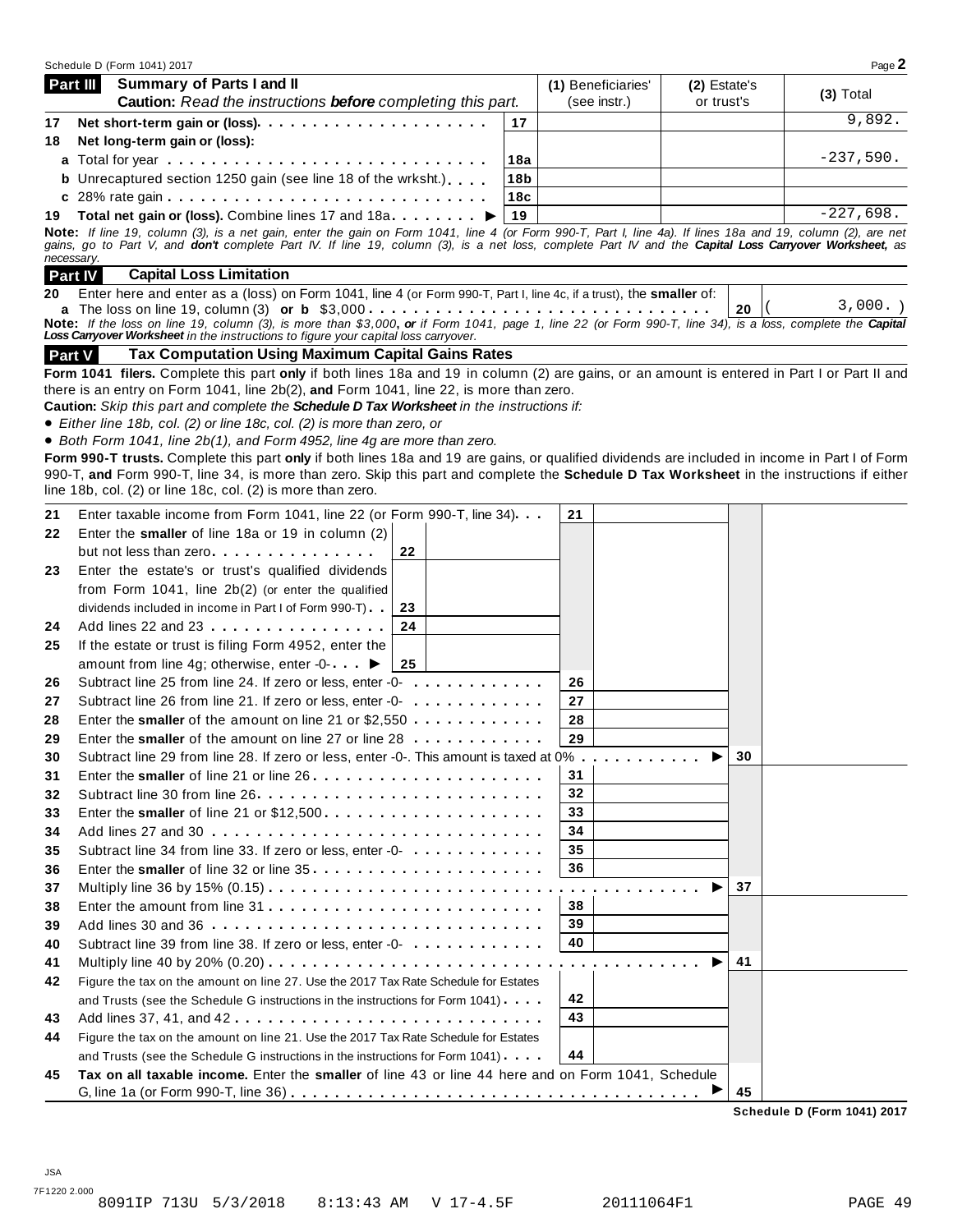# **Sales and Other Dispositions of Capital Assets**  $\frac{\circ}{\cdot}$

**Internal Revenue Service**<br>Internal Revenue Service → File with your Schedule D to list your transactions for lines 1b, 2, 3, 8b, 9, and 10 of Schedule D. Sequence No. 12A Displaced in the treation's **School File with your Schedule D to list your transactions for lines 1b, 2, 3, 8b, 9, and 10 of Schedule D.** 

| Name(s<br>shown on return              | $\cdot$<br>r identification number<br><b>Social security</b><br>∵taxpaver<br>' number or |
|----------------------------------------|------------------------------------------------------------------------------------------|
| ON<br>せい<br>I N.<br>'H∶R<br>$\sqrt{2}$ | ∩ ′<br>.<br>.<br>$\overline{L}$                                                          |

Before you check Box A, B, or C below, see whether you received any Form(s) 1099-B or substitute statement(s) from your broker. A substitute statement will have the same information as Form 1099-B. Either will show whether your basis (usually your cost) was reported to the IRS by your *broker and may even tell you which box to check.*

Form **8949**

**Short-Term.** Transactions involving capital assets you held 1 year or less are short term. For long-term transactions, see page 2. **Part <sup>I</sup>**

**Note:** You may aggregate all short-term transactions reported on Form(s) 1099-B showing basis was reported to the IRS and for which no adjustments or codes are required. Enter the totals directly on Schedule D, line 1a; you aren't required to report these transactions on Form 8949 (see instructions).

**You** *must* **check Box A, B,** *or* **C below. Check only one box.** If more than one box applies for your short-term transactions, complete a separate Form 8949, page 1, for each applicable box. If you have more short-term transactions than will fit on this page for one or more of the boxes, complete as many forms with the same box checked as you need.

**(A)** Short-term transactions reported on Form(s) 1099-B showing basis was reported to the IRS (see **Note** above)

| $\mid$ (B) Short-term transactions reported on Form(s) 1099-B showing basis wasn't reported to the IRS |
|--------------------------------------------------------------------------------------------------------|
|                                                                                                        |

 $\overline{\mathrm{X}}$  (C) Short-term transactions not reported to you on Form 1099-B

| 1<br>(a)<br>Description of property                                                                                                                                                                                                    | (e)<br>Cost or other basis.<br>(c)<br>(d)<br>(b)<br>Date sold or<br>Proceeds<br>Date acquired<br>and see Column (e)<br>disposed of<br>(sales price)<br>(Mo., day, yr.)<br>in the separate<br>(Mo., day, yr.)<br>(see instructions)<br>instructions | See the Note below |                                     | enter a code in column (f).    |                                                                | See the separate instructions. |        | Adjustment, if any, to gain or loss.<br>If you enter an amount in column (g), | (h)<br>Gain or (loss).<br>Subtract column (e) |
|----------------------------------------------------------------------------------------------------------------------------------------------------------------------------------------------------------------------------------------|----------------------------------------------------------------------------------------------------------------------------------------------------------------------------------------------------------------------------------------------------|--------------------|-------------------------------------|--------------------------------|----------------------------------------------------------------|--------------------------------|--------|-------------------------------------------------------------------------------|-----------------------------------------------|
| (Example: 100 sh. XYZ Co.)                                                                                                                                                                                                             |                                                                                                                                                                                                                                                    |                    | (f)<br>Code(s) from<br>instructions | (g)<br>Amount of<br>adjustment | from column (d) and<br>combine the result<br>with column $(g)$ |                                |        |                                                                               |                                               |
| ENERGY TRANSFER EQUITY                                                                                                                                                                                                                 | VARIOUS                                                                                                                                                                                                                                            | VARIOUS            |                                     |                                |                                                                |                                |        |                                                                               |                                               |
| $K-1$ ST                                                                                                                                                                                                                               |                                                                                                                                                                                                                                                    |                    | 1,682.                              |                                |                                                                |                                | 1,682. |                                                                               |                                               |
| ENERGY TRANSFER<br>PARTNERS K-1 ST                                                                                                                                                                                                     | VARIOUS                                                                                                                                                                                                                                            | VARIOUS            | 8,210.                              |                                |                                                                |                                | 8,210. |                                                                               |                                               |
|                                                                                                                                                                                                                                        |                                                                                                                                                                                                                                                    |                    |                                     |                                |                                                                |                                |        |                                                                               |                                               |
|                                                                                                                                                                                                                                        |                                                                                                                                                                                                                                                    |                    |                                     |                                |                                                                |                                |        |                                                                               |                                               |
|                                                                                                                                                                                                                                        |                                                                                                                                                                                                                                                    |                    |                                     |                                |                                                                |                                |        |                                                                               |                                               |
|                                                                                                                                                                                                                                        |                                                                                                                                                                                                                                                    |                    |                                     |                                |                                                                |                                |        |                                                                               |                                               |
|                                                                                                                                                                                                                                        |                                                                                                                                                                                                                                                    |                    |                                     |                                |                                                                |                                |        |                                                                               |                                               |
|                                                                                                                                                                                                                                        |                                                                                                                                                                                                                                                    |                    |                                     |                                |                                                                |                                |        |                                                                               |                                               |
|                                                                                                                                                                                                                                        |                                                                                                                                                                                                                                                    |                    |                                     |                                |                                                                |                                |        |                                                                               |                                               |
|                                                                                                                                                                                                                                        |                                                                                                                                                                                                                                                    |                    |                                     |                                |                                                                |                                |        |                                                                               |                                               |
|                                                                                                                                                                                                                                        |                                                                                                                                                                                                                                                    |                    |                                     |                                |                                                                |                                |        |                                                                               |                                               |
|                                                                                                                                                                                                                                        |                                                                                                                                                                                                                                                    |                    |                                     |                                |                                                                |                                |        |                                                                               |                                               |
|                                                                                                                                                                                                                                        |                                                                                                                                                                                                                                                    |                    |                                     |                                |                                                                |                                |        |                                                                               |                                               |
|                                                                                                                                                                                                                                        |                                                                                                                                                                                                                                                    |                    |                                     |                                |                                                                |                                |        |                                                                               |                                               |
|                                                                                                                                                                                                                                        |                                                                                                                                                                                                                                                    |                    |                                     |                                |                                                                |                                |        |                                                                               |                                               |
|                                                                                                                                                                                                                                        |                                                                                                                                                                                                                                                    |                    |                                     |                                |                                                                |                                |        |                                                                               |                                               |
| <b>2 Totals.</b> Add the amounts in columns (d), (e), (g), and (h) (subtract<br>negative amounts). Enter each total here and include on your<br>Schedule D, line 1b (if Box A above is checked), line 2 (if Box B                      |                                                                                                                                                                                                                                                    |                    |                                     |                                |                                                                |                                |        |                                                                               |                                               |
| above is checked), or line 3 (if Box C above is checked) $\blacktriangleright$<br>Note: If you checked Box A above but the basis reported to the IRS was incorrect, enter in column (e) the basis as reported to the IRS, and enter an |                                                                                                                                                                                                                                                    |                    | 9,892.                              |                                |                                                                |                                | 9,892. |                                                                               |                                               |

adjustment in column (g) to correct the basis. See *Column (g)* in the separate instructions for how to figure the amount of the adjustment.

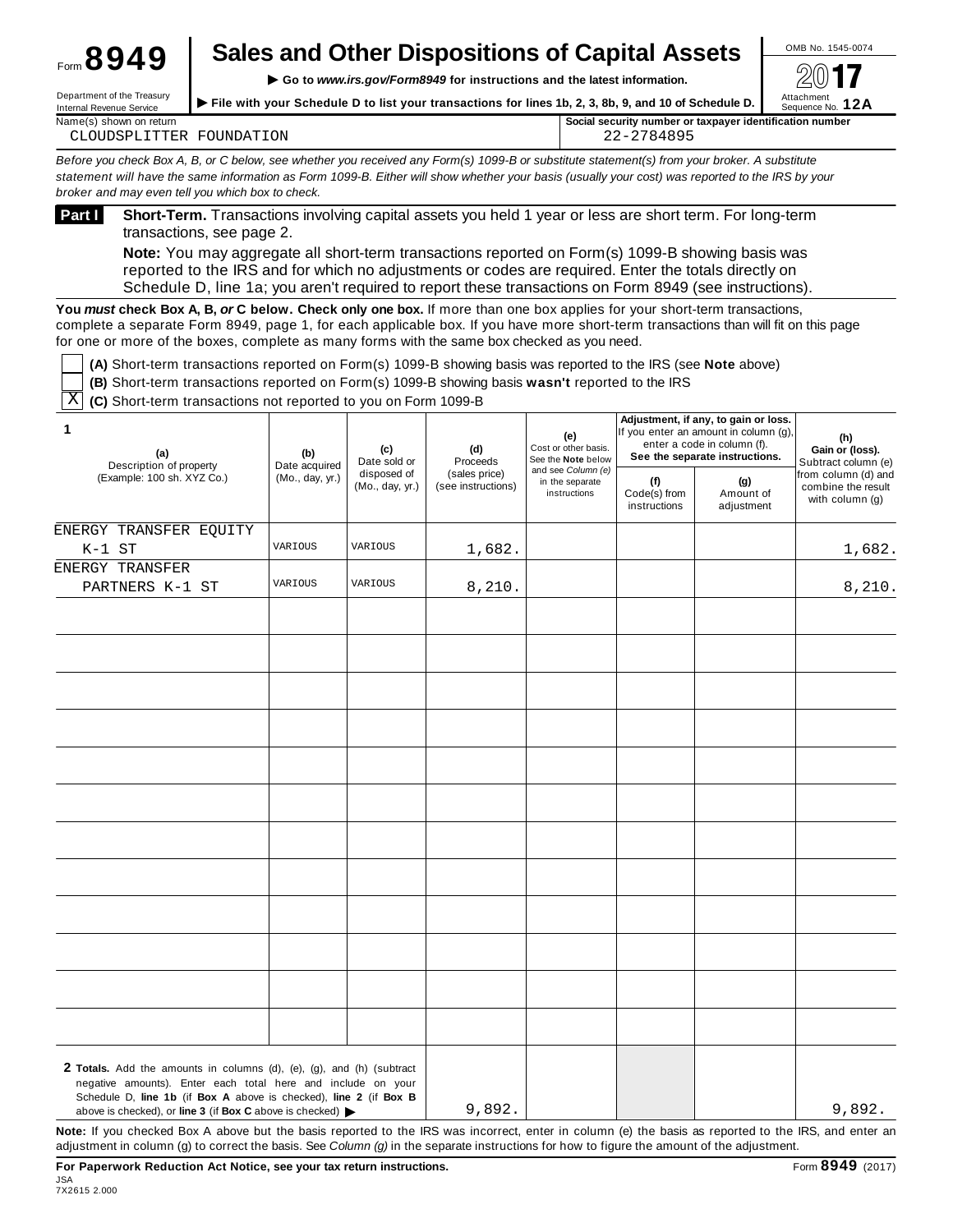Name(s) shown on return. Name and SSN ortaxpayer identification no. not required if shown on other side **Social security number or taxpayer identification number** CLOUDSPLITTER FOUNDATION 22-2784895

Before you check Box D, E, or F below, see whether you received any Form(s) 1099-B or substitute statement(s) from your broker. A substitute statement will have the same information as Form 1099-B. Either will show whether your basis (usually your cost) was reported to the IRS by your *broker and may even tell you which box to check.*

**Long-Term.** Transactions involving capital assets you held more than 1 year are long term. For short-term transactions, see page 1. **Part II**

**Note:** You may aggregate all long-term transactions reported on Form(s) 1099-B showing basis was reported to the IRS and for which no adjustments or codes are required. Enter the totals directly on Schedule D, line 8a; you aren't required to report these transactions on Form 8949 (see instructions).

**You** *must* **check Box D, E,** *or* **F below. Check only one box.** If more than one box applies for your long-term transactions, complete a separate Form 8949, page 2, for each applicable box. If you have more long-term transactions than will fit on this page for one or more of the boxes, complete as many forms with the same box checked as you need.

 $\overline{\text{X}}$  (D) Long-term transactions reported on Form(s) 1099-B showing basis was reported to the IRS (see **Note** above)

**(E)** Long-term transactions reported on Form(s) 1099-B showing basis **wasn't** reported to the IRS

**(F)** Long-term transactions not reported to you on Form 1099-B

| 1<br>(a)<br>Description of property                                                                                                                                                                                                                                                           | (c)<br>(b)<br>Date sold or<br>Date acquired<br>disposed | (d)<br>Proceeds | (e)<br>Cost or other basis.<br>See the Note below |                                                       | Adjustment, if any, to gain or loss.<br>If you enter an amount in column (g),<br>enter a code in column (f).<br>See the separate instructions. | (h)<br>Gain or (loss).<br>Subtract column (e)<br>from column (d) and |                                         |
|-----------------------------------------------------------------------------------------------------------------------------------------------------------------------------------------------------------------------------------------------------------------------------------------------|---------------------------------------------------------|-----------------|---------------------------------------------------|-------------------------------------------------------|------------------------------------------------------------------------------------------------------------------------------------------------|----------------------------------------------------------------------|-----------------------------------------|
| (Example: 100 sh. XYZ Co.)                                                                                                                                                                                                                                                                    | (Mo., day, yr.)                                         | (Mo., day, yr.) | (sales price)<br>(see instructions)               | and see Column (e)<br>in the separate<br>instructions | (f)<br>Code(s) from<br>instructions                                                                                                            | (g)<br>Amount of<br>adjustment                                       | combine the result<br>with column $(g)$ |
| ENERGY TRANSFER                                                                                                                                                                                                                                                                               |                                                         |                 |                                                   |                                                       |                                                                                                                                                |                                                                      |                                         |
| PARTNERS (SEE ATTAC                                                                                                                                                                                                                                                                           | VARIOUS                                                 | VARIOUS         | 809,076.                                          | 829,295.                                              |                                                                                                                                                |                                                                      | $-20, 219.$                             |
|                                                                                                                                                                                                                                                                                               |                                                         |                 |                                                   |                                                       |                                                                                                                                                |                                                                      |                                         |
|                                                                                                                                                                                                                                                                                               |                                                         |                 |                                                   |                                                       |                                                                                                                                                |                                                                      |                                         |
|                                                                                                                                                                                                                                                                                               |                                                         |                 |                                                   |                                                       |                                                                                                                                                |                                                                      |                                         |
|                                                                                                                                                                                                                                                                                               |                                                         |                 |                                                   |                                                       |                                                                                                                                                |                                                                      |                                         |
|                                                                                                                                                                                                                                                                                               |                                                         |                 |                                                   |                                                       |                                                                                                                                                |                                                                      |                                         |
|                                                                                                                                                                                                                                                                                               |                                                         |                 |                                                   |                                                       |                                                                                                                                                |                                                                      |                                         |
|                                                                                                                                                                                                                                                                                               |                                                         |                 |                                                   |                                                       |                                                                                                                                                |                                                                      |                                         |
|                                                                                                                                                                                                                                                                                               |                                                         |                 |                                                   |                                                       |                                                                                                                                                |                                                                      |                                         |
|                                                                                                                                                                                                                                                                                               |                                                         |                 |                                                   |                                                       |                                                                                                                                                |                                                                      |                                         |
|                                                                                                                                                                                                                                                                                               |                                                         |                 |                                                   |                                                       |                                                                                                                                                |                                                                      |                                         |
|                                                                                                                                                                                                                                                                                               |                                                         |                 |                                                   |                                                       |                                                                                                                                                |                                                                      |                                         |
|                                                                                                                                                                                                                                                                                               |                                                         |                 |                                                   |                                                       |                                                                                                                                                |                                                                      |                                         |
|                                                                                                                                                                                                                                                                                               |                                                         |                 |                                                   |                                                       |                                                                                                                                                |                                                                      |                                         |
|                                                                                                                                                                                                                                                                                               |                                                         |                 |                                                   |                                                       |                                                                                                                                                |                                                                      |                                         |
|                                                                                                                                                                                                                                                                                               |                                                         |                 |                                                   |                                                       |                                                                                                                                                |                                                                      |                                         |
|                                                                                                                                                                                                                                                                                               |                                                         |                 |                                                   |                                                       |                                                                                                                                                |                                                                      |                                         |
|                                                                                                                                                                                                                                                                                               |                                                         |                 |                                                   |                                                       |                                                                                                                                                |                                                                      |                                         |
|                                                                                                                                                                                                                                                                                               |                                                         |                 |                                                   |                                                       |                                                                                                                                                |                                                                      |                                         |
|                                                                                                                                                                                                                                                                                               |                                                         |                 |                                                   |                                                       |                                                                                                                                                |                                                                      |                                         |
|                                                                                                                                                                                                                                                                                               |                                                         |                 |                                                   |                                                       |                                                                                                                                                |                                                                      |                                         |
|                                                                                                                                                                                                                                                                                               |                                                         |                 |                                                   |                                                       |                                                                                                                                                |                                                                      |                                         |
| 2 Totals. Add the amounts in columns (d), (e), (g), and (h) (subtract<br>negative amounts). Enter each total here and include on your<br>Schedule D, line 8b (if Box D above is checked), line 9 (if Box E<br>above is checked), or line 10 (if Box F above is checked) $\blacktriangleright$ |                                                         |                 |                                                   | 809,076, 829,295.                                     |                                                                                                                                                |                                                                      | $-20, 219.$                             |

Schedule D, **line 8b** (if **Box D** above is checked), **line 9** (if **Box E** above is checked), or **line 10** (if **Box F** above is checked)

**Note:** If you checked Box D above but the basis reported to the IRS was incorrect, enter in column (e) the basis as reported to the IRS, and enter an adjustment in column (g) to correct the basis. See *Column (g)* in the separate instructions for how to figure the amount of the adjustment.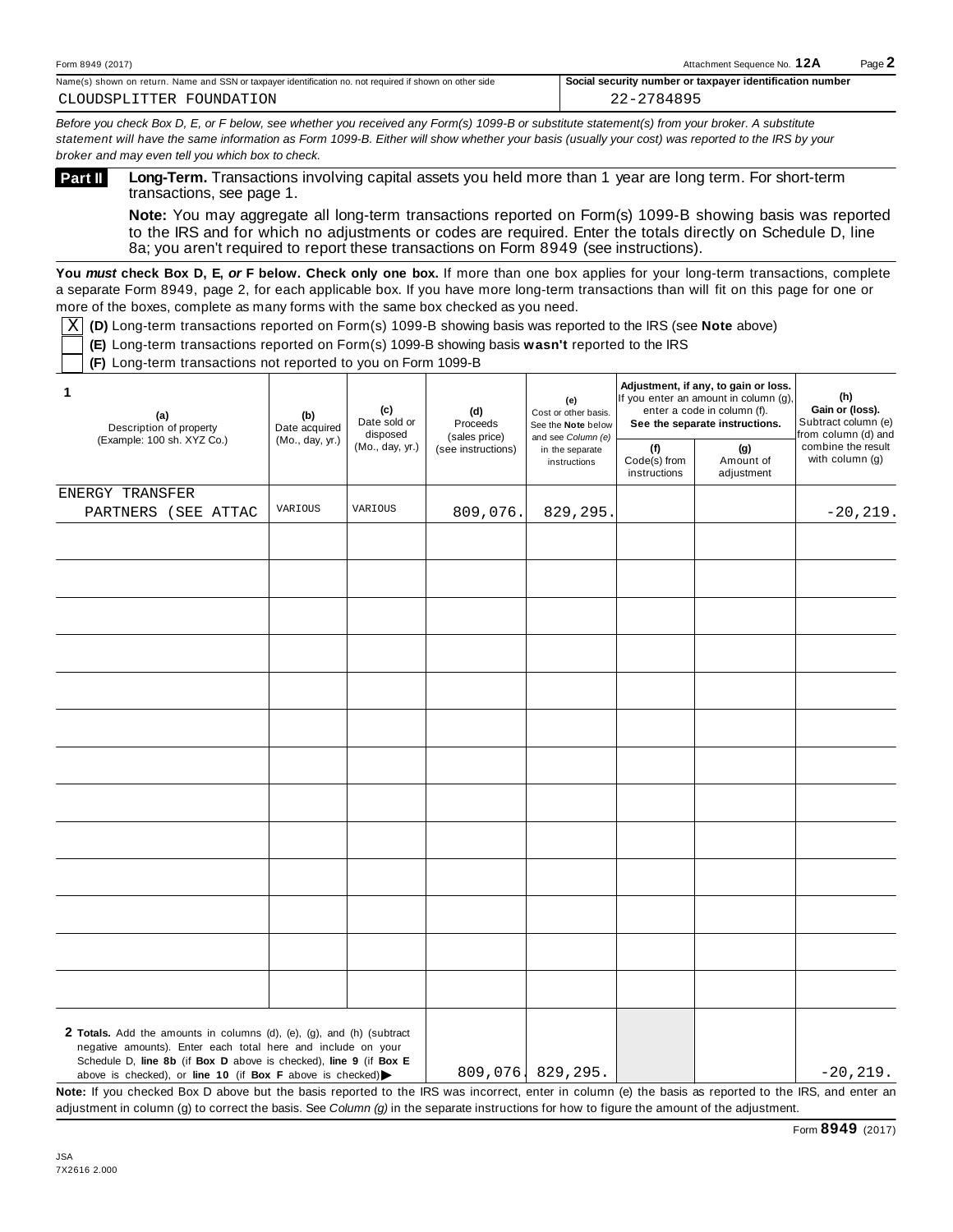| 12017<br>n 8949<br>Forr | ת כ<br>chment Seauence No.<br>Attac<br>.<br>and the contract of the contract of the contract of the contract of the contract of the contract of the contract of | Dooc<br>$\sim$ |
|-------------------------|-----------------------------------------------------------------------------------------------------------------------------------------------------------------|----------------|
|-------------------------|-----------------------------------------------------------------------------------------------------------------------------------------------------------------|----------------|

| Name(s) shown on return. Name and SSN or taxpayer identification no. not required if shown on other side |  |  |  |  |  |  |  |
|----------------------------------------------------------------------------------------------------------|--|--|--|--|--|--|--|
| CLOUDSPLITTER FOUNDATION                                                                                 |  |  |  |  |  |  |  |

22-2784895

Before you check Box D, E, or F below, see whether you received any Form(s) 1099-B or substitute statement(s) from your broker. A substitute statement will have the same information as Form 1099-B. Either will show whether your basis (usually your cost) was reported to the IRS by your *broker and may even tell you which box to check.*

**Long-Term.** Transactions involving capital assets you held more than 1 year are long term. For short-term transactions, see page 1. **Part II**

**Note:** You may aggregate all long-term transactions reported on Form(s) 1099-B showing basis was reported to the IRS and for which no adjustments or codes are required. Enter the totals directly on Schedule D, line 8a; you aren't required to report these transactions on Form 8949 (see instructions).

**You** *must* **check Box D, E,** *or* **F below. Check only one box.** If more than one box applies for your long-term transactions, complete a separate Form 8949, page 2, for each applicable box. If you have more long-term transactions than will fit on this page for one or more of the boxes, complete as many forms with the same box checked as you need.

**(D)** Long-term transactions reported on Form(s) 1099-B showing basis was reported to the IRS (see **Note** above)

**(E)** Long-term transactions reported on Form(s) 1099-B showing basis **wasn't** reported to the IRS X

**(F)** Long-term transactions not reported to you on Form 1099-B

| 1<br>(a)<br>Description of property                                                                                                                                                                                                                                                           | (b)<br>Date acquired<br>(Mo., day, yr.) | (c)<br>Date sold or<br>disposed | (d)<br>Proceeds                     | (e)<br>Cost or other basis.<br>See the Note below<br>and see Column (e)<br>in the separate<br>instructions |                                     | Adjustment, if any, to gain or loss.<br>If you enter an amount in column (g),<br>enter a code in column (f).<br>See the separate instructions. | (h)<br>Gain or (loss).<br>Subtract column (e)<br>from column (d) and |
|-----------------------------------------------------------------------------------------------------------------------------------------------------------------------------------------------------------------------------------------------------------------------------------------------|-----------------------------------------|---------------------------------|-------------------------------------|------------------------------------------------------------------------------------------------------------|-------------------------------------|------------------------------------------------------------------------------------------------------------------------------------------------|----------------------------------------------------------------------|
| (Example: 100 sh. XYZ Co.)                                                                                                                                                                                                                                                                    |                                         | (Mo., day, yr.)                 | (sales price)<br>(see instructions) |                                                                                                            | (f)<br>Code(s) from<br>instructions | (g)<br>Amount of<br>adjustment                                                                                                                 | combine the result<br>with column (g)                                |
| <b>SCHWAB #5937 - LT E</b>                                                                                                                                                                                                                                                                    |                                         |                                 |                                     |                                                                                                            |                                     |                                                                                                                                                |                                                                      |
| (SEE ATTACHMENT)                                                                                                                                                                                                                                                                              | VARIOUS                                 | VARIOUS                         | 748,851.                            | 1023130.                                                                                                   |                                     |                                                                                                                                                | $-274, 279.$                                                         |
|                                                                                                                                                                                                                                                                                               |                                         |                                 |                                     |                                                                                                            |                                     |                                                                                                                                                |                                                                      |
|                                                                                                                                                                                                                                                                                               |                                         |                                 |                                     |                                                                                                            |                                     |                                                                                                                                                |                                                                      |
|                                                                                                                                                                                                                                                                                               |                                         |                                 |                                     |                                                                                                            |                                     |                                                                                                                                                |                                                                      |
|                                                                                                                                                                                                                                                                                               |                                         |                                 |                                     |                                                                                                            |                                     |                                                                                                                                                |                                                                      |
|                                                                                                                                                                                                                                                                                               |                                         |                                 |                                     |                                                                                                            |                                     |                                                                                                                                                |                                                                      |
|                                                                                                                                                                                                                                                                                               |                                         |                                 |                                     |                                                                                                            |                                     |                                                                                                                                                |                                                                      |
|                                                                                                                                                                                                                                                                                               |                                         |                                 |                                     |                                                                                                            |                                     |                                                                                                                                                |                                                                      |
|                                                                                                                                                                                                                                                                                               |                                         |                                 |                                     |                                                                                                            |                                     |                                                                                                                                                |                                                                      |
|                                                                                                                                                                                                                                                                                               |                                         |                                 |                                     |                                                                                                            |                                     |                                                                                                                                                |                                                                      |
|                                                                                                                                                                                                                                                                                               |                                         |                                 |                                     |                                                                                                            |                                     |                                                                                                                                                |                                                                      |
|                                                                                                                                                                                                                                                                                               |                                         |                                 |                                     |                                                                                                            |                                     |                                                                                                                                                |                                                                      |
|                                                                                                                                                                                                                                                                                               |                                         |                                 |                                     |                                                                                                            |                                     |                                                                                                                                                |                                                                      |
|                                                                                                                                                                                                                                                                                               |                                         |                                 |                                     |                                                                                                            |                                     |                                                                                                                                                |                                                                      |
|                                                                                                                                                                                                                                                                                               |                                         |                                 |                                     |                                                                                                            |                                     |                                                                                                                                                |                                                                      |
|                                                                                                                                                                                                                                                                                               |                                         |                                 |                                     |                                                                                                            |                                     |                                                                                                                                                |                                                                      |
|                                                                                                                                                                                                                                                                                               |                                         |                                 |                                     |                                                                                                            |                                     |                                                                                                                                                |                                                                      |
|                                                                                                                                                                                                                                                                                               |                                         |                                 |                                     |                                                                                                            |                                     |                                                                                                                                                |                                                                      |
|                                                                                                                                                                                                                                                                                               |                                         |                                 |                                     |                                                                                                            |                                     |                                                                                                                                                |                                                                      |
|                                                                                                                                                                                                                                                                                               |                                         |                                 |                                     |                                                                                                            |                                     |                                                                                                                                                |                                                                      |
|                                                                                                                                                                                                                                                                                               |                                         |                                 |                                     |                                                                                                            |                                     |                                                                                                                                                |                                                                      |
|                                                                                                                                                                                                                                                                                               |                                         |                                 |                                     |                                                                                                            |                                     |                                                                                                                                                |                                                                      |
|                                                                                                                                                                                                                                                                                               |                                         |                                 |                                     |                                                                                                            |                                     |                                                                                                                                                |                                                                      |
|                                                                                                                                                                                                                                                                                               |                                         |                                 |                                     |                                                                                                            |                                     |                                                                                                                                                |                                                                      |
| 2 Totals. Add the amounts in columns (d), (e), (g), and (h) (subtract<br>negative amounts). Enter each total here and include on your<br>Schedule D, line 8b (if Box D above is checked), line 9 (if Box E<br>above is checked), or line 10 (if Box F above is checked) $\blacktriangleright$ |                                         |                                 | 748,851.                            | 1023130.                                                                                                   |                                     |                                                                                                                                                | $-274, 279.$                                                         |

**Note:** If you checked Box D above but the basis reported to the IRS was incorrect, enter in column (e) the basis as reported to the IRS, and enter an adjustment in column (g) to correct the basis. See *Column (g)* in the separate instructions for how to figure the amount of the adjustment.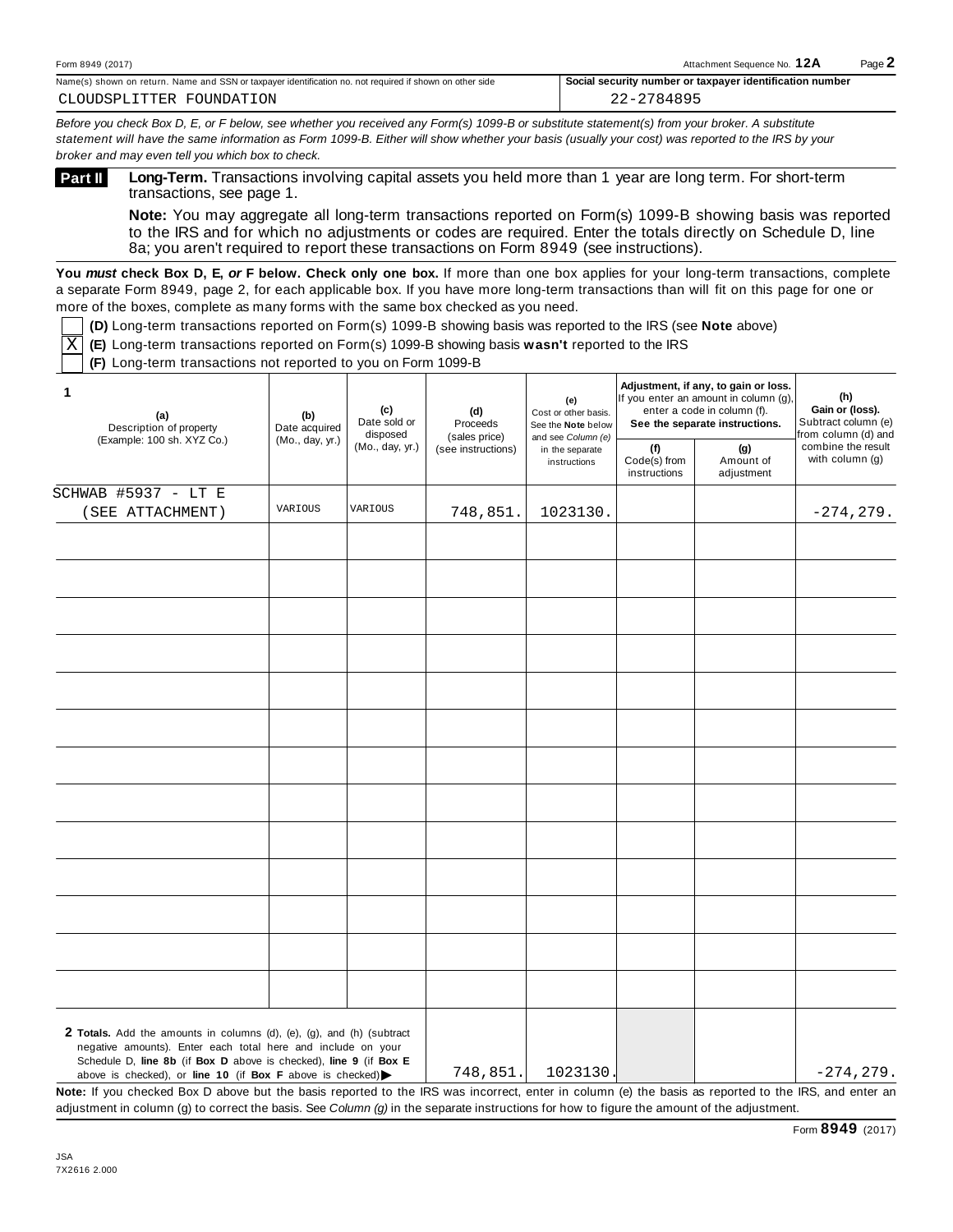Name(s) shown on return. Name and SSN ortaxpayer identification no. not required if shown on other side **Social security number or taxpayer identification number** CLOUDSPLITTER FOUNDATION 22-2784895

Before you check Box D, E, or F below, see whether you received any Form(s) 1099-B or substitute statement(s) from your broker. A substitute statement will have the same information as Form 1099-B. Either will show whether your basis (usually your cost) was reported to the IRS by your *broker and may even tell you which box to check.*

**Long-Term.** Transactions involving capital assets you held more than 1 year are long term. For short-term transactions, see page 1. **Part II**

**Note:** You may aggregate all long-term transactions reported on Form(s) 1099-B showing basis was reported to the IRS and for which no adjustments or codes are required. Enter the totals directly on Schedule D, line 8a; you aren't required to report these transactions on Form 8949 (see instructions).

**You** *must* **check Box D, E,** *or* **F below. Check only one box.** If more than one box applies for your long-term transactions, complete a separate Form 8949, page 2, for each applicable box. If you have more long-term transactions than will fit on this page for one or more of the boxes, complete as many forms with the same box checked as you need.

**(D)** Long-term transactions reported on Form(s) 1099-B showing basis was reported to the IRS (see **Note** above)

**(E)** Long-term transactions reported on Form(s) 1099-B showing basis **wasn't** reported to the IRS

**(F)** Long-term transactions not reported to you on Form 1099-B  $\overline{\mathbf{X}}$ 

| 1<br>(a)<br>Description of property                                                                                                                                                                                                                                                           | (c)<br>(b)<br>Date acquired<br>disposed<br>(Mo., day, yr.) | Date sold or    | (d)<br>Proceeds<br>(sales price)<br>(see instructions) | (e)<br>Cost or other basis.<br>See the Note below<br>and see Column (e)<br>in the separate<br>instructions |                                     | Adjustment, if any, to gain or loss.<br>If you enter an amount in column (g),<br>enter a code in column (f).<br>See the separate instructions. | (h)<br>Gain or (loss).<br>Subtract column (e)<br>from column (d) and |
|-----------------------------------------------------------------------------------------------------------------------------------------------------------------------------------------------------------------------------------------------------------------------------------------------|------------------------------------------------------------|-----------------|--------------------------------------------------------|------------------------------------------------------------------------------------------------------------|-------------------------------------|------------------------------------------------------------------------------------------------------------------------------------------------|----------------------------------------------------------------------|
| (Example: 100 sh. XYZ Co.)                                                                                                                                                                                                                                                                    |                                                            | (Mo., day, yr.) |                                                        |                                                                                                            | (f)<br>Code(s) from<br>instructions | (g)<br>Amount of<br>adjustment                                                                                                                 | combine the result<br>with column (g)                                |
| ENERGY TRANSFER EQUITY<br>$K-1$ LT                                                                                                                                                                                                                                                            | VARIOUS                                                    | VARIOUS         | 45,156.                                                |                                                                                                            |                                     |                                                                                                                                                | 45,156.                                                              |
| ENERGY TRANSFER<br>PARTNERS K-1 LT                                                                                                                                                                                                                                                            | VARIOUS                                                    | VARIOUS         | 9,731.                                                 |                                                                                                            |                                     |                                                                                                                                                | 9,731.                                                               |
|                                                                                                                                                                                                                                                                                               |                                                            |                 |                                                        |                                                                                                            |                                     |                                                                                                                                                |                                                                      |
|                                                                                                                                                                                                                                                                                               |                                                            |                 |                                                        |                                                                                                            |                                     |                                                                                                                                                |                                                                      |
|                                                                                                                                                                                                                                                                                               |                                                            |                 |                                                        |                                                                                                            |                                     |                                                                                                                                                |                                                                      |
|                                                                                                                                                                                                                                                                                               |                                                            |                 |                                                        |                                                                                                            |                                     |                                                                                                                                                |                                                                      |
|                                                                                                                                                                                                                                                                                               |                                                            |                 |                                                        |                                                                                                            |                                     |                                                                                                                                                |                                                                      |
|                                                                                                                                                                                                                                                                                               |                                                            |                 |                                                        |                                                                                                            |                                     |                                                                                                                                                |                                                                      |
|                                                                                                                                                                                                                                                                                               |                                                            |                 |                                                        |                                                                                                            |                                     |                                                                                                                                                |                                                                      |
|                                                                                                                                                                                                                                                                                               |                                                            |                 |                                                        |                                                                                                            |                                     |                                                                                                                                                |                                                                      |
|                                                                                                                                                                                                                                                                                               |                                                            |                 |                                                        |                                                                                                            |                                     |                                                                                                                                                |                                                                      |
| 2 Totals. Add the amounts in columns (d), (e), (g), and (h) (subtract<br>negative amounts). Enter each total here and include on your<br>Schedule D, line 8b (if Box D above is checked), line 9 (if Box E<br>above is checked), or line 10 (if Box F above is checked) $\blacktriangleright$ |                                                            |                 | 54,887.                                                |                                                                                                            |                                     |                                                                                                                                                | 54,887.                                                              |

54,887. 54,887.

**Note:** If you checked Box D above but the basis reported to the IRS was incorrect, enter in column (e) the basis as reported to the IRS, and enter an adjustment in column (g) to correct the basis. See *Column (g)* in the separate instructions for how to figure the amount of the adjustment.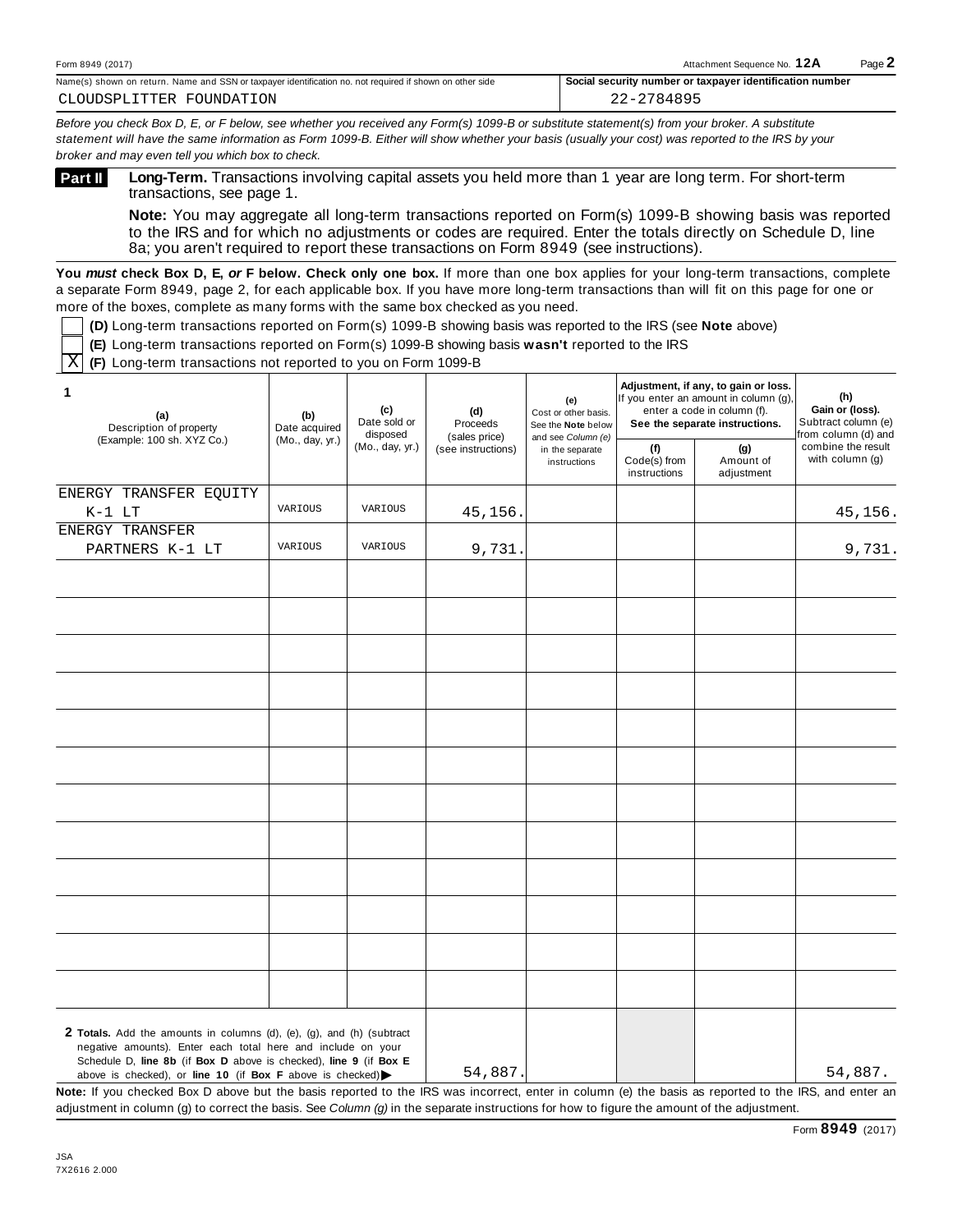**Electronic Filing Information: PDF attachments Included in this Return**

**Tax Year:** 2017 **Jurisdiction:** Federal **Name:** Cloudsplitter Foundation **No of Attachments:** 1 **Return No:** E8091IP7

## **PDF Attachment Description PDF File Name File Size**

Schedule D attachment E8091IP7\_FE\_1. Schedule D attachment.pdf 364,507